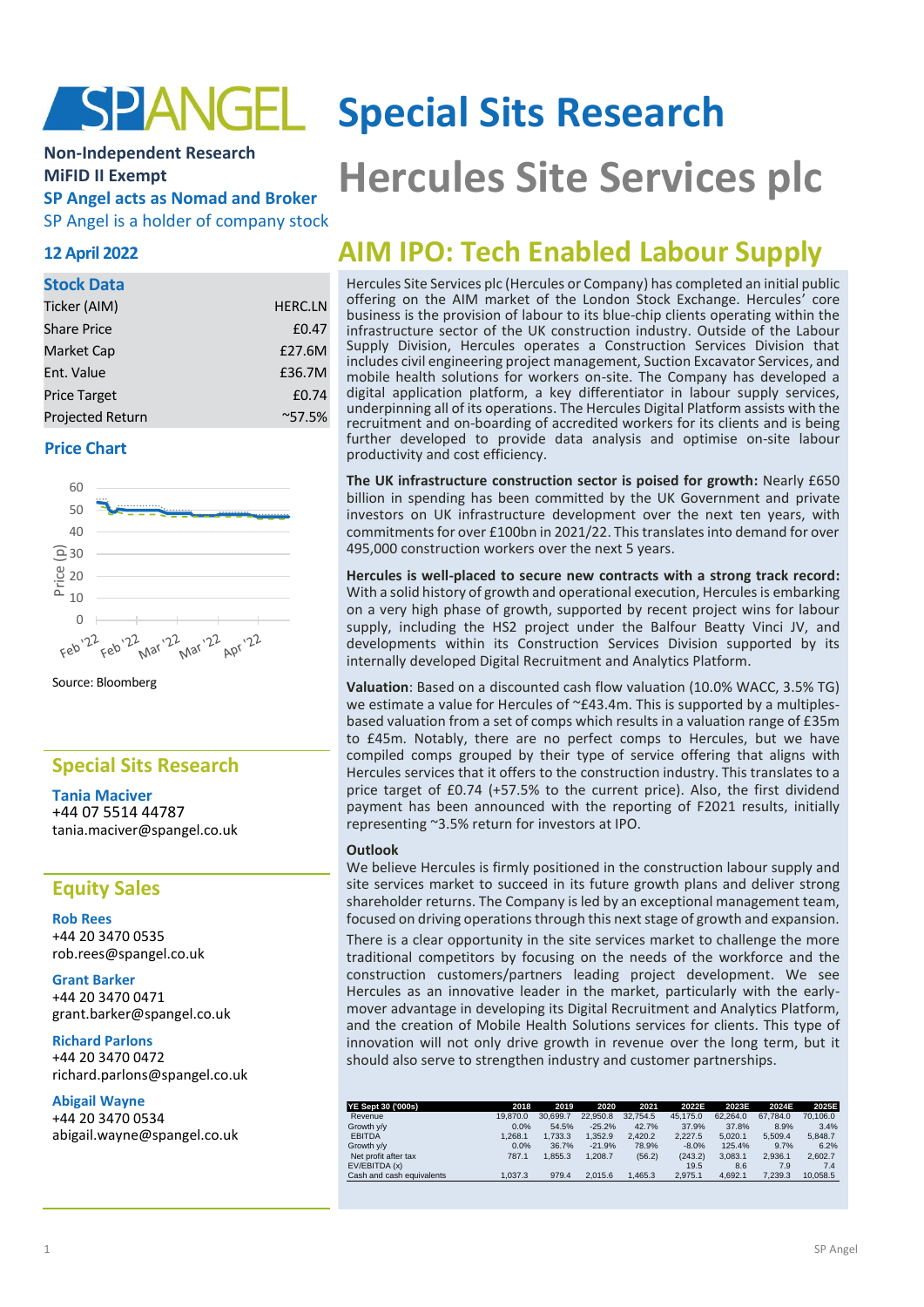# **INVESTMENT SUMMARY**

Hercules Site Services plc was founded in 2008 with a core business of supplying skilled labour for infrastructure construction companies. Operations were later expanded to include a Civil Works Division which includes the provision of labour, plant, materials, and total project management oversight to complete an entire project. More recently a Suction Excavator Services Division was added under the Construction Services umbrella alongside Civil Works, for the supply of suction excavator services with skilled labour. Underpinning both the Labour Supply and Construction Services Divisions is a propriety, internally developed digital recruitment and onboarding platform with analytics capabilities being added for the efficient management of projects and employees. We believe this digital aspect of the Company is unique in the industry, providing Hercules with significant advantages over its peers.

With a solid history of growth and operational execution, Hercules is now embarking on a very high phase of growth, supported by recent project wins for labour supply and developments within its Construction Services Division and underpinned by its Digital Recruitment and Analytics Platform. In particular, Hercules has been selected as one of six suppliers to the Labour Desk for the Balfour Beatty Vinci Joint Venture (BBV JV) of the UK High Speed Rail project (HS2). The timing for the Company to undertake an initial public offering was well aligned with this high growth phase. As such, Hercules has raised £8m before expenses through an initial public offering of the Company on the AIM market of the London Stock Exchange, trading under the ticker HERC. The net proceeds of the placing will be allocated to the expansion of the suction excavator fleet and HS2 transport investment and working capital to drive growth, which includes the roll out of enhancements to the Hercules Digital Platform, labour ramp-up to support the work on HS2 and the suction excavator fleet, and training/upskilling of employees. £4.0m has been allocated to a sell-down by the current shareholder, Hercules Real Estate (HRE), which prior to the IPO owned 100% of the Company. Given the Company's next phase of very high growth it is essential that its balance sheet demonstrates the strength of its capabilities, particularly given the calibre of clients and customers with which the Company contracts for services.

#### **Poised for Growth**

- 1. Hercules has a strong pipeline of projects and continues to win more top tier contracts
- 2. The Company is strategically positioned to work with blue-chip construction clients in the construction sector
- 3. Hercules has proven it can attract and retain a high quality and loyal workforce
- 4. The Company has evolved its revenue model to include drivers from several lines of business: Labour Supply, Civil Works Projects, and Suction Excavator Services. There is the near-term potential to expand this to include revenue drivers from Mobile Health Services, the formal development of a Training Academy, and the monetisation of the Digital and Analytics Platform.
- 5. Hercules is focused on organic expansion through the cross-selling of services to its growing base of clients. This is underpinned by its own internally developed digital recruitment and analytics platform which is transforming the operations of projects and driving improvements in outcome metrics.
- 6. There are additional opportunities for growth by acquisition, in what is a highly fragmented construction industry.

#### **Market Dynamics Supporting LT Growth**

- Nearly £650bn has been committed to infrastructure spending in the UK over the next ten years by the UK government and private investment, with commitments for over £100bn in 2021/22.
- As a result of this long-term spending commitment on infrastructure development, the demand for labour in this market, as well as training and upskilling is expected to explode. Early estimates are calling for over 425,000 workers in construction in the

*Hercules is embarking on a high growth phase*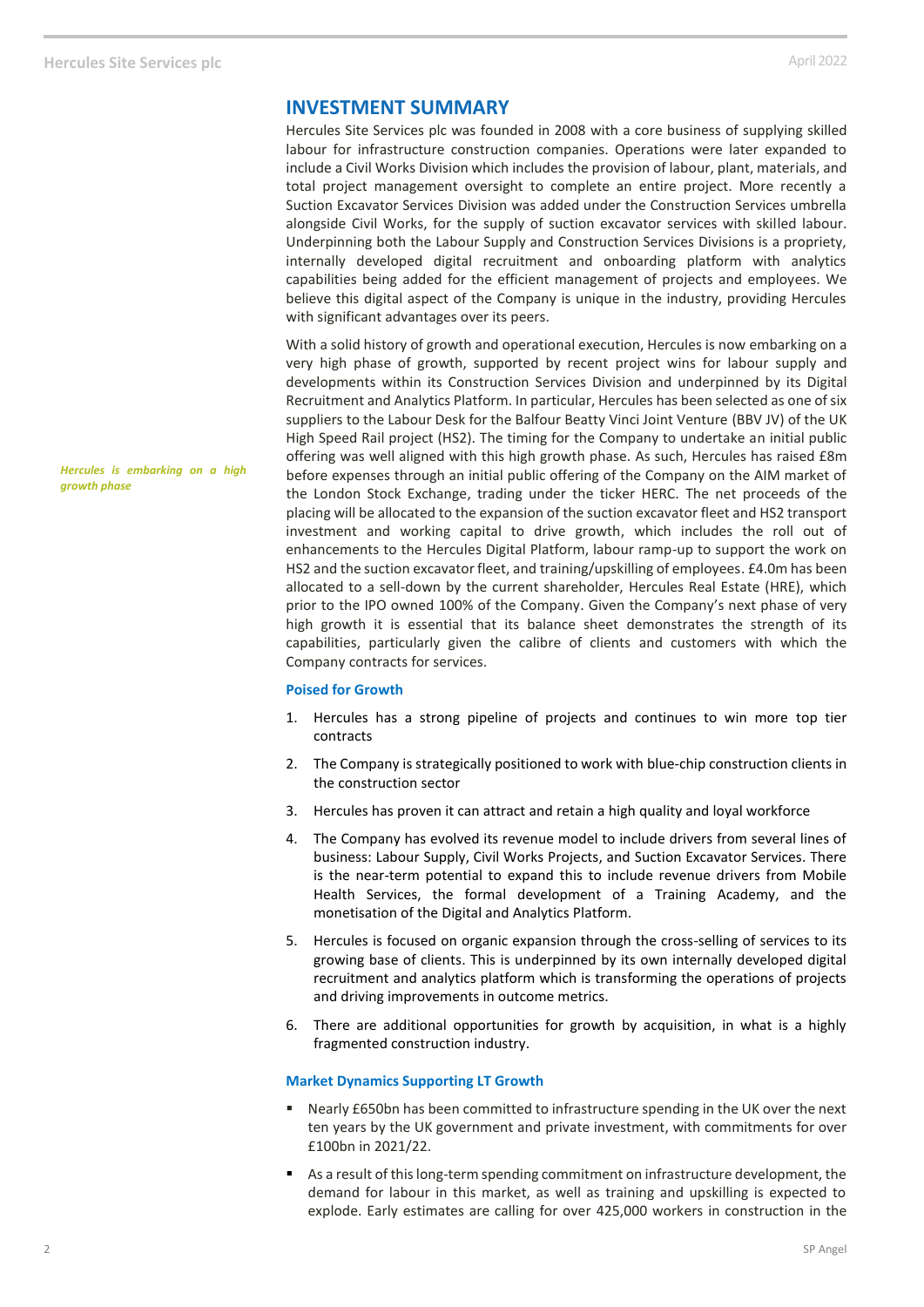coming years – though we have already seen reports increasing this to 495,000 workers and growing.

#### **Financial Performance**

The Company reported very solid financial results for the year-ended 30 September 2021, with revenue growth of over 40% y/y to £32.8m. The challenges related to the impact of the COVID pandemic since early in 2020 were spread broadly across the construction industry, though by early 2021 the sector began to recover. Adjusted EBITDA, excluding one-time costs, for F2021 was £2.4m, up almost 80% from F2020, with solid growth of 34.4% in Labour Supply and aggressive growth in Construction Services of 67%. The first Suction Excavators were put to use in 2021 at over 85% usage rates on a weekly basis, driving much of the Construction Services growth. This further supported an increase in gross margin to 20.4%, from 18.7% in F2020. Net profits for the year were £(0.056)m, essentially break-even, following the expected bad debt write-down of £0.6m, and £0.3m of one-time costs associated with the AIM IPO recently completed. Recall that NMCN plc went into administration at the end of September 2021 and at the time had not fully paid HERC for its services. This is the first time that such a write-down has been taken by Hercules, in its 14-year history, and we anticipate that some of these funds may be recoverable. Cash at year-end was £1.5m.

Hercules' financial position is very strong and stable under the careful watch of the management and Board. With supportive growth in the UK infrastructure sector and new contract wins such as the BBV JV Labour Desk, we expect the Company to undergo a very high growth phase for the next two years, following by more stable longer-term growth level. With that, revenue is expected to hit roughly £45.2m in F2022E (+38% y/y growth) and over £62m (+38% y/y growth) in F2023E resulting in adj. EBITDA in F2022E of £2.2m and in F2023E of £5.0m. This represents very transformative growth for the Company, providing a solid core of operations for investors seeking a stable yield in the longer-term.

#### **Outlook**

Hercules Site Services plc is a company that has been carefully and strategically grown since inception by an exceptional management team with extensive experience. It is a recognised, high-quality brand in construction services, partnered with many of the top tier construction companies on high profile projects across the UK. We believe the Company is a leader in the industry with its Digital Recruitment and Analytics Platform helping to transform construction into an efficient, sustainable, and profitable sector in which people can find well paid positions, with opportunities for training and promotion, work-life balance and a solid health and safety profile.

The Company is poised to nearly double its Labour Supply Division in the next two to three years as it continues work on the HS2 project with the Balfour Beatty Vinci joint venture (BBV JV). Coupled with the expected growth in Construction Services from both the Civil Works Division and the Suction Excavator Services Division, we see top line revenue growth of over ~38% in F2022E and F2023E on what we believe are conservative forecasts. This leads us to a discounted cash flow valuation of roughly £43.4m or £0.74/shr. Given the expected cash flow generation in the near-term, the Company intends to pay a progressive dividend in line with its growth profile.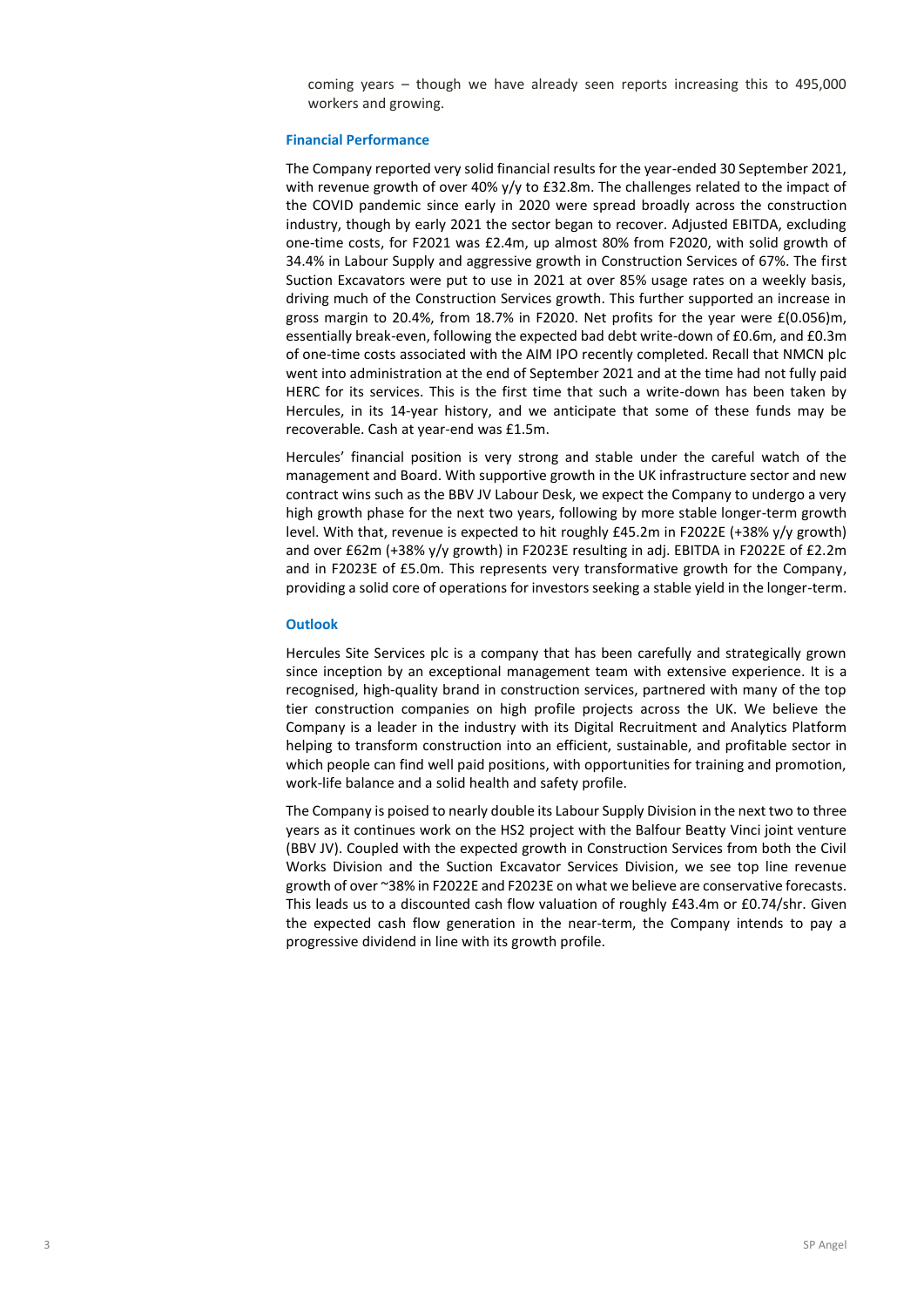### **DISRUPTING THE INFRASTRUCTURE SERVICES MARKET**

Hercules Site Services plc was founded in 2008 by Chief Executive Officer, Brusk Korkmaz, to provide labour supply and civil engineering project management to UK blue-chip construction companies after he identified a gap in the infrastructure construction market. In 2016, the Company moved to its new purpose-built offices in South Cerney, near Cirencester in Gloucestershire, centrally located to permit ease of access to core UK infrastructure development regions and also to allow room for future growth.

The Company's core business is in skilled labour supply for infrastructure construction which includes the recruitment and supply of contract workers and employees with relevant skills and qualifications to fulfil a diverse range of site positions, including ground workers, carpenters, bricklayers, and site engineers as examples. In 2009, Hercules won a labour supply contract with its first large client, Black & Veatch, for labour supply services and the management of small civil works projects for Thames Water development. Black & Veatch was appointed to appraise flooding resilience at a number of water treatment sites in the UK, as part of a £4.9b investment programme from 2010 to 2015. This first large win for Hercules was followed by a few years of sustained growth in contract and project wins. After achieving critical scale in 2012 Hercules formally established its Civil Projects Division, separately from the Labour Supply Division. Given the growth experienced to date and the apparent gap in the market, Hercules believed that a dedicated Civil Projects Team was required to oversee the delivery of civil engineering projects to clients in the infrastructure construction sector. This includes the provision of labour, plant, materials, and total project management oversight to complete an entire project. Civil Projects currently falls under the Construction Services umbrella within Hercules, alongside the Suction Excavator (SE) Services Division that was formed in 2020.

Underpinning the Labour Supply and Construction Services Divisions, sits a proprietary digital recruitment and analytics application for which development began in 2012. In 2019 the Company established a separate Digital Division as part of its core operational structure recognising the potential of its proprietary platform. The Digital Platform, currently with over 3,600 registered users, accelerates the recruitment and onboarding process of workers in a seamless process, creating efficiencies for Hercules' clients but also enabling Hercules to meet labour source stipulations embedded in client contracts, as well as to help manage the quality of life of the worker/employee. As an early mover in digital transformation in labour recruitment and project management within infrastructure construction, Hercules has differentiated itself from its peers.

#### **FIGURE 1: HERCULES OPERATING DIVISIONS**



*HERC's digital recruitment & analytics platform is a key differentiator*

*SOURCE: Company reports*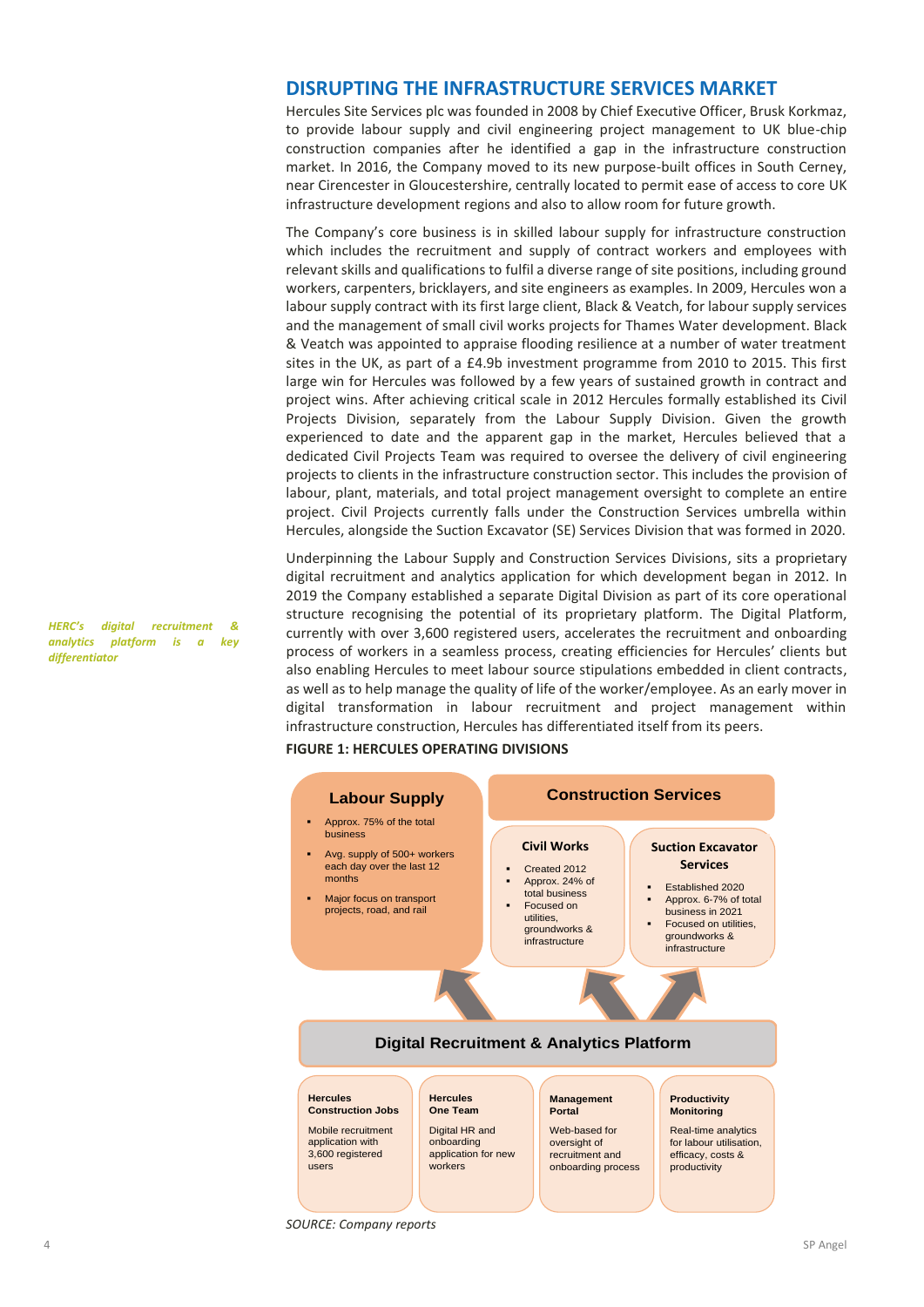The combination of services offered by the Company, reinforced by an internally developed digital recruitment and analytics platform, puts Hercules at the forefront of the UK infrastructure construction services sector by allowing the Company to tailor efficient solutions to clients and to provide a more positive working environment for its employees.

#### **Labour Supply Division**

The supply of skilled and qualified labour to blue-chip construction companies for key infrastructure projects across the UK comprises roughly 74% of annual F2020 revenue. In this division Hercules supplies a wide range of trades to its construction clients across the UK, on short notice. The Company has developed a reputation for the supply of reliable, skilled, and competent workers for any site management work. This stems from a strong corporate culture focused on improving the lives of its workforce, which embeds meaningful workforce focused initiatives such as Fairness, Inclusion and Respect (FIR) into its operations.



#### **FIGURE 2: TRADES SUPPLIED TO CLIENTS**

*HERC is one of the few with the BES 6002 Ethical Labour Sourcing* 

*accreditation*

*SOURCE: Company reports*

The Labour Supply Division is led by a dedicated operations and resource team with a diverse set of qualifications and experience levels including:

- **Gary White, HS&E Manager**: A Chartered H&S Practitioner with IOSH. 30 years' experience of Risk Management & mitigation. 3 years with Hercules.
- **Graham Fletcher, Resource Manager**: Formwork Carpenter by trade with site-based experience in various roles for the past 24 years. Been with Hercules for 8 years and 2.5 years in the operations team
- **Brogan Carter, HR Manager**: Brogan joined as HR Administrator in 2019, was promoted to HR Advisor and is now HR Manager. She has completed the CIPD Level 3 Certificate in Human resources associate member of the CIPD and is working on the CIPD Level 5 Diploma in Human Resources management. Brogan also qualified as a First Aider and a Level 3 Award in supervising first aid in mental health, she also has a recruiting background.
- **E** Gary Smith, Project Manager: 19 years Civil Engineering experience at various management levels. 4 years with Hercules.
- Boris Karaivanski, Senior Operations Manager: Steel Fixer by trade with over 25 years international experience and been with Hercules 12 year working in the operations team
- **Raj Angret, Senior Operations Manager**: Concrete Specialist been with Hercules for 12 years and over 20 years of experience in construction on site.
- **EXECT** Liam McGlynn, Operations Manager: Steel Fixer with 8 years of experience on the tools and been with Hercules 4 years on the operations team.
- **Lewis Sanders, Commercial Project Manager:** With his expertise across a variety of contracts and managing key company accounts, Lewis ensures that the entire Hercules team is briefed and aware of all contractual requirements and obligations on each project. Lewis' strong understanding of business operations and strategy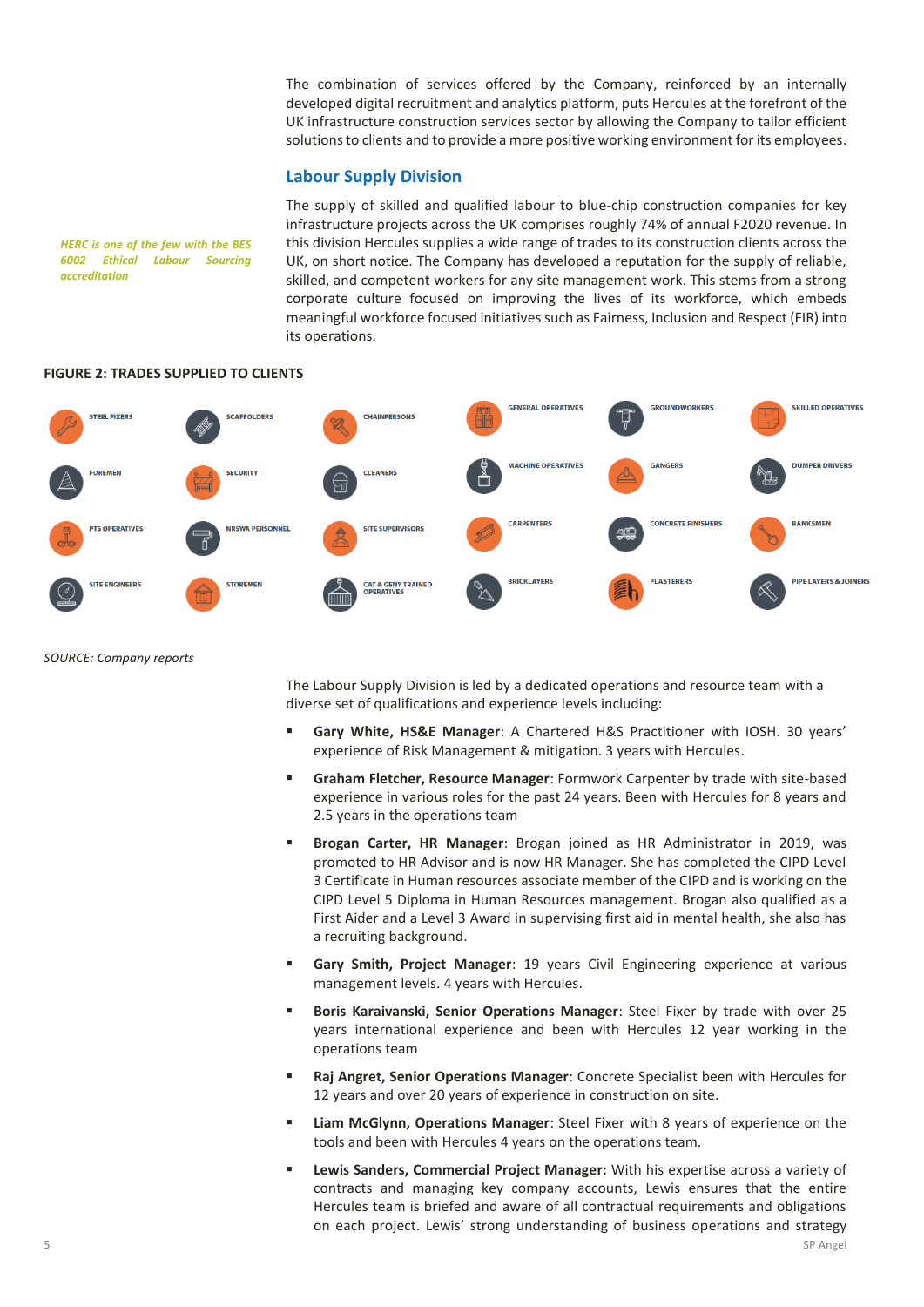*Labour supply contracts typically operate on a fixed pricing structure – after extensive negotiations*

*The objective is to attain the best price but also the best partner*

means he is actively involved with strategic planning and development. Qualifications include BA (Hons) Business Studies with Accounting & Finance (1st Class) and Certificate of Professional Competence in Road Haulage**.**

Labour supply contracts and strategic partnerships for the completion of larger projects are typically awarded by infrastructure construction clients after having gone through a tender process. Each tender will typically detail the type of project, the positions/jobs involved, an estimate of the size of the workforce required, the term of the project, the regulatory standards that must be met, and any other specific characteristics of the project. Bidders in such a tender process submit a comprehensive project fulfilment plan by the prescribed deadline for submissions that includes details related to the sourcing and supply of the workforce, cost estimates for each position, timeline projections, and an assessment of how any specific project requirements and regulatory mandates will be achieved. A short-list is then announced, and a number of rounds of discussions, presentations and negotiations are often held with a handful of bidders in order to evaluate the finer details of the bids against the project requirements. Finally, depending on the project, a single bidder or group of bidders is selected for contract award. However, prior to agreement and signing of the contract additional negotiations can be held to agree to final contract terms.

The objective of the construction client is not only to achieve the best pricing for the project, but also to ensure that the bidder is the right company for the job or the partnership. These contracts/partnerships commonly operate on a fixed pricing structure that is determined within the initial negotiations – the suppliers of labour earn profits through the difference between the rate paid by the client and the amounts paid to the employees or contract workers.

Any macro factors that may cause changes to the fixed pricing structures are also discussed in the negotiations and terms included in the contract agreements. For example, product supply shortages causing delays to project timelines can result in increased project labour costs. The terms will dictate how those cost overruns are treated and who is responsible for their payment.

The compelling reputation that Hercules has built since inception has enabled the Company to win several contracts and to establish framework agreements with high calibre, blue-chip construction clients. Hercules' history of notable project wins includes:

- **2009 – Black & Veatch** for labour supply and civil works projects for Thames Water development; project size: £8.2m;
- 2015 Balfour Beatty for labour supply to the M3 Smart Motorway Project; total project size £3.4m;
- **2015 – Hochtief UK** for labour supply to the TFL Structures and Tunnels Investment Portfolio Project in West Drayton, Hayes, Harlington, and Southall; project size £9m;
- **2016 – Costain, Atkins, Black & Veatch JV and the Skanska, MWH, Balfour Beatty JV** under the AMP6 contract for Thames Water to supply labour and project works packages; project size £29m;
- **2016 –** MWH, Anglian Water, Galliford Try for labour supply to Thames Water, Southern Water and Anglican Water; projects size £13m; ongoing
- 2017 Appointed a member of the first UK Integrated Labour Team (ILT) to selfdeliver the supply of skilled labour for the A14 project in collaboration with other teams; total project size £1.4b to the group;
- 2018 Costain for civil projects package work on the Peterborough Gas Compressor Station Upgrade; project size £10m;
- **2018 – Balfour Beatty/Vinci JV** for labour supply to the M4 Smart Motorway Project; total project size £1bn;
- **2020 –** Costain for labour supply to the A30 upgrade in Cornwall; total project size £0.95m;
- **2020** Balfour Beatty for labour supply to the Highways England Regional Development Programme; project size £4.8m;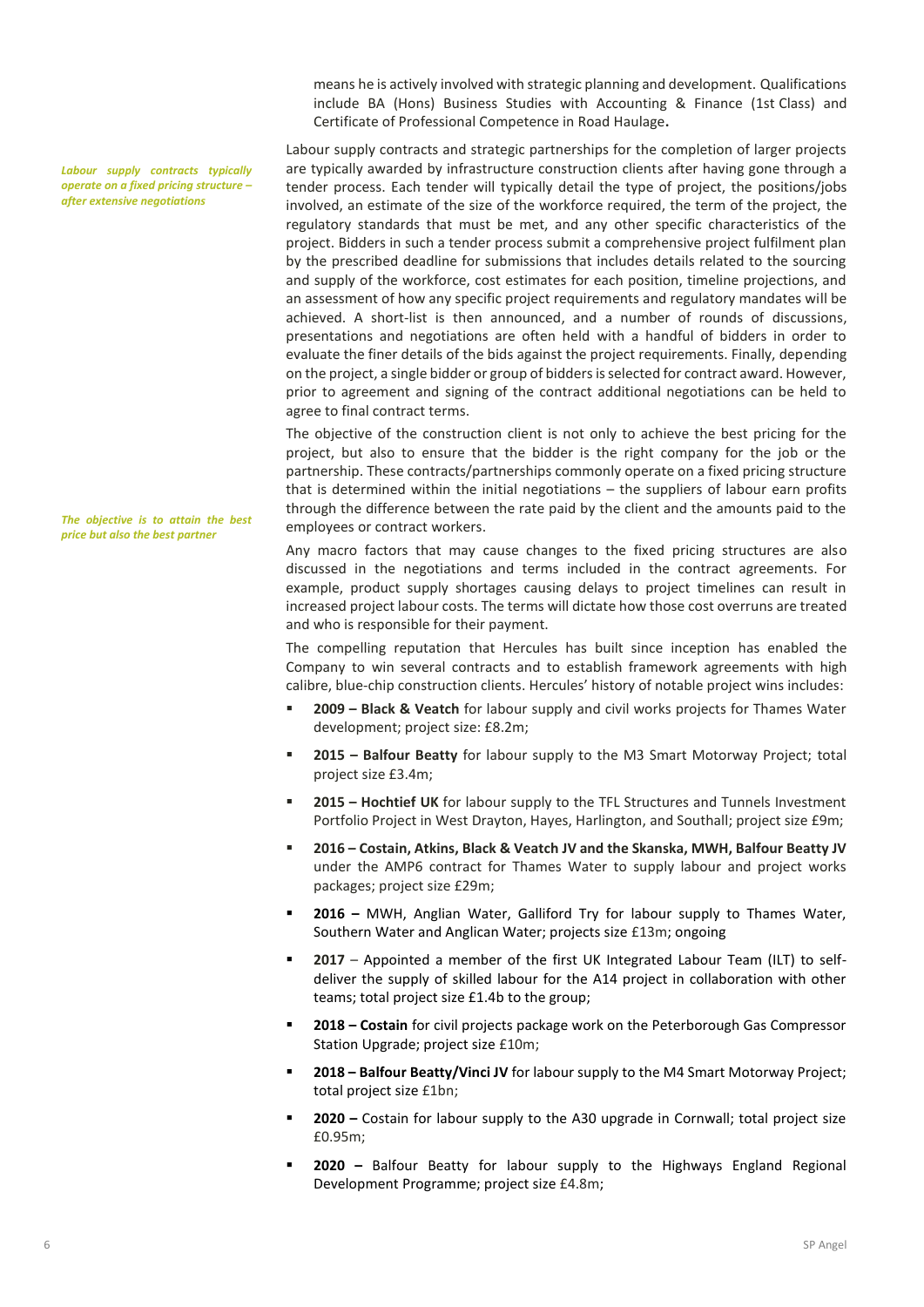▪ **2021 – Balfour Beatty/Vinci (BBV) JV** for labour supply (one of six supply partners selected) to the northern section of the HS2 project from London to Birmingham (Phase One).

Once Hercules has been selected for a project the Team will have a detailed understanding of the requirements and expected timelines. The next steps are to put the project plans into action. Contracts are commonly fulfilled through both traditional recruitment methods and through the Hercules mobile recruitment app, **Hercules Construction Jobs**. The project Team must be able to efficiently identify appropriate workers for the specific jobs required on the project. Selected individuals are either employed directly by Hercules or hired under contract and are onboarded using the **Hercules One Team** application. This ensures all HR documentation is collected, training manuals and project handbooks are delivered to each worker, and workers are properly prepped to begin work on site. Notably, Hercules has supplied roughly 500+ workers to all sizes of projects on average each day over the past 12 months.

#### **A Recent Win Expected to Double Hercules' Labour Division**

In April 2020, the Balfour Beatty Vinci 50:50 JV announced (BBV) that it was awarded the contract for phase 2 (construction) of the High Speed Two (HS2) intercity railway development project for Lots N1 and N2 civil engineering works packages. The BBV JV was also awarded a contract during Phase 1 (design) of the HS2 infrastructure project in 2017. The 90km stretch between the Long Itchington Wood Green tunnel near Leamington Spa in the south and the West Coast Main Line tie-in near Lichfield to the north is expected to include51 viaducts and boxes (14km), 76 overbridges, 7.5km of twin tunnel, 35 cuttings (30km), 76 culverts, 66 embankments (33km) 4 motorway crossings requiring box structures, and 6 interfaces with existing rail requiring dive-under and overbridge structures. According to the Balfour Beatty news release, at the peak of the development work the project is expected to employ roughly 4,000 workers and is worth up to an estimated £2.5 billion. Note that this is an initial estimate of what is required but these numbers seem to change in subsequent press releases as more detail is known about the project.

Earlier in 2021 the BBV JV issued a tender process for the construction and civil engineering work. The intent was to select a number of supply chain partners in order to establish a collaborative Labour Desk, a model that has worked well for the Group in the past. This agency supply model is initially expected to hire over 4,000 people at peak for a sustained period of about 2 years – though the ramp-up/down time before and after the peak period will likely result in a total project time of at least 5 years. As part of the selection process, the BBV JV requires a commitment from its partners to promote fairness, inclusion, and respect in the workplace, reflecting the diversity of the West Midlands region where the work is being completed on N1 and N2. It is also important that potential partners have the resources, capacity, and technical capabilities to work on such a large-scale project. The result of the tender and negotiations was the appointment of six parties to operate the Labour Desk for the N1 and N2 development of which Hercules was one of the parties selected.

We believe the selection of Hercules as one of six members participating in the BBV JV Labour Desk is transformative for the Company when considering the number of workers to be supplied. If we assume an equal split, each partner would be responsible for hiring around 600+ workers for the HS2 project over a period of ~5 years. Putting this in context for Hercules, the Company historically supplies about five hundred workers each day on average in a year. As such, this is likely to double Hercules' Labour Supply Division in the coming years.

#### **Construction Services**

As previously noted, the Construction Services Division includes both Civil Works and Suction Excavator Services. Construction Services is a smaller proportion of the Hercules business model but continues to undergo significant growth each year, supported by the ability to cross-sell services across all Divisions of the Company.

**Civil Works Division:** The Hercules Civil Works Team has been engaged as a strategic partner with many of the UK's top tier contractors since it was established in 2012, producing ~25% of F2020 revenue. The Team, currently led by Paul Field, Construction



```
SOURCE: vinci.com
```
*At least 4,000 people are expected to be hired over a 5-year period by the Labour Desk*

*Civil Works makes up about 25% of annual revenue*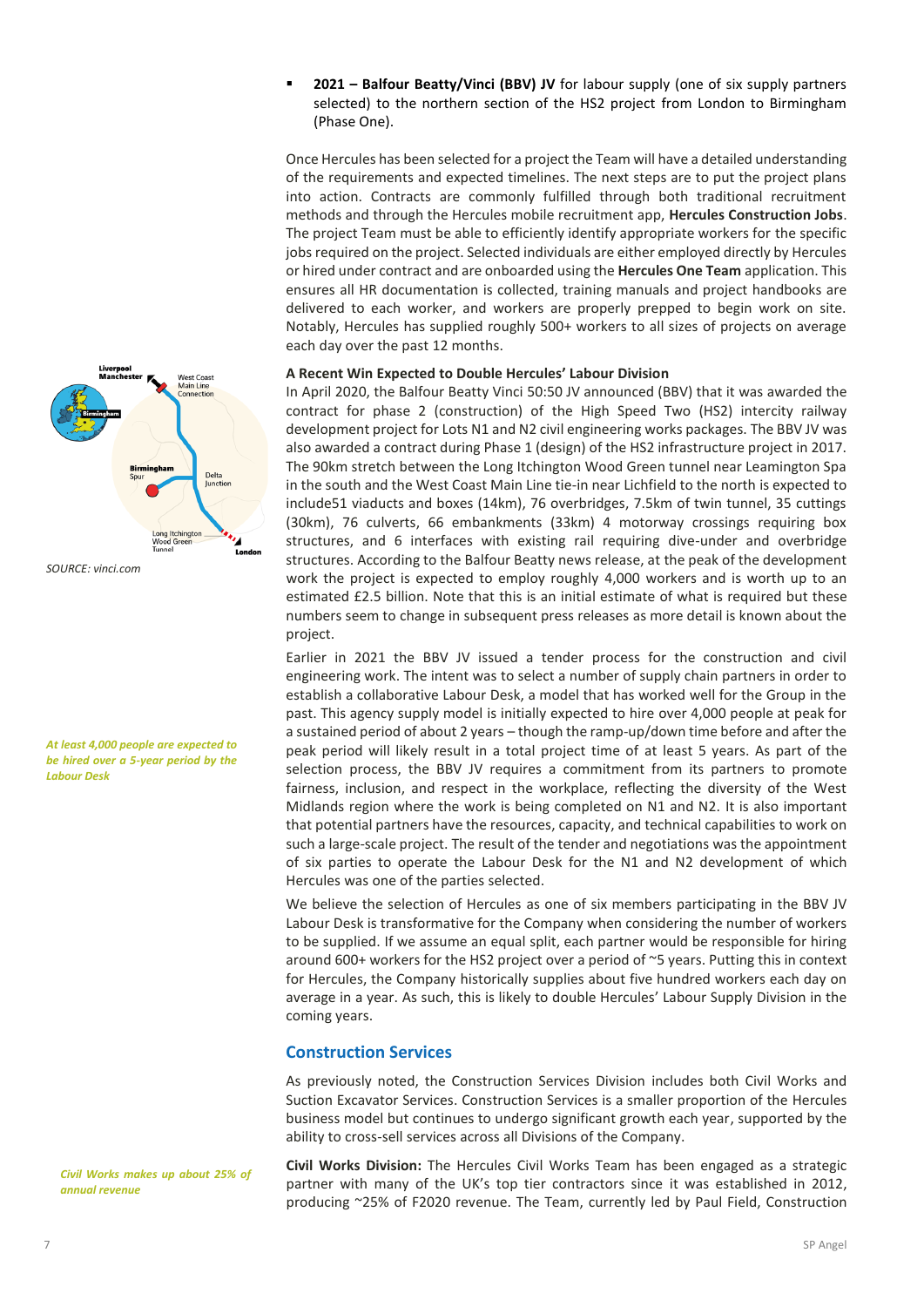Director, with over 25 years of experience in the industry and over 7 years with Hercules, delivers projects in all sectors, including utilities, groundworks, and infrastructure.

Contracts are typically won through a tender process, whereby bids are submitted detailing the total cost, requirements, and timelines to undertake the management/oversight and completion of a project. The bids are typically fixed fee based, with the Company taking the risks of cost over-runs and timing delays, subject to the agreement terms. This highlights the importance of establishing a realistic price-point in a contract bid that can be delivered within budget, which means having the tools and data/analysis to support a strong operating business model.

The Hercules Civil Works Team includes Project and Site Managers to implement the contract alongside the Principal Contractors selected. Hercules itself generally supplies the labour, plant, and materials, as well site and engineering management and support. This leverages services from the Labour Supply Division for the recruitment of contract workers and employees, supplemented by a flexible workforce sub-contracted by Hercules. Notably, Hercules has achieved an average margin target of ~15% on its Civil Works Division operations. Key projects completed by the Team include:

- **2019 – Costain redevelopment of the Redditch Sewage Treatment Works;** project size: £1.8m; included: the reinforcement of concrete structures, ducting, drainage, and utility access holes, 6,000 tonnes of backfill and three pumping stations.
- **2018/19 – Costain and National Grid upgrade of the Peterborough Gas Compressor;**  total project size: £10m; included: site set-up, investigation works, reinforced concrete (RC) works, bulk excavation, demolition; Hercules provided 5 site-based management personnel overseeing up to 90 workers on the project.
- **2020 – CABV Eight20 and Thames Water, Lower Thames Aeration mitigation Project;** project size £0.3m; included groundworks and RC package with the construction of a 23m long concrete chamber and a 10m long double transformer compound, as well as construction of ducting, drainage, kerbs, and roads/footpaths.
- **2021 TGE new gas storage facility at Avonmouth**. Works are currently ongoing and anticipated to be a £4.5m project of reinforced concrete works, cross-site drainage, and associated roads etc.
- **2021 – Irish Archaeological Consultancy** on sites for the HS2 Central Section
- **2021 – Galliford Try, Billingshurst STW Growth Project**; Project £0.7m, including groundworks and RC package for process improvements, including associated crosssite ducting and pumping mains, and new concrete roads.
- **2021 – Bridges and Thames Water, Deephams;** Gas-to-grid scheme; A £450k project to complete all the associated Civils for a new gas-to-grid solution on the Sewage Works.
- **2022 – Anglian Water, Grafham Emergency works**; a small emergency project for Anglian Water, but the first contract awarded under the new Civils Framework with the @one alliance.

**Suction Excavator Services (SE Services)**: The expansion into SE Services in 2020 was a decision made by Hercules management based on the key objective of making the workplace safer for its employees and contractors. The removal of earth, rock or other materials has been traditionally completed via manual excavation with tools or equipment and involves its own set of regulations, risk controls, and hazard prevention guidelines for workplace safety. This task, which is part of almost every construction project, exposes workers to significant risks including collapse of an excavation, being hit by a falling or fast-moving object, or exposure to contaminants, to name a few. On the other hand, the use of suction excavators is a vastly superior digging method, providing safety benefits for workers as well as other operational benefits such as minimised risk of accidental strikes on buried utilities, less material removed and reduced environmental impact. The suction excavator is equipped with high-powered suction fans which create compressed air for loosening and then collecting the soil, gravel, or crushed rock through the suction nozzle

*Suction Excavator Services fills a demand gap in the market – and makes it safer for workers*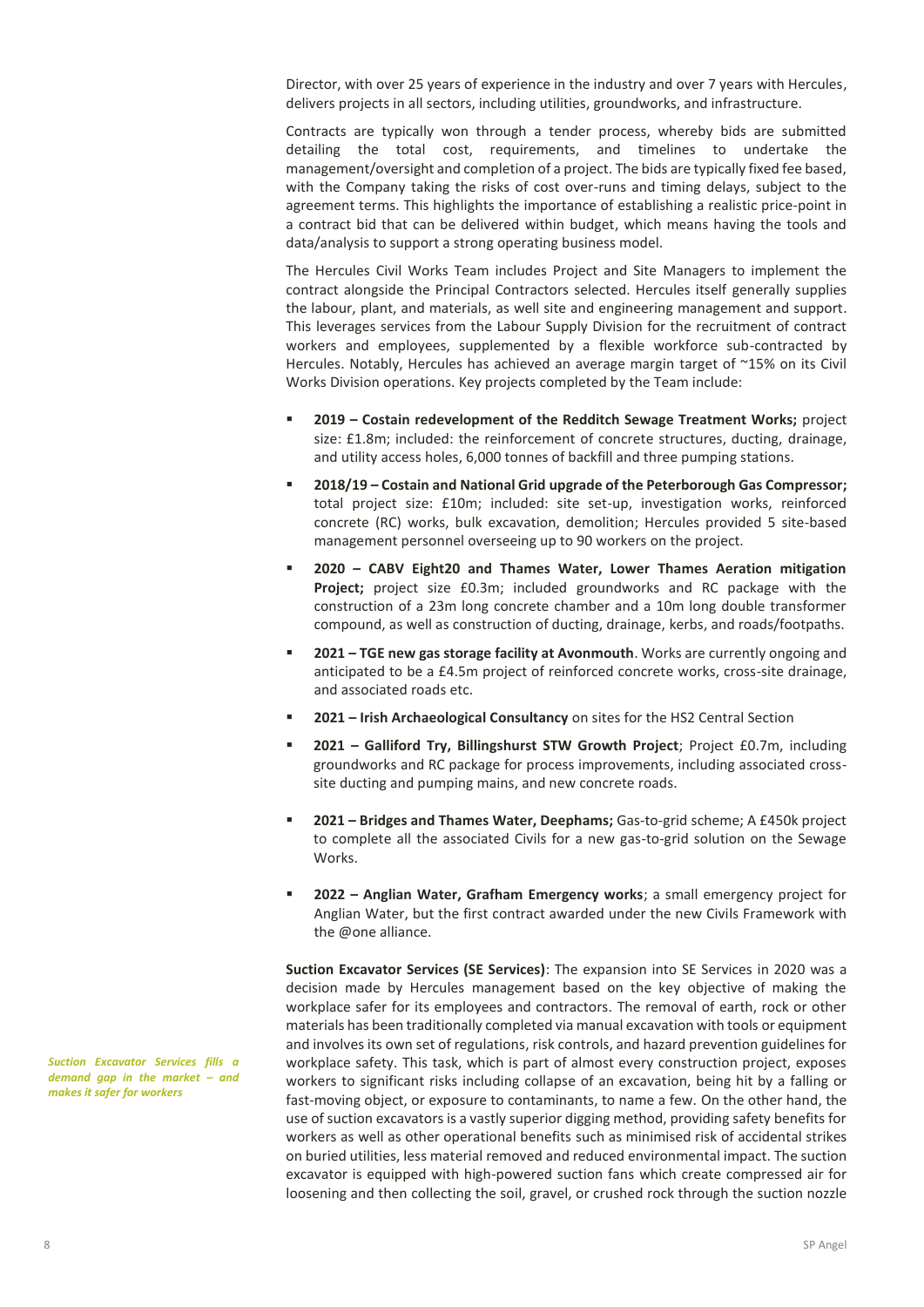on a telescopic arm operated by remote control. The material that has been excavated is then deposited directly into the collection chamber.

#### **FIGURE 3: MANUAL VS. SUCTION EXCAVATION**



1. Manual excavation: <1m3 of material removed/6hrs; normal soil conditions, buried pipes and cables

#### **2-8 Suction Excavation**

- 2. 10m3 of material removed/6hrs; heavy soil, buried pipes and cables
- 3. 15m3/6hrs; dry and heavy soil
- 4. 18m3/6hrs; wet and heavy soil or clay
- 5. 24m3/6hrs; moderately heavy soil, buried pipe and cables
- 6. 36m3/6hr; muddy soil, gravel, and crushed rock
- 7. 60m3/6hrs; sandy soil
- 8. 180m3/6hrs; water

*SOURCE: https://www.suctionexcavatorsolutions.co.uk/why-suction-excavation/*

Hercules currently owns 13 suction excavators in total (4 have arrived in 2022), three of which are provided to customers on long-term contracts (3 months to 2 years), with the balance available for spot hire and shorter contract terms (one day to several weeks). The suction excavator division is led by Hercules' Fleet Manager, Wayne Phillips, and each suction excavator is operated by a trained Hercules employee who is included as part of the services package for the client. The suction excavators are never leased out to clients without an operator included and there is always a specific project to be completed. The suction excavator is a tool for the operator to complete the specific work outlined in the contract. Notably, Hercules uses its own suction excavators for its own contracts, including the work being completed on HS2 South with Balfour Beatty, the M4 Smart Motorway Scheme and projects being completed by the Civil Works Team. The utilisation rate for the first 9 suction excavators has been over 85% so far, with an average margin contribution of ~55%. Earlier in 2021, Hercules signed an agreement to purchase an additional 11 suction excavators at an average price of ~£0.4m each, the delivery of which began in February 2022 and will continue throughout the year. We have been conservative in terms of our delivery expectations, given the further lengthening of supply chain delivery times in this calendar year. While there have been some delivery date extensions on ~7 of the suction excavators, we still expect that they will arrive before the fiscal year-end. We believe this will represent one of the larger fleets of suction excavators in the UK once fully operational. With these new excavators additional trained operators are required, which will be supplied by the Hercules' Labour Supply Division.

*Innovation Trial for Pile Cropping* **–** Hercules was approached by the Skanska Costain STRABAG (SCS) JV in 2020 to partner with them on developing a new technique for piling

*SE Services is expanding from 9 to 20 suction excavators in 2022*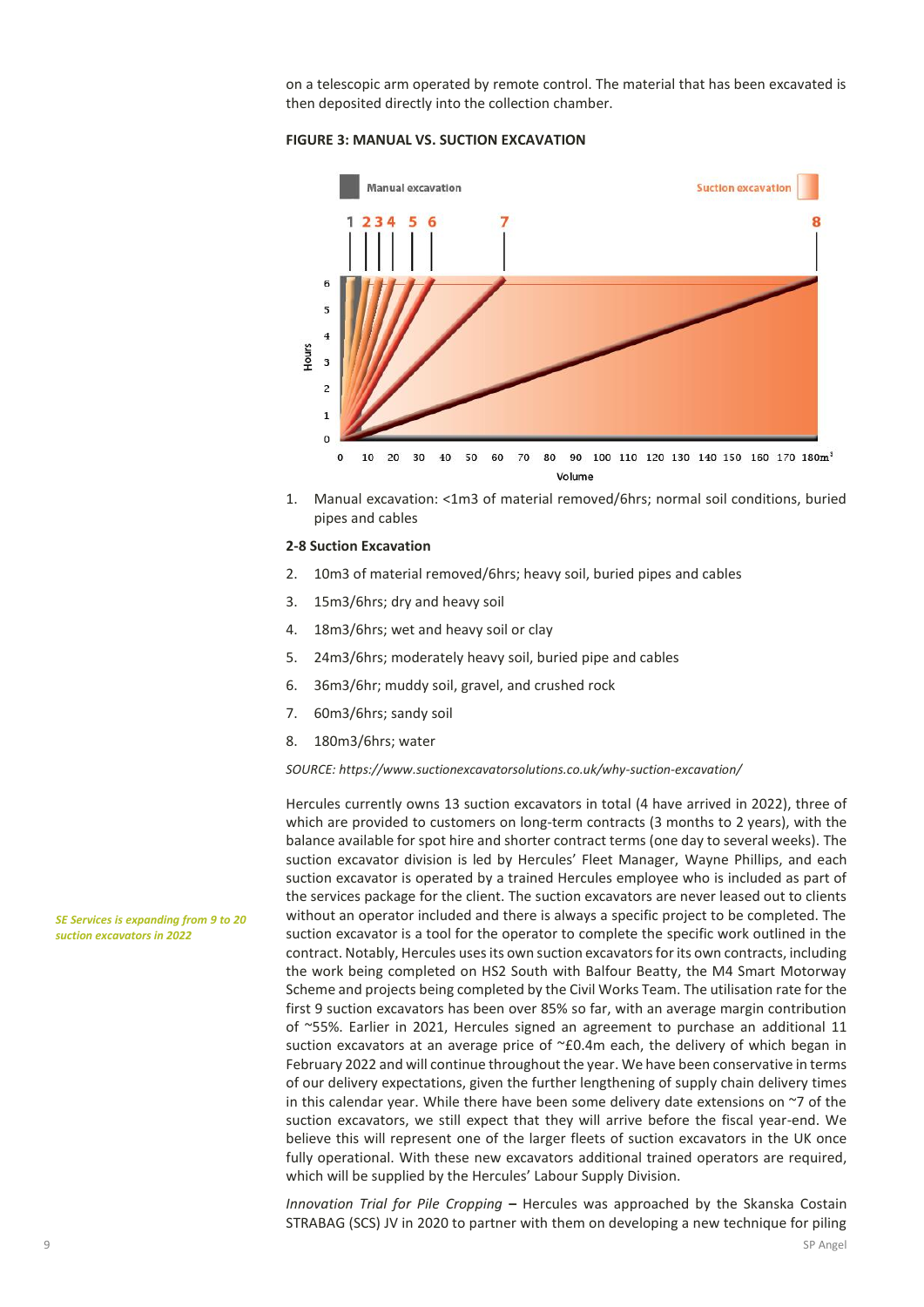work. The new 'zero trim pile' technique means that excess concrete is removed while it is still wet using a suction excavator. The traditional piling process meant that excess concrete is broken off after it is set. The new process is safer for workers, reducing the potential for health problems, and also reduces the numbers of hours taken to complete a project and reduces noise levels. Hercules completed the trials to perfect the vacuuming technique, as well as the onsite testing to validate the integrity of the piles. Hercules has been approached by other construction joint venture partners on HS2 projects to understand how Zero-Trim can be adopted on their own sites to create efficiencies, improve worker health and safety, and reduced environmental impacts. We expect this additional interaction with the blue-chip construction companies is likely to further enhance Hercules' relationships.

**Additional Services**: Hercules' management has always had its eye on improvements to its existing operations and enhancing the work-life of its employees and contractors. As such, the Company created its own mobile Health Screening Trailer that is staffed by a qualified healthcare professional. The trailer can be deployed anywhere in the country to attend to the health and wellbeing of the Hercules and its clients' workforce. Services include medical treatment, mental health support, raising awareness of Health, Safety and Well-being, and can carry out the following assessments: vision, hearing, mobility, lung function, alcohol and drug testing, height/weight/BMI/blood pressure, urinalysis, safety critical medicals and confined space medicals. The trailer has been in operation since 2017 and is on the road being used at construction sites roughly 90% of the total workweek. In order to determine the potential uptake and usage levels of the trailer, Hercules has funded the operation as part of its service offering to clients. However, the Company is now finding that clients are looking for ways to add value to health and safety profile of their workforce as part of their corporate culture and are requesting use of the services provided by the Health Screening Trailer and are willing to pay for them, particularly in a post-covid pandemic era where testing and vaccinations are regularly required. We expect Hercules to begin to develop a monetisation plan for the Health Trailer services, alongside the addition of new health tests and screens to the services offering, supporting growth in the business model.

#### **Hercules Digital**

Since inception, Hercules has been committed to finding innovative ways to deliver its services to its clients that will result in superior outcomes. This led to the development of a digital strategy in 2019 to help streamline and improve the supply of skilled labour in the construction industry, led by the Innovation & Technology team, currently led by Ed Horner (current Head of Digital Transformation & Technology). As skilled labour in the construction industry becomes limited because of increased demand and lack of training, the use of traditional recruitment methods become more limited. The initial focus for Hercules Digital was on the recruitment of workers, to be followed by Human Resources and onboarding. The first application, Hercules Construction Jobs, was launched in October 2019, followed by the Hercules One Team application launched in March 2021.

*Hercules Construction Jobs* – This is a user-friendly, downloadable application where workers can sign-up for free to search for available jobs that match their qualifications. Each registered user is prompted to include their work experience, training and qualifications, availability, and preferences along with identification. The user can then set alerts to receive job notifications are posted. An in-app messaging platform allows for communications directly with registered users and recruitment teams. So far, the app has been downloaded more than 5,300 times and contains more than 3,600 registered users.

*Benefits*: simple and easy to use; facilitates communication; provides access to a wider potential workforce; allows local recruitment for projects to meet requirements; improves recruitment timelines; helps identify skills gaps; provides a database on the workforce.

*Hercules One Team* – Complementary to the recruitment application, the HR and onboarding app seeks to deliver a seamless and efficient onboarding experience for all workers. The app allows users to transfer data from the recruitment app and to upload essential verification documentation such as Right to Work, and training certification etc. Similarly, Hercules can share contracts and other training handbooks, employment, and regulatory documentation with a new employee through a single portal, keeping

*Demand for the Mobile Health Trailer is driven by clients trying to attract and retain a high-quality workforce*

*Hercules Construction Jobs app has more than 3,600 registered users*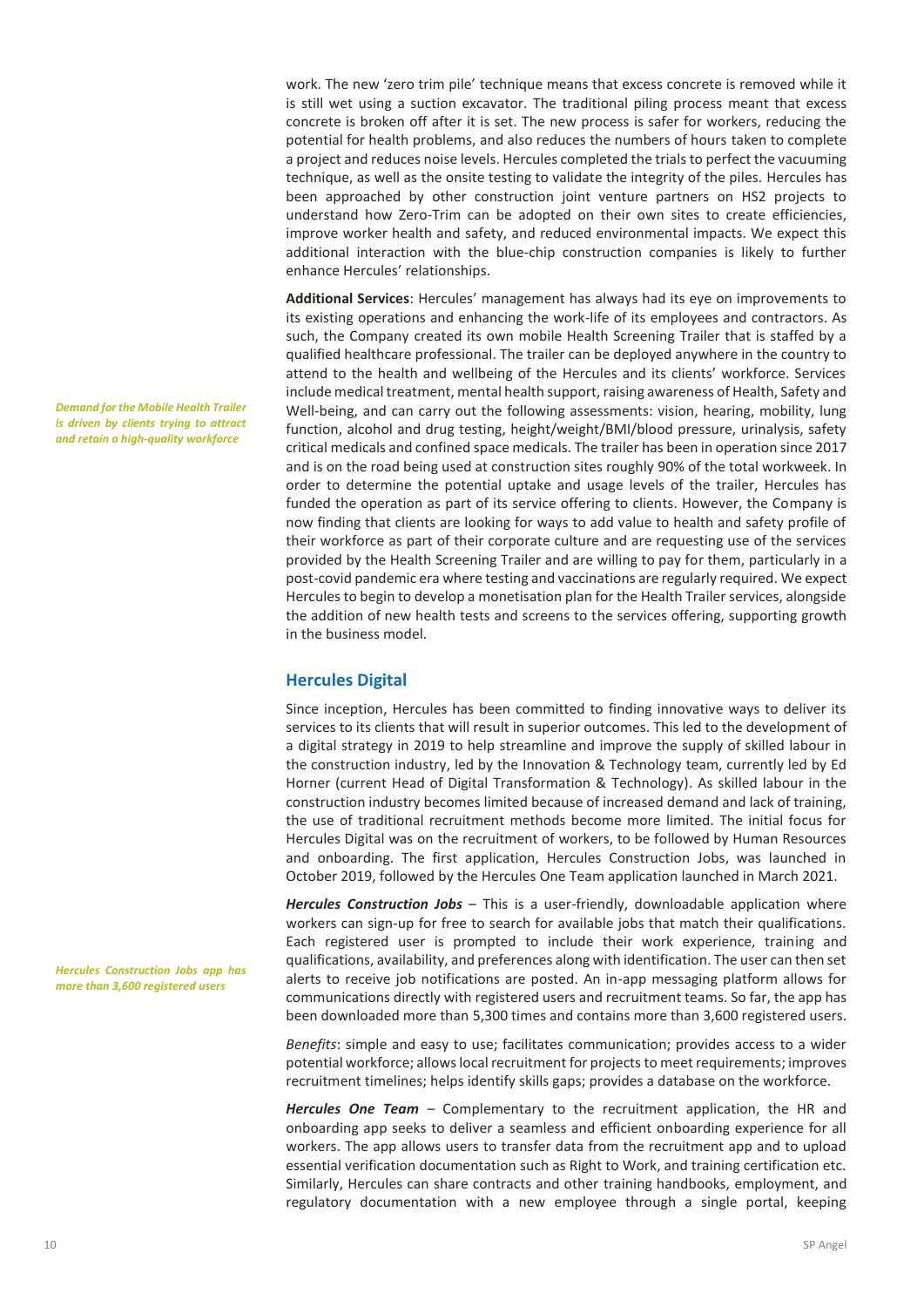everything in one place for easy reference. Roughly 95% of workers recruited through Hercules Construction Jobs have been onboarded using Hercules One Team.

*Benefits*: improves the efficiency and accuracy of recruitment; organises documentation; provides valuable workforce data; enables the use of data to make better recruitment decisions; helps identify skills gaps in workforce; reduced onboarding costs.

These two applications are administered by the Recruitment Team through a web-based management portal. The portal contains all of the data entered into both applications permitting easy searchability for bespoke searches. Daily reports can be run for clients detailing information such as workforce breakdowns (gender, nationality, age etc.), hours worked, worker patterns and costs incurred etc. which can be detailed even further by role or trade. This is a very powerful tool for clients, providing real-time information that can be used to make changes/improvements while a project is in process. The portal is also integrated with financial systems so that timesheets, payroll, and invoicing reports can be generated on demand. This is helpful for monitoring cost overruns, and inefficient use of the workforce etc.

*Benefits*: data will drive business decision making and reporting; Hercules will be able to provide clients with information on the workforce not available from the competition; easily identify upskilling opportunities for workers and identify skills gaps; allows Hercules to be more responsive to client needs by understanding the data; allows for improved communication with employees.

*The future of Hercules Digital* – While the digital strategy is demonstrating its value, there is more to come. Hercules is working on a Productivity Monitoring Solution to provide clients with a better understanding of the underlying costs of their project. The use of GPS monitoring and geofencing can assist with understanding the time spent on certain parts of a project over a specific timeframe. This should help clients make better decisions in managing projects day-to-day and also inform Hercules on how to better plan for future work allocations on a project. The Digital Team is also working to integrate the Construction Industry Training Board (CITB) application programme interface into the Hercules Digital Platform. This will ensure accurate and up to date record keeping of training and training requirements for the Hercules workforce. This also ties in with the funding Hercules has received for the delivery of a solution to centralise the Skills, Employment and Education (SEE) requirements for projects, where participating companies must report on improvements to communities as part of the delivery of large construction projects. Hercules is working on a SEE portal to aggregate data, to provide real-time information related to all SEE activities.

While the Digital Platform underpins each of the Hercules service divisions, there is the potential for it to become a standalone product that could be white-labelled for inlicensing or sale. The digital products have been designed so that they can be tailored for individual customer requirements and integrated with external systems. This could potentially become another revenue driver for the Company.

#### **A BLUE-CHIP CUSTOMER BASE**

Hercules has developed a brand reputation that has been recognised by some of the leading UK construction contractors.

Hercules' top clients over the past ~30 months have been fairly consistent including:

**Balfour Beatty** – The biggest of the construction companies operating in the UK, Balfour Beatty is an international infrastructure group that designs, develops, builds, and maintains infrastructure on a national and regional basis. Employing roughly 26,000 people the Company primarily operates in the UK, Ireland, and North America.

**Costain** – About the  $16^{th}$  largest construction contractor by turnover ( $\text{r}$ £1,070m), employing about 3,100 people across the UK. The Company focuses on delivering infrastructure projects in the rail, aviation, highways, water, energy, and defense sectors. Costain is listed on the London Stock Exchange under the ticker COST.

**Galliford Try** – A UK based construction business with over 3,000 employees focused on aviation, infrastructure and buildings is roughly the fifth largest in the UK.

*The Digital Recruitment and Analytics Platform is a differentiator in the market*

*Customer concentration is driven by top tier UK construction partners*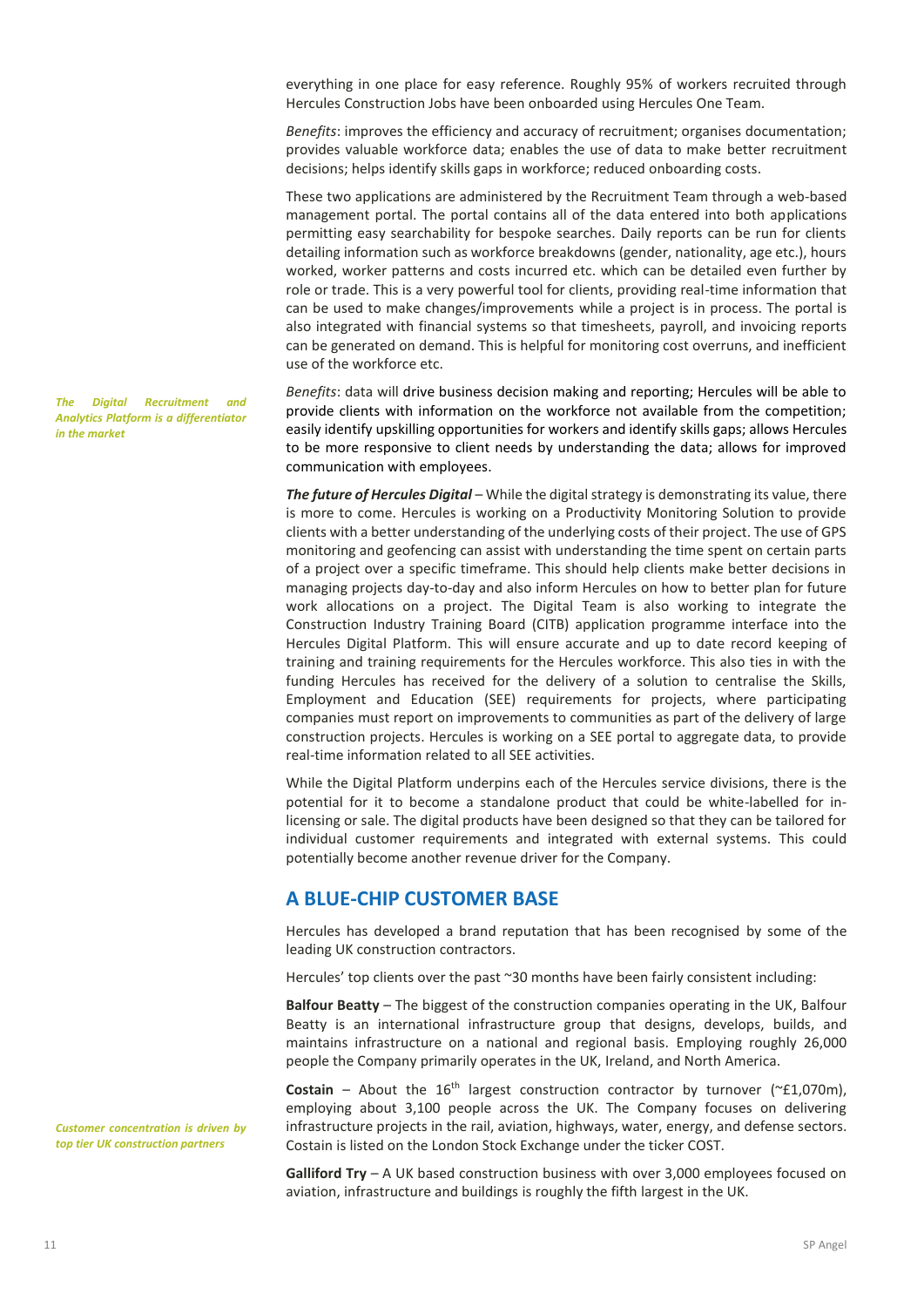**SMB (System Method Building Ltd)** – SMB is a brickwork sub-contractor and customer care company, employing over 250 workers, based in Essex, England.

**Hochtief Construction UK** – Focused on the delivery of civil engineering projects across the UK related to highways, rail, tunnelling, marine and energy. Hochtief employs roughly 54,000 people worldwide, thought only ~200 people are employed in the UK.

These clients have been the key drivers for over 90% of Hercules' turnover in recent years, highlighting some customer concentration risk. However, for a company in its early stages of growth, this level of customer concentration is not unreasonable. Furthermore, Hercules works on multiple projects across the UK with any one of these clients. While the infrastructure construction sector is quite highly fragmented, partnering or establishing a strong franchise along some of the largest and most secure in the industry according to scale and turnover would seem to be less risky in terms of brand reputation and customer credit risk. As Hercules expands through its next phase of growth with the addition of new complementary services, we expect its customer base to expand in kind. However, it is likely the Labour Supply Division growth will be driven by the addition of the HS2 engagement with the BBV JV over the next few years, making up as much as 75% of turnover at its peak.

# **STRATEGIC PRIORITIES**

#### **Near-term Initiatives**

- 1. Expand Labour Supply Division for HS2 N1 & N2 Engagement October 2021+
- 2. Deploy the new 11 Suction Excavators February 2022+
- 3. Complete Digital Platform Development ongoing
- 4. Execute on strong project pipeline in Civil Works and Labour Supply
- 5. Drive organic growth by focusing on cross-selling opportunities to clients
- 6. Develop an in-house training academy to support growth in the skilled workforce
- 7. Enhance service offering to clients Medical, vaccines and testing, PPE Supply etc.

#### **Pillars of the Hercules Medium to Long-Term Strategy**

The Hercules Team has successfully established the Company as an innovative partner in the infrastructure construction services industry. In order to achieve this strong strategic market position, the Team has followed a development strategy focused on the following initiatives which differentiate the Company from its competitors in the marketplace.

- 1. **A single platform solution for infrastructure services:** Leveraging the potential of the Company's core Labour Supply Division, the management team has invested in the expansion of service offerings to its clients where there are gaps in the industry. This includes the expansion into civil works projects, suction excavator services, and mobile health screening. Each of these growth areas provide opportunities to crosssell to existing clients, as well as to new clients as standalone operations while using the know-how, management oversight and existing relationships the business has developed since inception. A single platform service offering from a trusted partner, improves efficiencies and streamlines processes for construction partners and deepens industry relationships.
- 2. **Achieve a strong record of organic growth:** Hercules has successfully demonstrated the ability to sustain growth since inception. Revenue growth in F2019 over F2018 was ~55% at £30.7m. While revenue declined in F2020 as a result of the impact of COVID-19 by ~25%, the return to growth is demonstrated in F2021, with revenue reaching over £32.7m, representing growth of nearly 43% y/y. Profit after tax was £0.79m, £1.86m, and £0.75m in 2018, 2019, and 2020 respectively. In 2021, the Company was essentially break-even on net profit after tax given one-time costs associated with the IPO transaction and the MNCN write down. We expect that performance in F2022E will mark a turning point for the Company with new project wins including selection for the HS2 contract with the BBV JV, additional infrastructure development on highways/motorways, railways, water, and other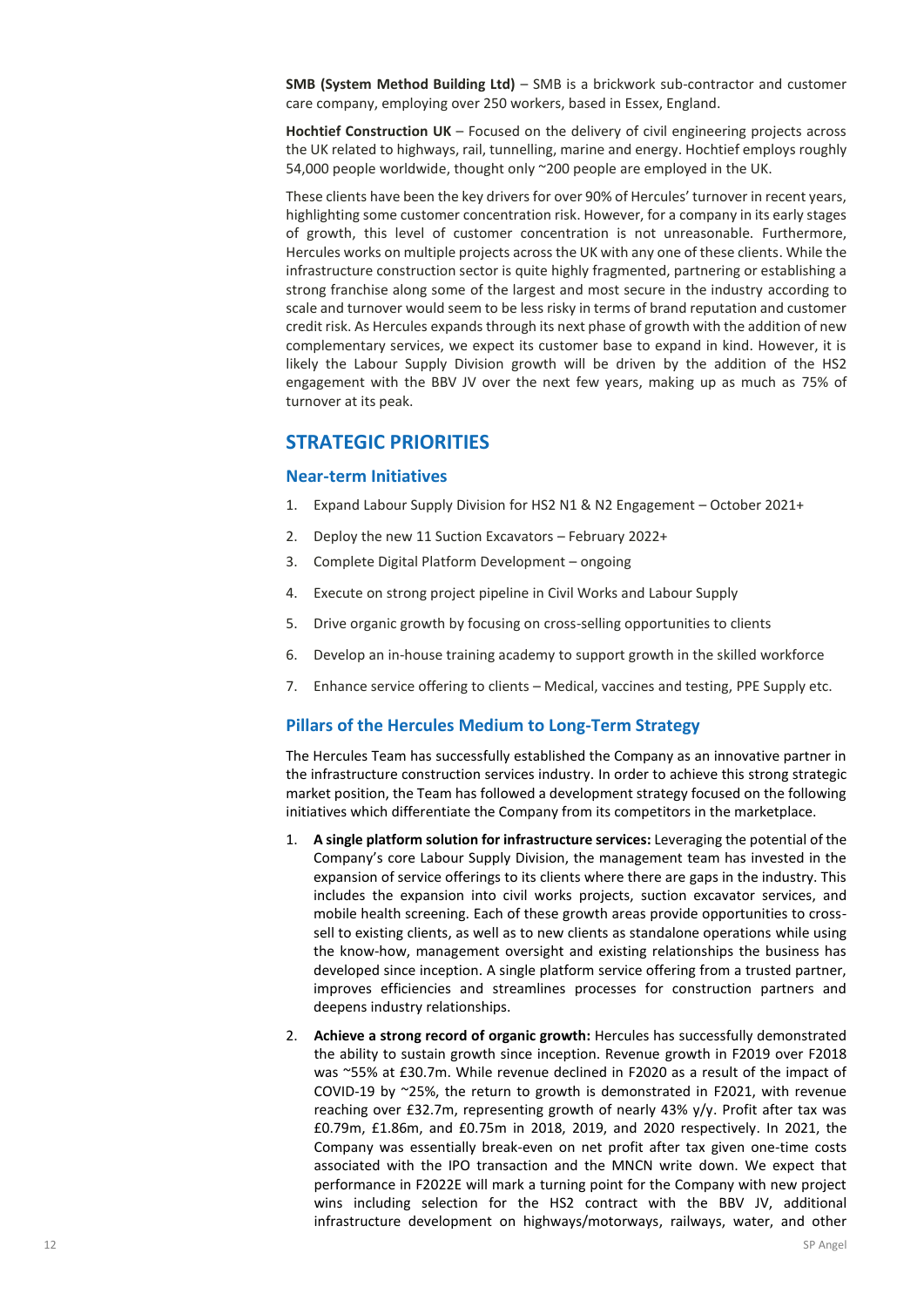projects across the UK, as well as the addition of new suction excavators in the year. This organic expansion and market penetration of existing business divisions is augmented by the potential to license or white label the use of the Hercules digital platform.

- 3. **Elevating the Construction Services workforce:** Hercules has always had a keen awareness of the importance of supporting and developing its workforce. Such a strong corporate culture focused on the wellbeing of the individuals employed by the Company is evidenced in all corporate communications and strategic initiatives from the digital recruitment and onboarding platform to the training programs and social wellbeing workshops, the mobile health screening trailer and the Hercules Podcasts creating awareness about industry issues. Workers and employees are keenly aware that they are a valued part of the team and growth of the Company and benefit from the focus on upskilling and training opportunities available to them at Hercules.
- 4. **Maintain a strong corporate social responsibility focus:** The construction industry has been facing growing pressure to improve CSR strategies in its day-to-day operations. There are millions of people impacted by the working conditions of construction projects on any given day – the nature of the work puts workers at higher risks of health and safety; projects can constrain the ability to move through communities impacting local businesses; and the impact on the environment can be significant with air and noise pollution, solid waste production, natural resource depletion etc. Hercules clearly keenly aware of its CSR responsibilities, understanding the value of its key stakeholders (employees, clients, partners, and regulators) and pays close attention to the needs of the communities where projects are located.
- 5. **Seek new innovative growth opportunities:** Early on Hercules recognised the need for the construction industry to evolve in order to improve profitability, create efficiencies in project development/management and to attract a strong workforce. This has led to the development of its digital platform to support the core Labour Supply Division at Hercules, which includes two applications, one for recruitment and one for onboarding and human resources records. This is appealing to new employees but also creates efficiencies for the Company keeping all records in an easy to access central location. Hercules is working on the next evolution of its digital platform to include a Productivity Monitoring application, a Skills/Employment/Education record keeping application, and integration with the CITB database for improved training monitoring. This digital platform can also be white labelled for broader use in the industry as a standalone business development initiative. Expansion into additional complementary services such as the SE Services and mobile screening trailer are also expected to drive organic growth in the future.

# **Prospective Pipeline of Potential Projects**

Given the expansive investment in infrastructure development expected in the coming years, there is a vast number of projects in both civil works and labour supply for Hercules to win business. Below is a sample of the imminent civil projects known to be in development for which Hercules is yet to tender or has submitted into the tender process:

Thames Water non-infrastructure framework

- MWHT: Chigwell, KGV Reservoir; Chobham Sewage Treatment Work; Coppermills Power upgrade; Mogden, Brixton, Surbiton Sewage Treatment Works, NEP Multi-site; Hampton Power upgrade, Lockwood
- Galliford Try: Buntingford Sewage Treatment Work, Burstow, Lee tunnel, Chapmore End; Dorking Sewage Treatment Work, Crawley SEMD, Crawley main works, Ascot
- MMB: Long Crendon Main works; Latton; Charvill Sewage Treatment Works; Chilton Foliat, Bloxham
- Tilbury Douglas: Emmergreen Reservoir; Stanford in the Vale Sewage Treatment Works; Pangbourne, Chipping Norton, East Shefford Benson, Swindon Sewage Treatment Works, Appleton, Chinnor, Cholsey, Overtown

Affinity Framework

Galliford Try: Runleywood; Iver Main Works; Hunton bridge Main Works; Harefield & Oxhey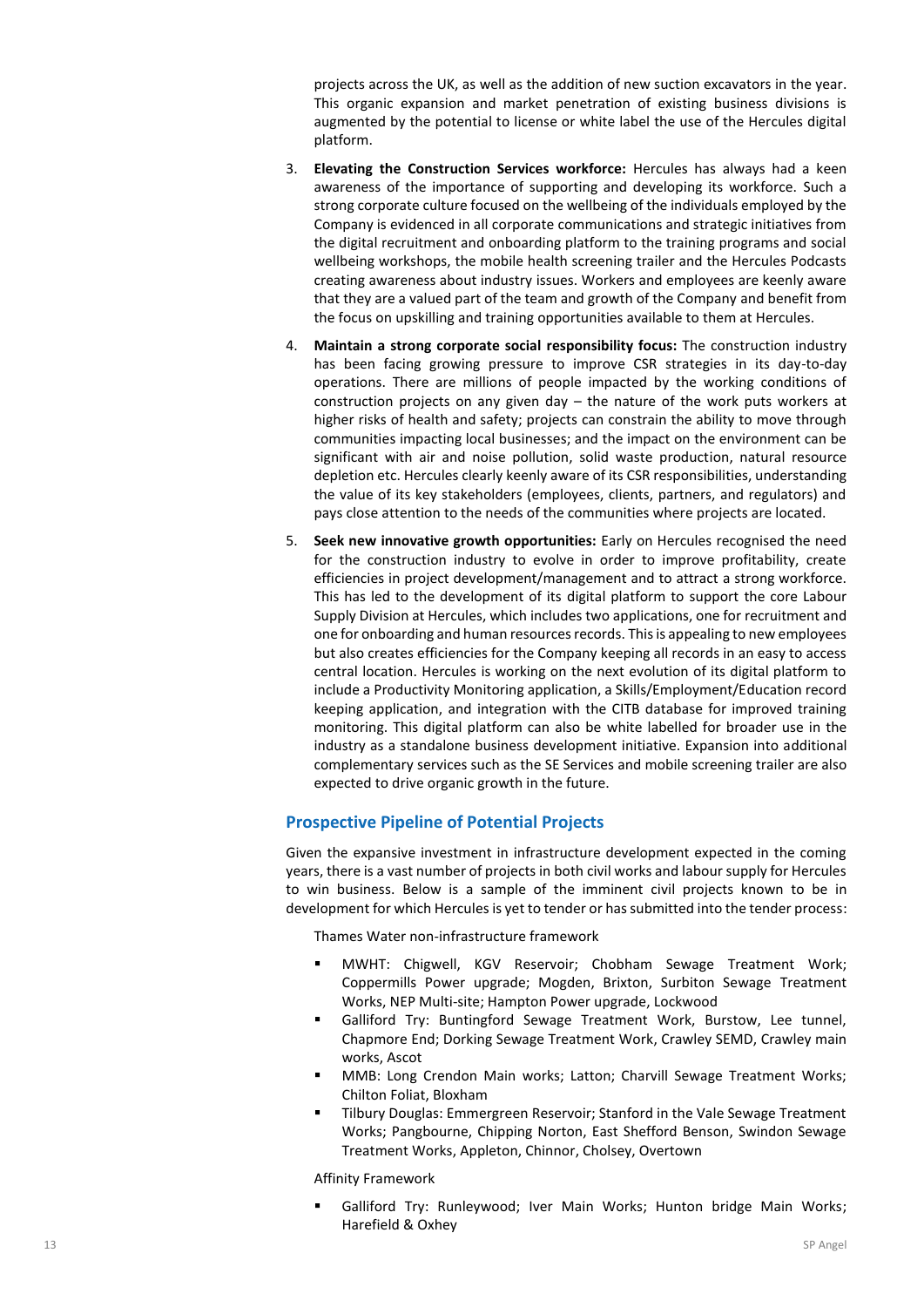- Southern Water Framework
- Galliford Try: Billingshurst Phase 3; East Worthing Main works; Budds Farm; Goddard Green; Millbrook Sewage Treatment Works; East Bolder Water Treatment Works, Lidsey STW
- CMDP: Sandown; Ashford; Biddenden; Horsham; Pembury Water Treatment Works

Bridges: Mogden SGN works; SEMD borehole sites; Cirencester Sewage Treatment Works; East Hyde

Thames Lot 1 Works

- GlanAgua: Cockfosters Res phase 2
- Costain: Crossness; Greenwich; SEMD Res Sites; SEMD Hampton

Anglian Water Framework; Cambridge, FlagFen STW

Severn Trent Water, Galliford Try, Stroud

A sample of the projects for which Hercules clients are tendering for in the near-term, and Hercules could potentially be the supplier of labour, include the following:

Skanska

- 2021: M42
- 2022: A428 Black Cat; HS2 Interchange Station

Balfour Beatty

- Smart Motorway Programme: 2021 M6 and M3; 2022 M25 and other SMP schemes thereafter
- **■** Infrastructure: 2022 Lower Thames Crossing; M60 North-West Quadrant; 2025 – Trans Pennine Tunnel; Heathrow Expansion
- Regional Investment Programme: 2021 LTE Enabling works; M20 Project Brock; M25 and A61;2022 - A19 Tees Crossing; A57; 2023 - A66 North Pennine Dualling; A46 Newark RDP; A 417 Air Balloon; 2024 – Darlington North Relief

RDP Opportunities in the South-West

- A303 Sparkford
- A358 Taunton
- A417

#### **Potential in Acquisitions**

With a highly fragmented construction industry in the UK and worldwide, including an estimated 290,000 companies in the industry, there are several potential acquisitions that could be targeted. We expect that following the completion of the Hercules initial public offering and once management has started to execute on some of its near-term initiatives to drive organic growth, an acquisition may be a good strategic move. In particular, the ability to consolidate the fragmented industry, broaden the current platform of services and accelerate growth are likely to be key acquisition drivers.

*Growth through acquisition will be considered post IPO*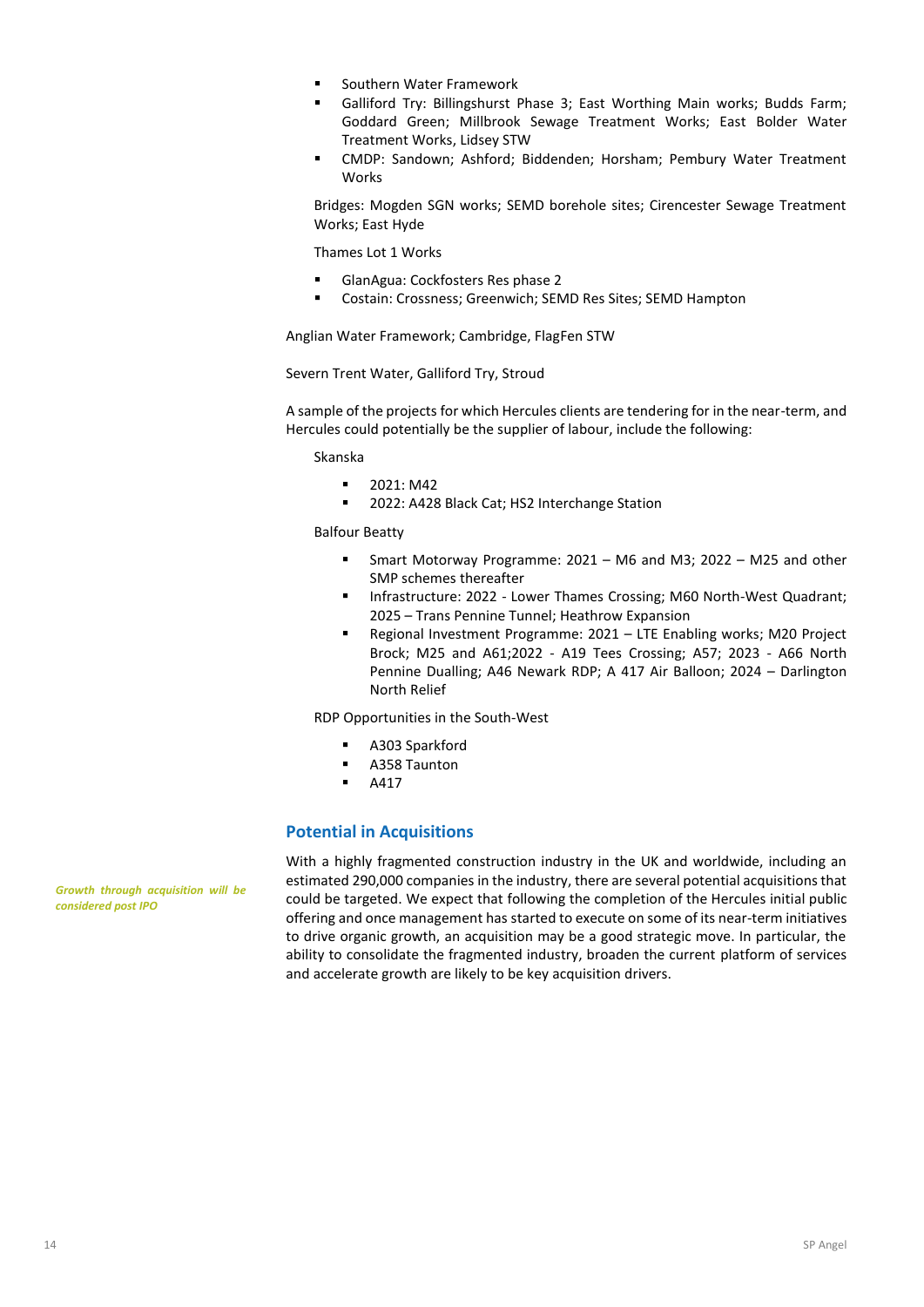# **FINANCIAL PERFORMANCE – Ongoing Measures of Success**

There are a number of operating metrics and procedural controls that are regularly monitored in order to drive profitability of the business. We review the net results of management operations for the fiscal year 2021, ended 30 September 2021.

- **Revenue** F2021 revenue was £32.8m (+42.7% y/y), with about 70% of revenue derived from the Labour Supply business and the balance from Construction Services (Civil Works and the SE Services business). Notably Labour Supply revenue was up 34.4%  $y/y$  compared to a  $y/y$  increase of ~67% in Construction Services. Revenue for the first half of F2021 was £14.0m (+30.6%  $y/y$ ) or roughly 42.7% of full year revenue, reflecting a progressively better H2F21. Revenue in 2020 was down 25.4% y/y reflecting industry shutdowns during some of the COVID-19 lockdown periods. 2019 revenue achieved a record high of  $£30.7m (+55% y/y)$  driven by contract wins in the Labour Supply Division.
- Gross Margin: Gross margin ranges between 15-22% depending on the make-up of the revenue mix. F2021 gross margin was 20.4%, an increase from H1 F2021 gross margins of 17.8%, with higher margins from the Construction Services Division. F2020 margins were 18.6%, an increase over that of F2019 at 14.9%.
- **EBITDA:** Hercules has generated positive EBITDA in F2018 through F2021. EBITDA in F2020 was impacted by COVID-19, declining ~25% y/y to £1.4m, from £1.7m in F2019 (+35% y/y). F2018 EBITDA was £1.3m. There was a evidence of a clear recovery beginning to occur in F2021 with EBITDA reaching £2.4m, ~79% higher than that achieved in F2020.
- **Net Profit:** F2021 net profit was £(0.056)m, essentially breakeven. Included in net profit for F2021 are some one-time items related to initial costs associated with the IPO, a deferred tax charge reversal, as well as a write-down of revenue from the NMCM contract. F2020 net profits were £1.2m, with no impacts from one-time costs or any write-downs for bad debt.

At 30 September 2020, the Company anticipated that it would make a R&D tax claim that would lead to an increased level of tax losses being available. The relevant claim has not yet been submitted and the directors do not consider there was sufficient certainty at 30 September 2021 to be able to continue to recognise the corresponding deferred tax asset. As a result, the deferred tax charge in the year ended 30 September 2021 includes an amount of £465,503 relating to the reversal of the previously recognised asset. Also recall, NMCN declared its operations insolvent at the end of the summer and various contracts/assets were sold to third parties. As expected, HERC has taken a write-down for the full amount of the NMCN contracts, though some could be recovered/recouped as the work was not yet complete and the new contract owner is willing to work with existing suppliers to complete the project work.

- **Current Liabilities**: Trade and Other Payables make up the majority of current liabilities at £8.7m in F2021, UP ~50% from F2020 year-end of £5.8m. We note that a provision for £0.259m has been made related to the underpayment of taxes under the Construction Industry Scheme. This has been determined by the auditors and subsequently Hercules has filed a voluntary disclosure with HMRC on the matter. These short-term loans and borrowings of £0.34m in F2020 were eliminated in the F2021 year.
- **Current Assets**: Primarily comprised of Trade and Other Receivables, Current Assets has relatively stable since F2018. Trade and Other Receivables at the end of F2021 were £10.1m, down from year-end F2020 at £11m. There was an in-specie dividend declared in F2021 of £3.3m to clear debt owed by the parent company, and a credit balance was cleared via a contra settlement with the parent company.
- **Loans & Borrowings**: At 30 September 2021 loans and borrowings were £3.1m, an increase from £0.34m in F2020. While the bank loan was paid off in F2021, there remains drawings on an invoice discounting facility that was introduced during May 2021 to help manage working capital. The facility, originally capped at £4m was increased to £10m in November 2021, and scales with the size of the business operations. The nature of payments for Labour Supply are such that employees and contractors are paid weekly, whereas customers pay for services monthly. This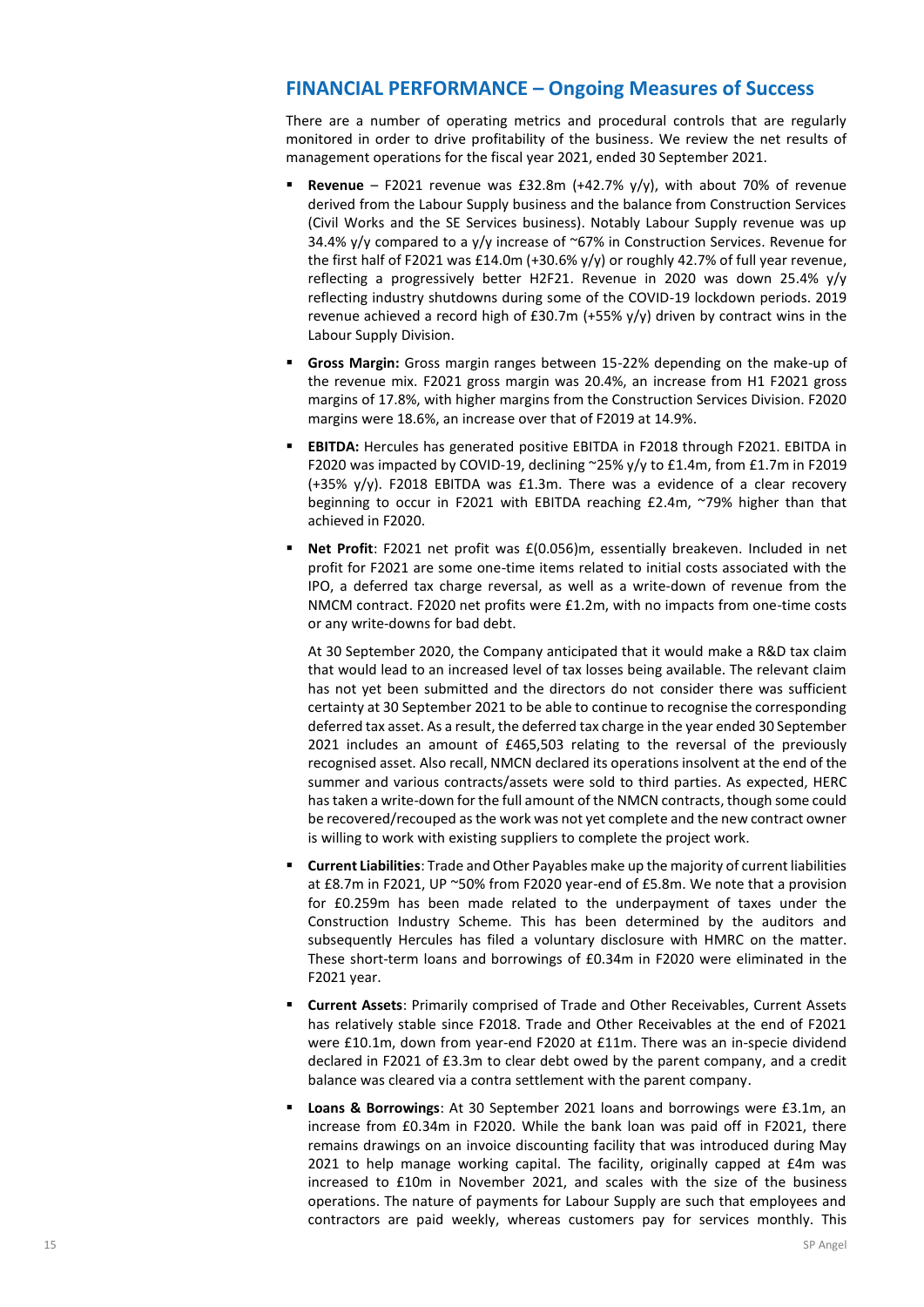Investec facility has been established to help manage the timing differences, particularly as the Company goes through very high periods of growth.

▪ **Cash**: At the end of F2021 cash was £1.5m, down from year-end F2020 of £2.0m. This reflects investment in plant and machinery during the period (the deposit on the suction excavators ordered for delivery in F2022), as well as the payment of historic VAT payments that were deferred under the government COVID program.

#### **TABLE 1: HISTORICAL FINANCIALS SUMMARY**

| YE Sept 30 ('000s)                 | H1 2020        | H <sub>2</sub> 2020 | H1 2021     | H <sub>2</sub> 2021 | 2018           | 2019           | 2020           | 2021       |
|------------------------------------|----------------|---------------------|-------------|---------------------|----------------|----------------|----------------|------------|
| Revenue                            | 10,755.0       | 12,195.8            | 14,048.0    | 18,706.5            | 19,870.0       | 30,699.7       | 22,951         | 32,754     |
|                                    |                |                     | 30.6%       | 53.4%               |                | 54.5%          | $-25.2%$       | 42.7%      |
| Cost of sales                      | (9.295.0)      | (9,352.9)           | (11, 549.0) | (14, 518.0)         | (16, 653.0)    | (26, 136.6)    | (18, 647.9)    | (26,067.0) |
| <b>Gross profit</b>                | 1.460.0        | 2,842.9             | 2,499.0     | 4,188.5             | 3.217.0        | 4.563.2        | 4,302.9        | 6,687      |
| margin $(\%)$                      | 13.6%          | 23.3%               | 17.8%       | 22.4%               | 16.2%          | 14.9%          | 18.7%          | 20.4%      |
| Other operating income             | 65.0           | 330.5               | 156.0       | 61.2                | 1.0            | 33.7           | 395.5          | 217.2      |
| Overheads                          | (1,402.0)      | (2, 299.7)          | (1.701.0)   | (4, 417.6)          | (2,211.1)      | (3, 158.0)     | (3,701.7)      | (6, 118.6) |
| Depreciation - owned assets        | 120.0          | 0.5                 | 332.0       | 392.8               | 137.4          | 124.3          | 120.5          | 126.3      |
| Depreciation - right to use assets | 40.0           | 221.3               |             |                     | 123.9          | 170.1          | 261.3          | 598.6      |
| Loss/(profit) on disposal of FA    | (29.0)         | 3.4                 |             | 11.3                | (13.8)         | 28.5           | (25.6)         | 11.3       |
| Gain/(loss) on revaluation         | (40.0)         | 40.0                |             | 0.0                 | 9.6            | (54.8)         | 0.0            | 0.0        |
| R&D costs                          | 0.0            | 54.6                |             | 17.5                | 0.0            | 0.0            | 54.6           | 17.5       |
| One-time costs                     | 0.0            | 0.0                 | (58.0)      | (840.0)             | 0.0            | 0.0            | 0.0            | (898.0)    |
| <b>Profit/Loss from operations</b> | 123.0          | 873.7               | 954.0       | 167.9<br>×          | 1.006.8        | 1.438.8        | 996.7          | 786.1      |
| <b>EBITDA</b>                      | 294.0          | 1,058.9             | 1,344.0     | 1,076.2             | 1,268.1        | 1,733.3        | 1,352.9        | 2,420.2    |
| y/y growth                         |                |                     | 357%        | 2%                  |                | 36.7%          | $-21.9%$       | 78.9%      |
| Fair value (losses)/gains          | 40.0           | 39.3                | (51.0)      | 12.9                | (9.6)          | 54.8           | 79.3           | (38.1)     |
| Finance income                     |                | 15.3                |             | 0.0                 | 1.8            | 2.0            | 15.3           | 0.0        |
| <b>Finance costs</b>               | (35.0)         | (45.8)              | (102.0)     | (130.5)             | (30.5)         | (29.3)         | (80.8)         | (232.5)    |
| Profit before tax expense          | 128.0          | 882.4               | 801.0       | (285.5)             | 968.7          | 1,466.4        | 1,010.4        | 515.5      |
| Tax on profit                      | (22.0)         | 220.2               | (313.0)     | (258.7)             | (181.6)        | 388.9          | 198.2          | (571.7)    |
| Net profit for the year            | 106.0          | 1,102.7             | 488.0       | (544.2)             | 787.1          | 1,855.3        | 1,208.7        | (56.2)     |
| Total comprehensive income         | 106.0          | 1,102.7             | 488.0       | (544.2)             | 787.1          | 1,855.3        | 1,208.7        | (56.2)     |
|                                    |                |                     |             |                     |                |                |                |            |
| Shares in issue                    | $\overline{2}$ | $\overline{2}$      | 21          | 21                  | $\overline{2}$ | $\overline{2}$ | $\overline{2}$ | 21         |
| EPS - basic                        | 53.0           | 551.3               | 23.1        | (25.8)              | 393.5          | 927.7          | 604.3          | (2.66)     |
|                                    |                |                     |             |                     |                |                |                |            |

*SOURCE: Company reports*

#### **Forecasts**

We believe Hercules is well-positioned in the market with strong industry relationships to take advantage of the huge infrastructure investment that is expected to drive construction industry growth in the coming years. As such, we have developed base case financial forecasts for Hercules under the following factors and assumptions:

- An IPO was completed Q1 F2022 with approximately £4m being invested in the Company before associated expenses.
- **The HS2 engagement begins to ramp up in F2022E and continues through the following** 5 years. At this time, it is difficult to forecast the timing of labour supply and so very conservative assumptions are being used. The assumption is that labour supply demand growth starts to level off in years 2024/25+, though we believe there will still be demand growth from project extensions, providing an uptick
- We have modelled growth of 7-9% each year for the Labour Supply Division outside of the HS2 work under the BBV JV, reducing to ~5% in F2024E and F2025E.
- We have assumed average growth of ~10% each year in the Civil Works Division under Construction Services.
- The new suction excavators arrive on time beginning early in F2022E, with all of the SEs arriving prior to fiscal year-end 2022E. Deployment of the suction excavators ramp up to 85% usage over the first year of ownership (over F2022E and F2023E). We assume that these are purchased with ~10% equity.
- We have not included any potential revenue from new business initiatives, including the Mobile Health Trailer, the monetisation of the Digital Recruitment and Analytics Platform, or the training academy.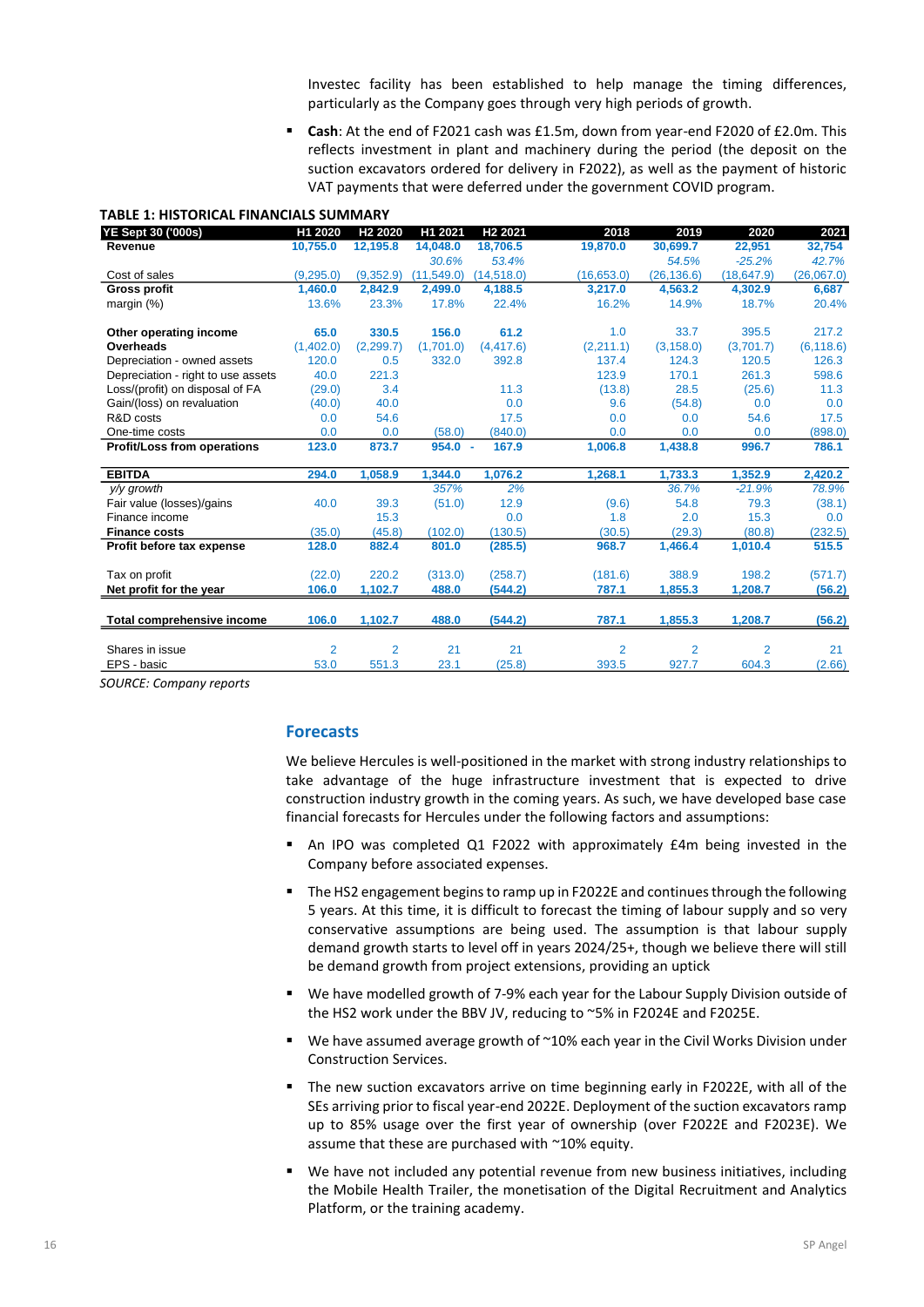- At the time of the IPO, the invoice discounting facility was approximately £3.0m. However, this facility will remain in place and serve as a capital structuring tool as required. Note this facility expands as revenue grows and provides flexibility in managing cash flows in the future.
- We have included the payment of dividends, starting with a payment for the year ended F2021 (prior to the IPO). The Board intends to adopt a progressive dividend policy for the Company from Admission, with the dividend progressively increasing over time, providing an initial return to IPO investors of ~3.5%. HRE will not participate in the receipt of the first or second dividend payments, and these funds will be retained by HERC.
- Recall NMCN has entered administration and the sale of its assets has begun, as mentioned earlier in this report. Hercules has been supplying labour to NMCN and has some receivables outstanding. Under the current circumstances it is unclear as to what portion of those receivables will be recoverable. On a positive note, Hercules expects to continue to work on the projects in partnership with Galliford Try, the new owner. However, terms and timelines remain unclear. As a result, a write-down of receivables for the full amount outstanding was taken in F2021, resulting in a reduction to net income for the year (F2021). We have not made any assumptions for recovery of these funds in our forecasts.

#### **TABLE 2: FINANCIAL FORECASTS**

| YE Sept 30 ('000s)                 | 2018           | 2019           | 2020           | 2021       | 2022E       | 2023E      | 2024E       | 2025E       |
|------------------------------------|----------------|----------------|----------------|------------|-------------|------------|-------------|-------------|
| Revenue                            | 19,870.0       | 30,699.7       | 22,951         | 32,754     | 45,175      | 62,264     | 67,784      | 70,106      |
|                                    |                | 54.5%          | $-25.2%$       | 42.7%      | 37.9%       | 37.8%      | 8.9%        | 3.4%        |
| Cost of sales                      | (16,653.0)     | (26, 136.6)    | (18, 647.9)    | (26,067.0) | (35, 795.2) | (49,090.7) | (53, 479.3) | (55, 418.5) |
| Gross profit                       | 3.217.0        | 4,563.2        | 4,302.9        | 6,687      | 9,380       | 13,173     | 14,305      | 14,688      |
| margin $(\%)$                      | 16.2%          | 14.9%          | 18.7%          | 20.4%      | 20.8%       | 21.2%      | 21.1%       | 21.0%       |
| Other operating income             | 1.0            | 33.7           | 395.5          | 217.2      | 74.0        | 74.0       | 74.0        | 74.0        |
| Overheads                          | (2,211.1)      | (3, 158.0)     | (3,701.7)      | (6, 118.6) | (7, 226.3)  | (8, 227.2) | (8,869.3)   | (8,912.9)   |
| Depreciation - owned assets        | 137.4          | 124.3          | 120.5          | 126.3      | 657.4       | 800.9      | 828.9       | 851.9       |
| Depreciation - right to use assets | 123.9          | 170.1          | 261.3          | 598.6      | 456.6       | 456.6      | 456.6       | 456.6       |
| Loss/(profit) on disposal of FA    | (13.8)         | 28.5           | (25.6)         | 11.3       | 0.0         |            |             |             |
| Gain/(loss) on revaluation         | 9.6            | (54.8)         | 0.0            | 0.0        |             |            |             |             |
| R&D costs                          | 0.0            | 0.0            | 54.6           | 17.5       | 0.0         |            |             |             |
| One-time costs                     | 0.0            | 0.0            | 0.0            | (898.0)    | (905.0)     |            |             |             |
| Profit/Loss from operations        | 1,006.8        | 1,438.8        | 996.7          | 786.1      | 208.5       | 3,762.6    | 4,224.0     | 4,540.2     |
| <b>EBITDA</b>                      | 1,268.1        | 1,733.3        | 1,352.9        | 2,420.2    | 2,227.5     | 5,020.1    | 5,509.4     | 5,848.7     |
| y/y growth                         |                | 36.7%          | $-21.9%$       | 78.9%      | $-8.0\%$    | 125.4%     | 9.7%        | 6.2%        |
| Fair value (losses)/gains          | (9.6)          | 54.8           | 79.3           | (38.1)     | (1.5)       | 0.0        | 0.0         | 0.0         |
| Finance income                     | 1.8            | 2.0            | 15.3           | 0.0        | 0.0         | 0.0        | 0.0         | 0.0         |
| <b>Finance costs</b>               | (30.5)         | (29.3)         | (80.8)         | (232.5)    | (450.3)     | (679.5)    | (716.5)     | (633.8)     |
| Profit before tax expense          | 968.7          | 1,466.4        | 1,010.4        | 515.5      | (243.2)     | 3,083.1    | 3,507.5     | 3,906.4     |
| Tax on profit                      | (181.6)        | 388.9          | 198.2          | (571.7)    | 0.0         | 0.0        | (571.3)     | (1,303.7)   |
| Net profit for the year            | 787.1          | 1,855.3        | 1,208.7        | (56.2)     | (243.2)     | 3,083.1    | 2,936.1     | 2,602.7     |
| Total comprehensive income         | 787.1          | 1,855.3        | 1,208.7        | (56.2)     | (243.2)     | 3,083.1    | 2,936.1     | 2,602.7     |
| Shares in issue                    | $\overline{2}$ | $\overline{2}$ | $\overline{2}$ | 21         | 58,650      | 58,650     | 58,650      | 58,650      |
|                                    |                |                |                |            |             |            |             |             |
| EPS - basic                        | 393.5          | 927.7          | 604.3          | (2.66)     | (0.0)       | 0.053      | 0.050       | 0.044       |

*SOURCE: Company reports and SP Angel forecasts*

# **VALUATION**

#### **Comps Review**

To provide a basis for comparable analysis, we have reviewed listed companies in the labour recruitment sector, construction sector and application software services subsector. We have found that there are no perfect comps to present for Hercules, particularly since there are few sectors undergoing such significant growth in the coming years. Evident from the comps tables below, the recruitment companies trade at ~6-13x EBITDA for 2022E, and ~5.5-12x EBITDA for 2023E; and ~0.3-2.3x Sales for 2022E and ~0.3- 2.5x Sales for 2023E. Construction companies are somewhat lower at up to 10x EBITDA for 2022E and 2023E, averaging 4.5x and 4.2x respectively, and up to 0.7x Sales for 2022E and 2023E, averaging ~0.3x sales in each year. Application software companies are much higher at over 15x EBITDA for 2022E and anywhere from ~3-15x Sales for 2022E.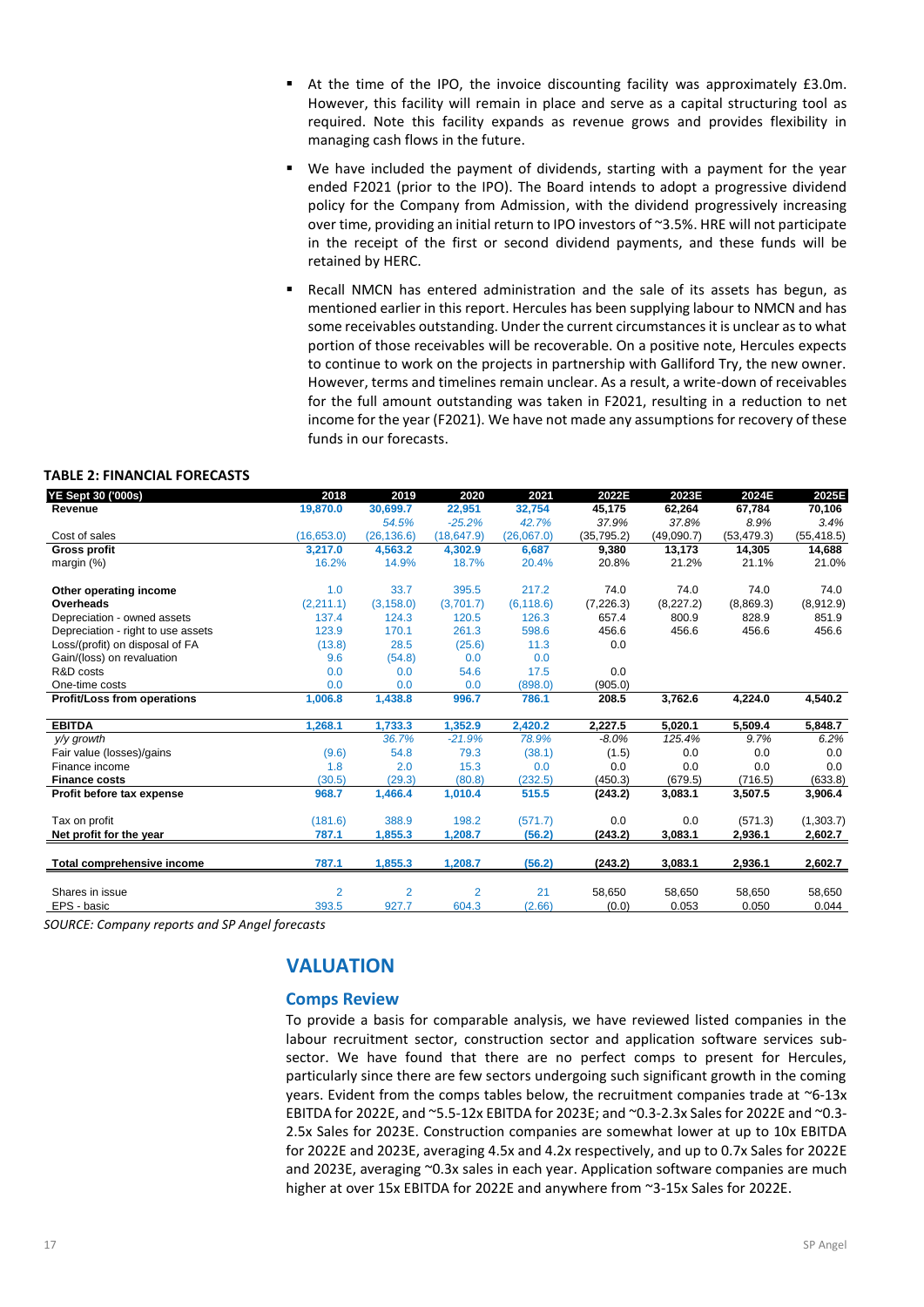#### **TABLE 3: COMPARABLES**

|                                           |                        |                   |                |            | <b>EV/EBITDA</b>      |           |           |           | <b>EV/SALES</b> |           |           |           | Sales Growth (Y/Y) |           | <b>EBITDA Growth (Y/Y)</b> |           |
|-------------------------------------------|------------------------|-------------------|----------------|------------|-----------------------|-----------|-----------|-----------|-----------------|-----------|-----------|-----------|--------------------|-----------|----------------------------|-----------|
| Company                                   | <b>Ticker</b>          | <b>Last Price</b> | <b>Mkt Cap</b> |            | Ent. Value TTM EBITDA | 2021Y     | 2022Y     |           | 2023Y TTM SALES | 2021Y     | 2022Y     | 2023Y     | 2022Y              | 2023Y     | 2022Y                      | 2023Y     |
| <b>Employment Services</b>                |                        |                   |                |            |                       |           |           |           |                 |           |           |           |                    |           |                            |           |
| <b>HAYS PLC</b>                           | <b>HAS LN Equity</b>   | 119.90            | 1,997          | 1.954      | 8.25                  | 12.11     | 7.37      | 6.39      | 0.33            | 0.34      | 0.29      | 0.27      | 15.8%              | 7.6%      | 64.4%                      | 15.2%     |
| STHREE PLC                                | <b>STEM LN Equity</b>  | 382.00            | 510            | 488        | 6.20                  | 6.76      | 6.04      | 5.48      | 0.37            | 0.36      | 0.33      | 0.31      | 9.6%               | 6.7%      | 11.9%                      | 10.2%     |
| AMADEUS FIRE AG                           | AAD GR Equity          | 138.60            | 793            | 914        | 11.64                 | 10.34     | 9.51      | 8.79      | 2.45            | 2.46      | 2.23      | 2.09      | 9.9%               | 7.1%      | 8.7%                       | 8.2%      |
| COOR SERVICE MANAGEMENT                   | <b>COOR SS Equity</b>  | 82.90             | 7.943          | 9,611      | 12.15                 | 11.68     | 10.68     | 10.10     | 0.95            | 0.97      | 0.81      | 0.76      | 19.4%              | 6.9%      | 9.4%                       | 5.8%      |
| ALPHA FINANCIAL MARKETS COIAFM LN Equity  |                        | 427.50            | 481            | 443        | 39.16                 | 20.68     | 13.26     | 12.17     | 3.73            | 4.53      | 2.87      | 2.59      | 57.7%              | 11.0%     | 55.9%                      | 9.0%      |
| PAGEGROUP PLC                             | <b>PAGE LN EQUITY</b>  | 473.00            | 1.554          | 1.503      | 6.76                  | 6.78      | 5.86      | 5.54      | 0.91            | 0.88      | 0.79      | 0.74      | 12.2%              | 6.5%      | 15.6%                      | 5.9%      |
| <b>REJLERS AB</b>                         | <b>REJLB SS Equity</b> | 133.00            | 2,618          | 2,852      | 12.13                 | 9.73      | 8.24      | 7.42      | 0.98            | 0.99      | 0.88      | 0.85      | 12.7%              | 4.4%      | 18.2%                      | 11.0%     |
| Average                                   |                        |                   |                |            | 13.76                 | 11.16     | 8.71      | 7.98      | 1.39            | 1.50      | 1.17      | 1.09      | 19.6%              | 7.2%      | 26.3%                      | 9.3%      |
|                                           |                        |                   |                |            |                       |           |           |           |                 |           |           |           |                    |           |                            |           |
| Construction                              |                        |                   |                |            |                       |           |           |           |                 |           |           |           |                    |           |                            |           |
| <b>BALFOUR BEATTY PLC</b>                 | <b>BBY LN EQUITY</b>   | 262.8             | 1,667          | 1,252      | 9.14                  | 5.09      | 4.39      | 4.29      | 0.17            | 0.17      | 0.16      | 0.16      | 4.9%               | 2.2%      | 16.1%                      | 2.3%      |
| MORGAN SINDALL GROUP PLC                  | <b>MGNS LN EQUITY</b>  | 2390              | 1.108          | 803        | 5.49                  | 5.25      | 5.24      | 4.93      | 0.25            | 0.24      | 0.24      | 0.23      | 2.1%               | 4.5%      | 0.1%                       | 6.4%      |
| <b>KELLER GROUP PLC</b>                   | <b>KLR LN EQUITY</b>   | 834               | 607            | 803        | 4.67                  | 4.44      | 3.90      | 3.73      | 0.36            | 0.40      | 0.35      | 0.33      | 16.1%              | 3.9%      | 14.0%                      | 4.4%      |
| <b>RENEW HOLDINGS PLC</b>                 | <b>RNWH LN EQUITY</b>  | 672               | 530            | 559        | 9.63                  | 9.34      | 8.58      | 8.22      | 0.72            | 0.73      | 0.67      | 0.64      | 8.6%               | 4.2%      | 8.9%                       | 4.4%      |
| <b>KIER GROUP PLC</b>                     | <b>KIE LN EQUITY</b>   | 79.5              | 355            | 659        | 6.49                  | 4.66      | 4.02      | 3.70      | 0.21            | 0.20      | 0.20      | 0.18      | $-0.1%$            | 11.2%     | 15.8%                      | 8.8%      |
| SEVERFIELD PLC                            | SFR LN EQUITY          | 63                | 195            | 213        | 6.53                  | 7.08      | 6.25      | 5.65      | 0.57            | 0.59      | 0.57      | 0.57      | 2.7%               | 0.1%      | 13.3%                      | 10.5%     |
| <b>GALLIFORD TRY HOLDINGS PLC</b>         | <b>GFRD LN EQUITY</b>  | 172.6             | 192            | $^{\circ}$ | 0.01                  | 0.02      | 0.01      | 0.01      | 0.00            | 0.00      | 0.00      | 0.00      | 8.9%               | 8.5%      | 63.7%                      | 28.9%     |
| <b>COSTAIN GROUP PLC</b>                  | <b>COST LN EQUITY</b>  | 43.6              | 120            | 27         | 5.93                  | 0.51      | 0.49      | 0.47      | 0.02            | 0.02      | 0.02      | 0.02      | 11.4%              | 3.1%      | 4.1%                       | 4.2%      |
| NEXUS INFRASTRUCTURE PLC                  | <b>NEXS LN EQUITY</b>  | 210               | 96             | 80         | 13.89                 | 13.40     | 10.07     | 9.29      | 0.58            | 0.61      | 0.52      | 0.45      | 15.9%              | 16.3%     | 33.1%                      | 8.4%      |
| SMART (J) & CO (CONTRACTORS SMJ LN EQUITY |                        | 161.5             | 67             | 60         | 24.06                 | <b>NA</b> | <b>NA</b> | <b>NA</b> | 5.73            | <b>NA</b> | <b>NA</b> | <b>NA</b> | <b>NA</b>          | <b>NA</b> | <b>NA</b>                  | <b>NA</b> |
| <b>TCLARKE PLC</b>                        | <b>CTO LN EQUITY</b>   | 152.75            | 67             | 66         | 6.15                  | 6.21      | 4.78      | 4.05      | 0.20            | 0.20      | 0.16      | 0.13      | 25.4%              | 22.0%     | 29.9%                      | 18.0%     |
| VAN ELLE HOLDINGS PLC                     | VANL LN EQUITY         | 44.5              | 47             | 49         | 6.95                  | 13.37     | 5.75      | 4.80      | 0.47            | 0.60      | 0.42      | 0.42      | 41.8%              | 1.7%      | 132.4%                     | 19.8%     |
| <b>BILLINGTON HOLDINGS PLC</b>            | <b>BILN LN EQUITY</b>  | 233               | 30             | 18         | 4.87                  | 5.65      | 3.35      | <b>NA</b> | 0.25            | 0.22      | 0.20      | <b>NA</b> | 9.8%               | <b>NA</b> | 68.8%                      | <b>NA</b> |
| <b>DRIVER GROUP PLC</b>                   | DRV LN EQUITY          | 28.5              | 15             | 11         | 3.28                  | 3.12      | 2.62      | 2.30      | 0.22            | 0.21      | 0.21      | 0.20      | 0.7%               | 5.0%      | 19.0%                      | 14.0%     |
| Average                                   |                        |                   |                |            | 7.65                  | 6.01      | 4.57      | 4.29      | 0.70            | 0.32      | 0.29      | 0.28      | 11.4%              | 6.9%      | 32.2%                      | 10.8%     |
|                                           |                        |                   |                |            |                       |           |           |           |                 |           |           |           |                    |           |                            |           |
| <b>Application Software Services</b>      |                        |                   |                |            |                       |           |           |           |                 |           |           |           |                    |           |                            |           |
| PROCORE TECHNOLOGIES INC                  | PCOR US Equity         | 53.77             | 7,264          | 6,775      | <b>NA</b>             | 3,528.67  | <b>NA</b> | <b>NA</b> | 13.16           | 13.38     | 10.22     | 8.25      | 30.9%              | 23.9%     | <b>NA</b>                  | <b>NA</b> |
| GLODON CO LTD-A                           | 002410 CH EQUIT        | 46.81             | 55,722         | 52,008     | <b>NA</b>             | 66.55     | 43.91     | <b>NA</b> | 9.26            | 10.08     | 7.65      | 6.33      | 31.7%              | 20.8%     | 51.5%                      | 31.2%     |
| <b>FIVE9 INC</b>                          | <b>FIVN US EQUITY</b>  | 115.41            | 8.022          | 8,378      | 5.908.23              | 78.30     | 71.27     | <b>NA</b> | 13.74           | 13.93     | 11.07     | 8.92      | 25.8%              | 24.2%     | 9.9%                       | 37.2%     |
| <b>BLACK KNIGHT INC</b>                   | <b>BKI US EQUITY</b>   | 67.68             | 10,510         | 14,053     | 21.04                 | 19.44     | 17.72     | 16.21     | 9.53            | 9.56      | 8.78      | 8.13      | 8.9%               | 8.0%      | 9.7%                       | 9.3%      |
| ASPEN TECHNOLOGY INC                      | <b>AZPN US EQUITY</b>  | 163.155           | 10,876         | 10.984     | 36.18                 | 28.19     | 28.72     | 26.78     | 16.44           | 15.31     | 14.64     | 13.62     | 4.6%               | 7.5%      | $-1.8%$                    | 7.2%      |
| DIGITAL TURBINE INC                       | APPS US EQUITY         | 39.11             | 3,792          | 4,050      | 32.72                 | 54.35     | 20.60     | 13.87     | 4.08            | 13.21     | 3.28      | 2.52      | 302.5%             | 30.4%     | 163.8%                     | 48.5%     |
| <b>EGAIN CORP</b>                         | <b>EGAN US EQUITY</b>  | 11.22             | 353            | 289        | 56.54                 | 33.60     | 43.55     | <b>NA</b> | 3.42            | 3.71      | 3.16      | 2.70      | 17.3%              | 17.1%     | $-22.8%$                   | 8.9%      |
| Average                                   |                        |                   |                |            | 29.98                 | 33.99     | 22.35     | 18.95     | 9.95            | 11.31     | 8.40      | 7.21      | 60.2%              | 18.8%     | 35.0%                      | 23.7%     |

*SOURCE: Bloomberg*

We acknowledge that the market growth profile and the positioning of Hercules' services within the Employment Services market warrants a higher valuation than the pure recruitment agencies sector which tend to have much lower growth profiles, shorter term arrangements for labour supply and fewer recurring relationships. If we look at the multiples for the Construction sector, these would also be on the low end of the range, with a lower growth profile. On the other hand, the pure digital applications services companies tend to be technology development companies, trading at much higher multiples, often with lower net profits given the continuous development spending on the software/technology that is required. Hercules does not fit into this category at this stage, despite the in-house development of its own data and analytics platform for use on its own projects and by its customers. We estimate that Hercules should trade at multiples somewhere closer to the Employment Services sector – that is in the range of about 7.0- 10.0x EBITDA (£35m to £45m discounted to PV) or about 0.5-1.0x Sales (£35m to £60m discounted to PV).

#### **TABLE 4: MULITIPLES SCENARIOS**

| 2022*  | 2023   | 2024 Multiple | 2022   | 2023   | 2024   |
|--------|--------|---------------|--------|--------|--------|
| 2.227  | 5.016  | 5.506 Sales   | 45.175 | 62.264 | 67,784 |
| 12.251 | 27.589 | 30.284 0.3x   | 13.553 | 18.679 | 20.335 |
| 16.706 | 37.621 | 41.296 0.5x   | 27.105 | 37.358 | 40.670 |
| 20.047 | 45.145 | 49.555 0.7x   | 36.140 | 49.811 | 54.227 |
| 22.275 | 50.161 | 55.061 1.0x   | 45.175 | 62.264 | 67,784 |
|        |        |               |        |        |        |

| <b>Averages</b>                      | Sales Growth (Y/Y) | <b>EBITDA Growth (Y/Y)</b> |          |        |  |
|--------------------------------------|--------------------|----------------------------|----------|--------|--|
|                                      | $2022*$            | 2023                       | $2022*$  | 2023   |  |
| <b>Employment Services</b>           | 19.5%              | 7.1%                       | 26.3%    | 9.3%   |  |
| Construction                         | 11.4%              | 6.9%                       | 32.2%    | 10.8%  |  |
| <b>Application Software Services</b> | 60.2%              | 18.8%                      | 35.0%    | 23.7%  |  |
| <b>Hercules Site Services</b>        | 37.9%              | 37.8%                      | $-8.0\%$ | 125.2% |  |

*Source: SP Angel estimates; \* - 2022 is a transition year for Hercules and represents an adjusted value for EBITDA; Comps Sector averages have not been adjusted for anomalistic Highs/Lows – one skewed result can impact the average significantly (see comps table)*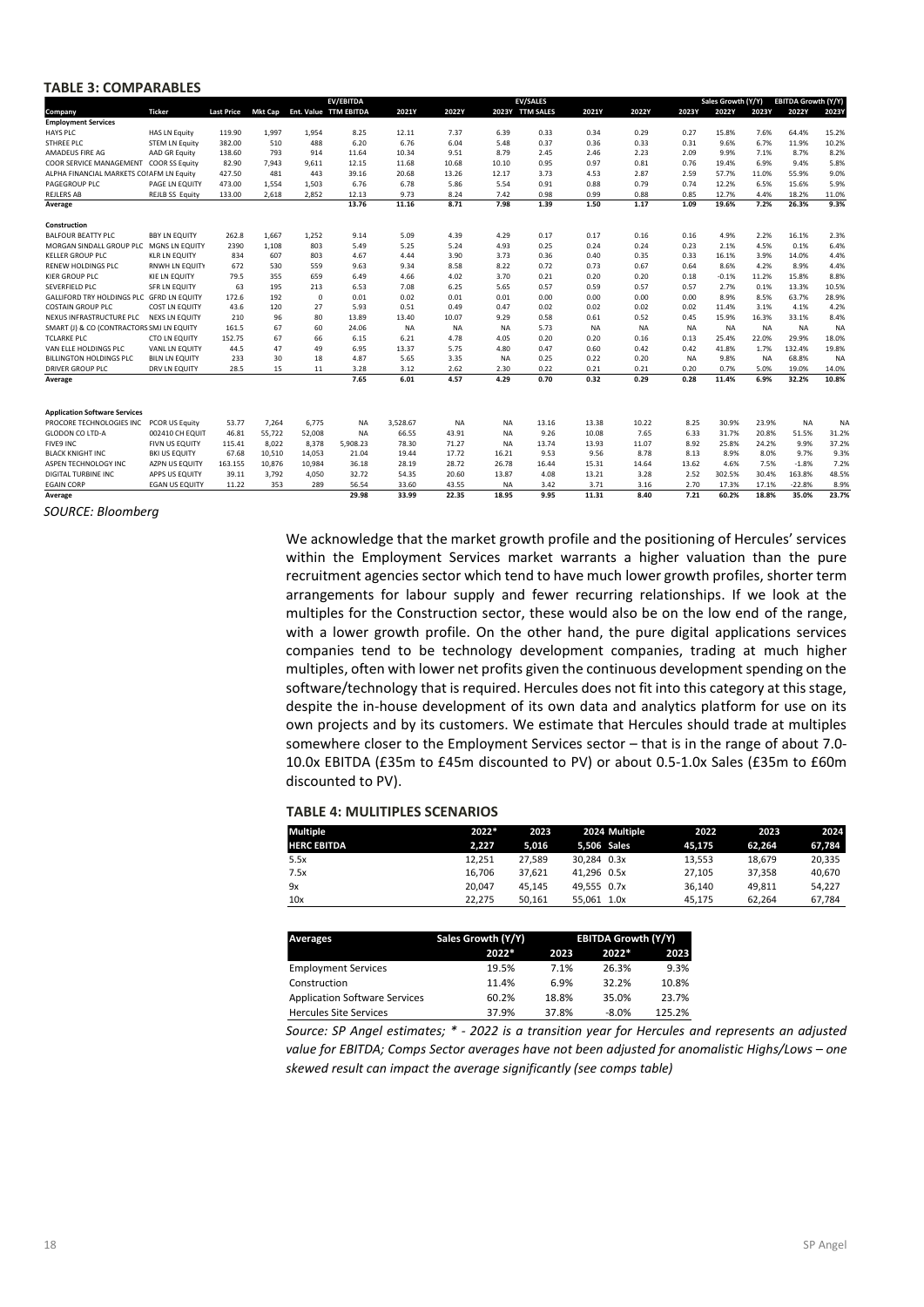#### **Discounted Cash Flow**

Given the level of cash flows anticipated in the coming years, and the intention for the Company to pay a dividend to investors beginning the year ended F2021, we believe it is worth investigating the results of a discounted cash flow in order to further assess the Company valuation. From this review, an equity value of ~£43.4m is derived, using a WACC of 10.2% and a terminal growth rate of 3.5% (~1-2% over a rising cost of inflation). This translates to forward EV/EBITDA multiples in the range of 7-9x, the mid-range of the reasonable comps scenarios presented earlier.

#### **TABLE 5: DISCOUNTED CASH FLOW**

|                         |            | 30/9/21 | 30/9/22    | 30/9/23  | 29/9/24  | 29/9/25  |
|-------------------------|------------|---------|------------|----------|----------|----------|
| YE Sep (£000s)          |            |         | 2022       | 2023     | 2024     | 2025     |
| WACC                    |            |         | 10.2%      | 10.2%    | 10.2%    | 10.2%    |
| Time (yrs)              | 30/4/22    |         | 0.42       | 1.42     | 2.42     | 3.42     |
| Revenue                 |            |         | 45,175.0   | 62,264.0 | 67,784.0 | 70,106.0 |
| Growth                  |            |         |            | 37.8%    | 8.9%     | 3.4%     |
| <b>FCFF</b>             |            |         | (9,564.9)  | 2,628.7  | 5,104.8  | 4,428.2  |
| Discount factor         |            |         | 0.96       | 0.87     | 0.79     | 0.72     |
| <b>DCF</b>              |            |         | (9, 183.8) | 2,290.6  | 4,037.1  | 3,178.3  |
|                         |            |         |            |          |          |          |
| EV/EBITDA (x)           |            |         | 19.5       | 8.6      | 7.9      | 7.4      |
| EBITDA                  |            |         | 2,227.5    | 5,020.1  | 5,509.4  | 5,848.7  |
| <b>WACC</b>             | 10.2%      |         |            |          |          |          |
| Terminal growth         | 3.5%       |         |            |          |          |          |
| <b>Enterprise value</b> | 52,638.0   |         |            |          |          |          |
| Current net cash / (deb | (9, 220.2) |         |            |          |          |          |
| PV of equity £'000      | 43,417.9   |         |            |          |          |          |
| Price per share (p)     | 0.74       |         |            |          |          |          |
| Current price (p)       | 0.470      | 57.5%   |            |          |          |          |

*SOURCE: Company reports and SP Angel forecasts*

We have run some scenarios on the key drivers of this valuation to understand the potential valuation range for the Company. Table 6 suggests a valuation range of between £30m and £65m with the low and the high reaching £32m and £64m respectively on fairly conservative assumptions. This is generally in line with the projections from the multiples valuation approach completed earlier in this report.

#### **TABLE 6: DCF Scenarios**

| <b>WACC</b>            | 8.2%   | 9.2%   | 10.2%  | 11.2%  | 12.2%  |
|------------------------|--------|--------|--------|--------|--------|
| <b>Equity Value</b>    | 64,396 | 52,062 | 43,418 | 37.023 | 32,102 |
|                        |        |        |        |        |        |
| <b>Terminal Growth</b> | 2.50%  | 3.50%  | 4.50%  |        |        |
| <b>Equity Value</b>    | 36,610 | 43,418 | 52,620 |        |        |
|                        |        |        |        |        |        |
| Revenue growth (2025)  | 2.40%  | 3.40%  | 4.40%  | 5.40%  |        |
| <b>Equity Value</b>    | 42.179 | 43.418 | 44.084 | 45.360 |        |
|                        |        |        |        |        |        |

*SOURCE: Company reports and SP Angel forecasts*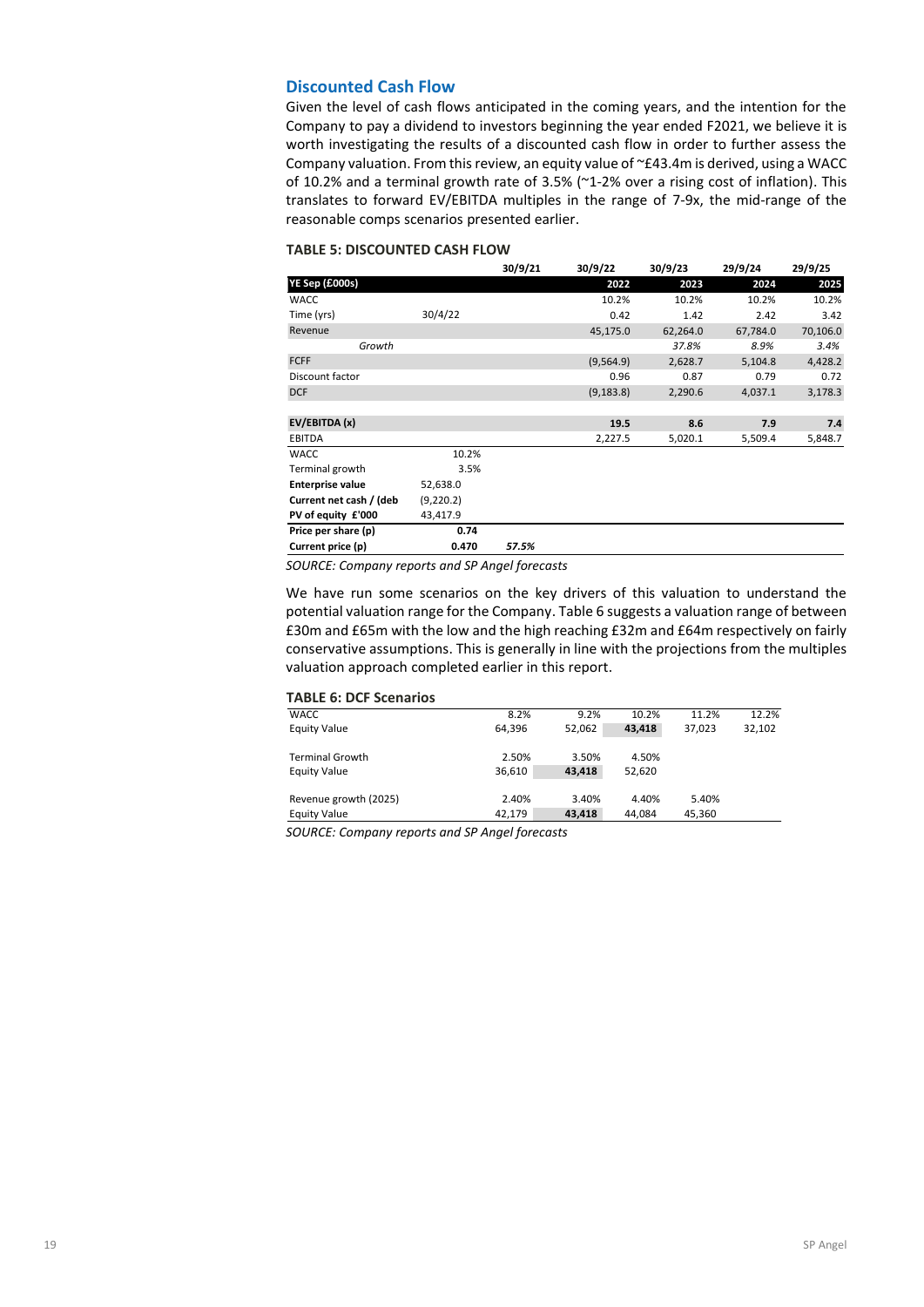# **UNDERSTANDING THE MARKETPLACE**

**UK Construction Sector**

The construction sector in the UK generates about £120 billion in buildings and infrastructure annually, which translates into about 7% of the UK's GDP. The combined turnover of the top ten UK construction contractors only represents ~27% of this total, implying that the industry is quite fragmented with all sizes of companies.

The covid pandemic had a severe impact on the UK construction market, with overall output declining in 2020 by over 35%. While productivity has still not recovered to prepandemic levels so far in 2021, there is hope for improved recovery through year-end and in the future. In November 2020, the UK government unveiled its National Infrastructure Strategy (NIS) which included plans to deploy over £650 billion including investment from private entities into infrastructure development over the next ten years, including hundreds of millions of pounds to upgrade roads, motorways, and rail networks primarily outside the south-eastern part of England, and several billion for regional road, bus and cycling lane upgrades, while at the same time supporting private investment, boosting productivity in a post-covid pandemic environment and helping the country meet its zero carbon emissions target by 2050. This has since been updated in the Analysis of the National Infrastructure and Construction Pipeline 2021 released in September 2021. This represents the highest sustained levels of public sector spending in the UK since the late 1970s. Alongside the detailed plan to transform the UK's economic infrastructure, the 2020 Spending Review was released. The first phase of the infrastructure spending transformation started with a total committed capital expenditure of over £100 billion in 2021/22, more than 40% higher than the total spend for 2019/20. Approximately £27 billion of this is allocated to government investment in economic or networked infrastructure (transport, energy, and digital communications). The Spending Review 2020 also confirms funding for longer-term project budgets for key capital programmes. Highlights of the Spending Review allocations for the year 2021/22, as outlined in the Spending Review 2020 are as follows:

- **Transport:** £19 billion is committed to transport projects which includes £1.7 billion for maintenance and upgrades to local roads. An additional £1.9 billion is allocated to electric vehicle (EV) charging infrastructure and incentives for consumers. More than £22 billion has been allocated to the high-speed rail (HS2) development and additional investment is directed toward strategic roads, and flood defences. Roughly £525 million is directed to local authorities for the creation of cycle lanes and bus priority measures in a post pandemic era and £120 million is for the delivery of 500 zero emission buses
- **Digital transformation**: £500 million (to be matched by industry) is committed to the roll-out of Shared Rural Networks for 4G coverage through 2025; another £50 million is for 5G Diversification and Testbeds Trials Programme; and another £250 million is in support of the 5G Supply Chain Diversification Strategy. Additional longer-term funding is tagged for continued broadband development matched or supported by the private sector.
- **Buildings**: £100 million will be invested in supporting housing delivery and regeneration. Roughly £210 million will be invested to establish more UK government hubs outside of London.
- **Environment:** £20 million for a UK network of technology demonstrations in alternative marine fuels and green shipbuilding. £200 million is targeted for the development of near-to-market technologies such as hydrogen, floating offshore wind, and advance nuclear reactors to help stimulate private investment
- **NHS**: £4.2 billion is allocated to operational investment for NHS to enable hospital refurbishment and infrastructure maintenance, with £325 million of new investment in NHS diagnostic equipment.

*UK construction sector investment estimated at nearly £650 billion over the next 10 years*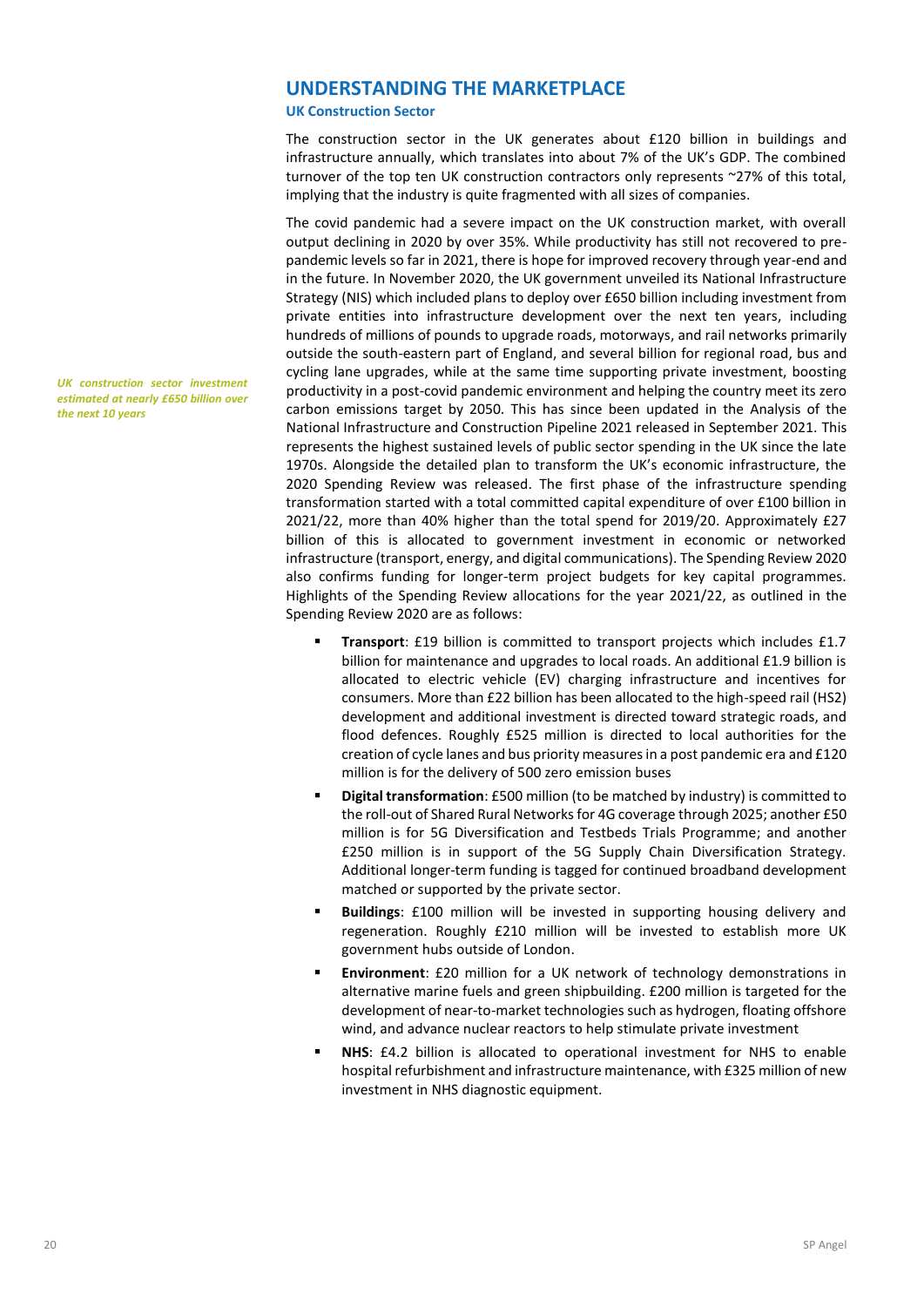The longer term, multi-year funding under the NIS is focused on networked infrastructure, including energy, transport, water, waste, flood risk management and digital communication. This coincides with the post covid pandemic support to drive economic recovery across the country and ensure competitiveness of the country over the longterm. The underlying thesis is that infrastructure investment typically results in increased employment, as well as economic growth and productivity. Funding allocations include the following:

- $\checkmark$  £5 billion to support UK-wide gigabit broadband rollout with a rural network expansion to extend 4G mobile coverage to 95% of the UK; another £250m is for security of digital networks
- $\checkmark$  £5 billion is allocated to bus services and cycling infrastructure
- $\checkmark$  A new levelling up fund valued at £4 billion will be used to invest in local infrastructure in England including bypasses, local road schemes, bus lanes railway station upgrades etc.
- $\checkmark$  £5.2 billion over six years for flood and coastal investment with an initial allocation starting in 2021
- $\checkmark$  £4.2 billion for intra-city transport across eight city regions over a five-year period starting 2022/23
- ✓ Supporting HS2 to deliver North-South connectivity
- $\checkmark$  £27.5 billion for the development of strategic roads including the A66 between Penrith and Scotch Corner, Lower Thames Crossing, and the A303 Stonehenge
- ✓ £20 billion will be used to support the long-term housing strategy including £7.1 billion for National Home Building Fund for up to 860,000 homes which includes investment in roads, community facilities, and utilities
- $\checkmark$  £17.5 billion for the renewal and improvement of the country's railway system; £500 million is committed to restore transport lost in the 1960's with the reopening of the Ashington-Blyth line in Northumberland to passenger services and restored links to Okehampton in Devon
- $\checkmark$  £200 million is allocated to the Port Infrastructure Fund to ensure the smooth flow of freight in and out of the UK
- $\checkmark$  £1 billion of funding new carbon capture and storage projects across four industrial clusters, as well as additional funding to support offshore wind development, port infrastructure and low carbon hydrogen projects to tackle climate change under the Green Industrial Revolution, Ten Point Plan. A £240m Net Zero Hydrogen Fund is being created to realise the potential of hydrogen
- $\checkmark$  £525 million for large-scale nuclear projects and to advance nuclear technology development (advanced modular reactors and nuclear fusion)
- ✓ £1.3 billion for charging infrastructure to support the mass development of electric vehicles to achieve the elimination of petrol and diesel vehicles by 2030
- Establish a UK infrastructure bank in the North of England to co-invest alongside the private sector in infrastructure projects
- $\checkmark$  Multi-billion investment for new hospitals, schools, and prisons
- £1.2 billion subsidising the roll-out of broadband in the hardest to reach areas
- $\checkmark$  Defence modernisation to develop the next generation of naval vessels and £6.6 billion for artificial intelligence research and other novel technologies.

While firm commitments to these infrastructure development plans are only being made in step-changes, with the first £100 million approved for 2021/22, there is an overarching set of plans that converge to support the NIS over the longer-term. As such, we expect significant investment in economic infrastructure at least over the next five years.

The investment plans are particularly targeted at transforming the efficiency of the construction sector to make it more productive, sustainable, and competitive on a global scale, with improved utilisation of data, analytics, and modern construction methods. As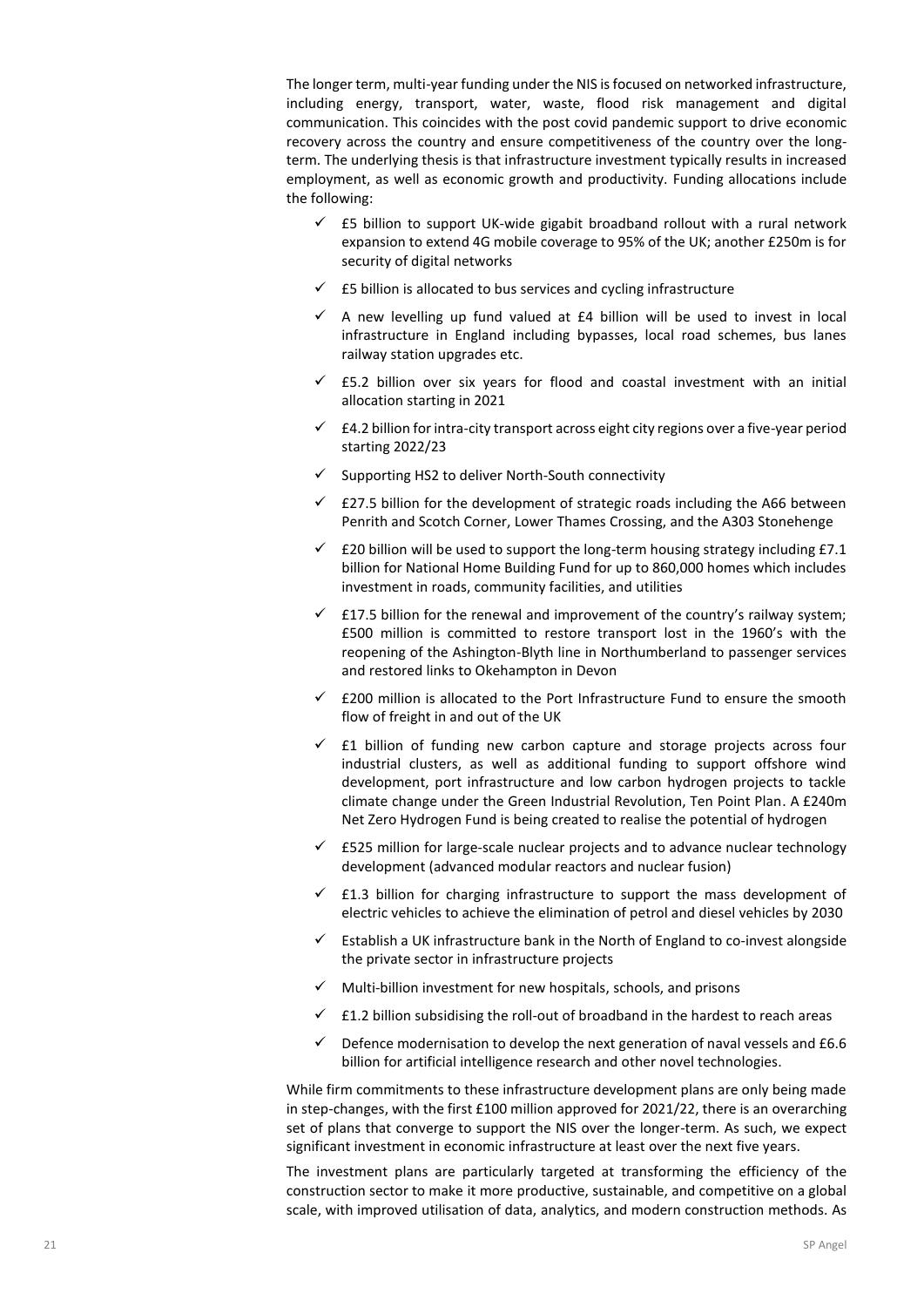a result, The Construction Playbook was published by the UK government in December 2020 which set out policies and principles for best practices across the sector that should be adopted by central government departments on all project initiatives. The key goals outlined in the Playbook are directed at systematically changing the way project development is approached in the industry to increase profitability and efficiency. This includes changing perspectives to outcome-based contract specifications, creating certainty of demand for longer-term contracts, supporting adoption of modern methods of construction (MMC), embedding digital technologies and analytics, adopting a whole life carbon approach to deliver greener projects, and improving relationships with industry participants to improve building and workplace safety. Many of these initiatives are already evident in the longer-term strategies of leading-edge companies but will help drive improvements in the reputation and standards across the industry.

As part of this transformation of the UK construction sector, the government followed the Construction Playbook with a National Infrastructure and Construction Pipeline Analysis for 2021, released in September 2021. This is to help provide greater insight into the project procurement timelines and to provide greater certainty for the industry on the committed project pipeline. We expect this to help industry participants with planning and positioning within the market to support development of these projects. It is expected that between £21 and £31 billion of contract value across economic and social infrastructure development will be brought to market over the next year – a huge growth opportunity for the industry, kickstarting the potential for future strong economic growth.

# Social Infrastructure , 5,527 Econonic Infrastructure , 25,267

#### **FIGURE 4: CONTRACT VALUE OF PROCUREMENTS IN THE PIPELINE BY SECTOR**

*SOURCE: National Infrastructure and Construction Pipeline Analysis 2021, UK Government*

Economic infrastructure investment is targeted at Transport, Energy, Digital Infrastructure, Science and Research, Waste and Floods, and Coastal Erosion sub sectors. While Social infrastructure includes Culture Work and Pensions, Rural Affairs, Justice and Security, Education, Healthcare and Housing and Regeneration. The largest number of projects planned are in Education (165) and Transport (132), valued at £2.4 to £2.5 billion and £14.8 to £23.7 billion, respectively. These pipeline plans include new construction of critical infrastructure, but also renewals, maintenance, and consultancy, as well as architectural and engineering services in support of new development schemes. Notably, construction work, inclusive of building, design & build and civil engineering, make up over two-thirds of the work opportunities available in 2021-2022.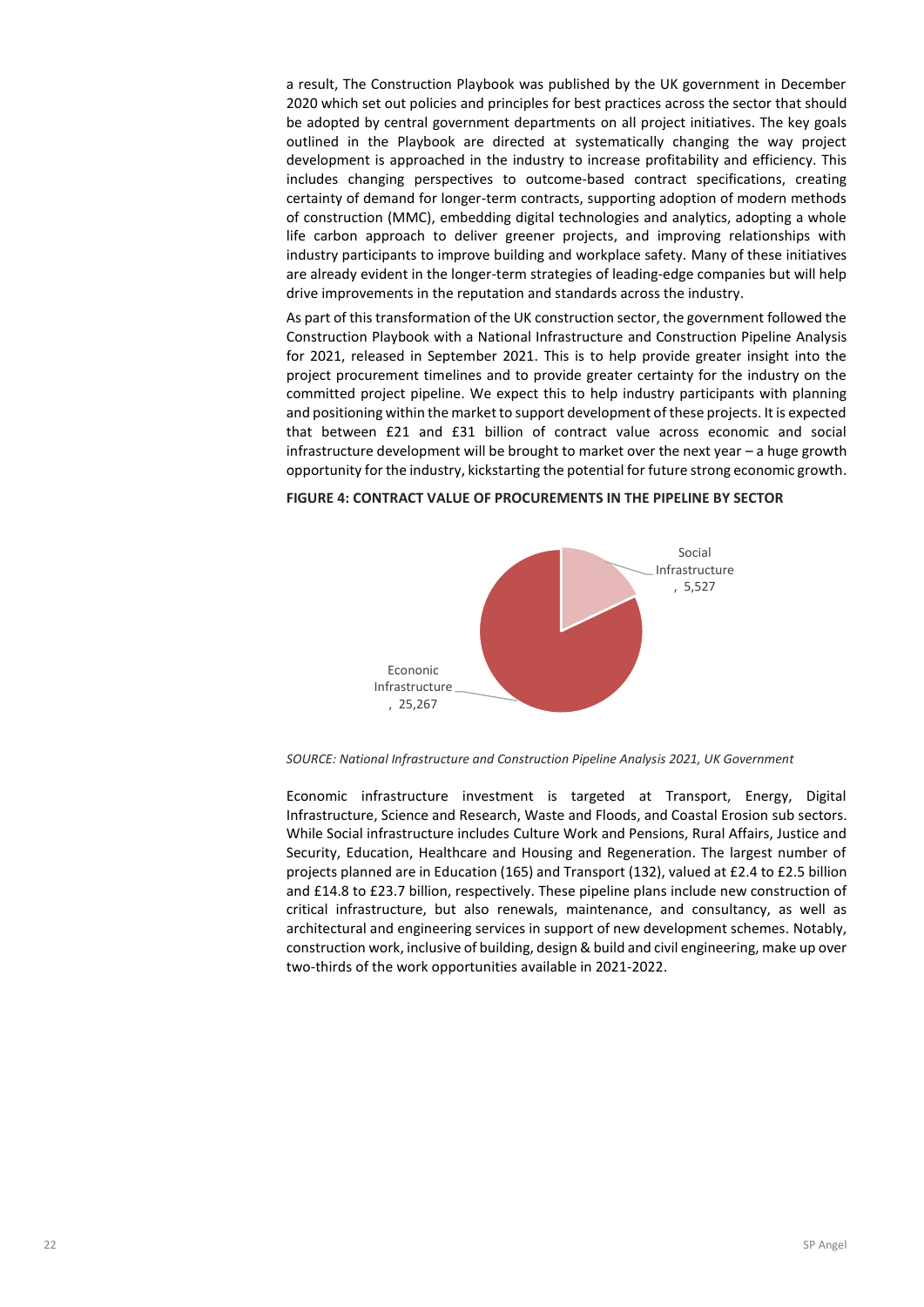#### **FIGURE 5: CONTRACT VALUE OF PROCUREMENT IN THE PIPELINE BY WORK TYPE**



*SOURCE: National Infrastructure and Construction Pipeline Analysis 2021, UK Government*

In this recently released Pipeline Report for 2021, projection estimates for the period through to 2024/25 have been included, indicating that over £200 billion is expected to be spent.



**FIGURE 6: ANNUAL PROFILE OF PLANNED PIPELINE INVESTMENT BY SECTOR (£ 'M)**

*SOURCE: National Infrastructure and Construction Pipeline Analysis 2021, UK Government*

Another £200 billion is planned to be invested after the 2024/25 period which includes key projects being delivered over a number of years such as HS2, the Lower Thames Crossing and the Affordable Homes Programme – it does not include investment in regulated utilities, social infrastructure and other economic infrastructure or private investment.

The expected impact of this planned development on the workforce requirement is significant. The IPA has estimated that about 425,000 individuals will be required each year, on average, from 2021/22 to 2024/25 to deliver on the £200 billion investment. This does not include the projected investment beyond this period, though it is expected that the future workforce requirements will increase as new projects are approved and brought to market. All of this to say that there is significant potential for Hercules' services for the foreseeable future.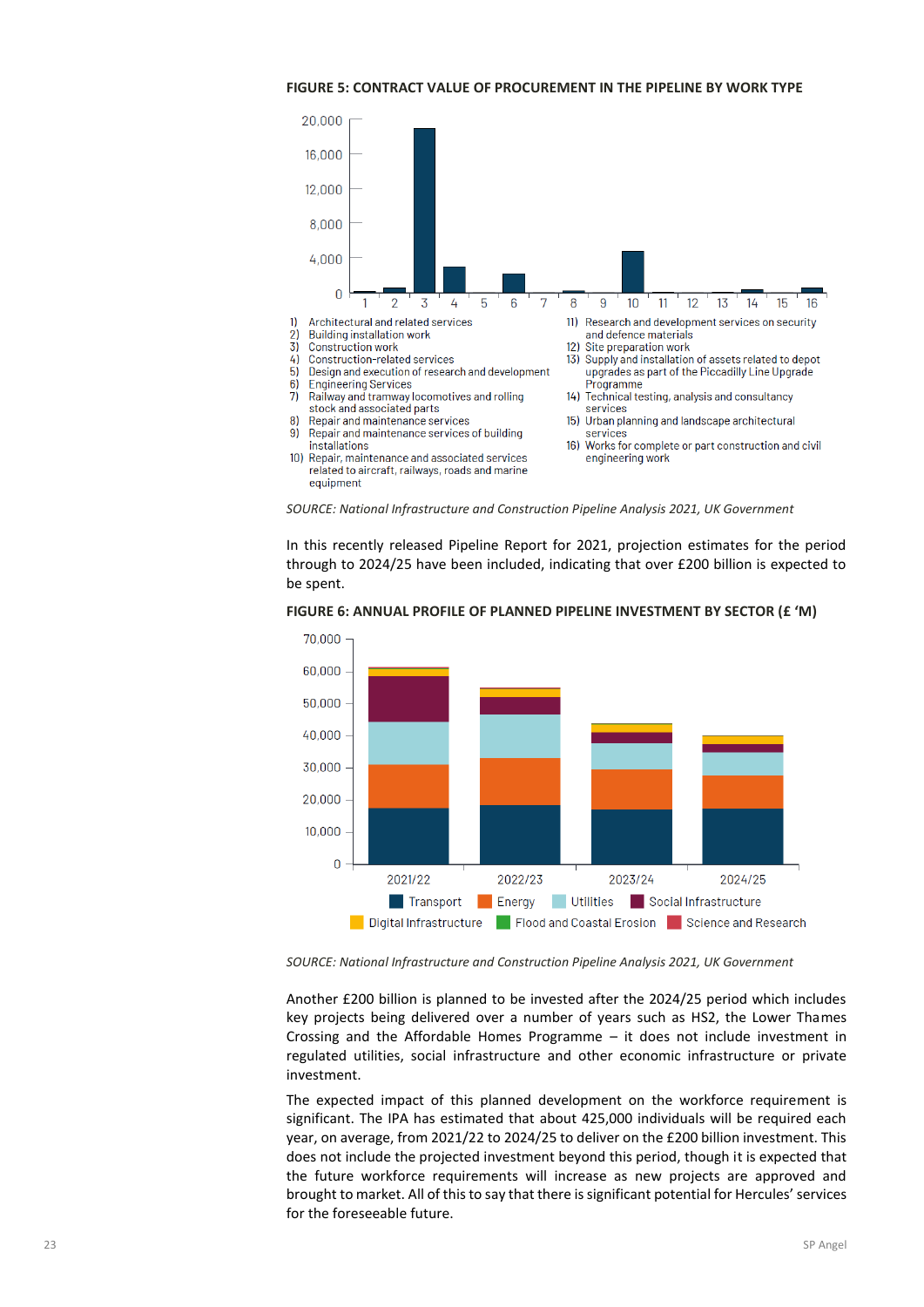



S*OURCE: National Infrastructure and Construction Pipeline Analysis 2021, UK Government*

#### **Nature of the Construction Workforce and its Supply**

According to the Construction Industrial Training Board (CTIB) in the UK the construction industry was expected to grow at over 4% through 2025 – before the detailed plans were released under the NIS. That level of growth translated to an additional 217,000 workers (43k per year) required to meet the needs of the growing industry. However, this number is now over 495,000 under the government infrastructure spending plans. The government's infrastructure development plans require a skilled construction workforce, similar to that of the private building sector, both of which are expected to see the largest relative pace of expansion within the industry. At the start of the pandemic there was a decline in recruitment by UK construction companies and a significant drop in apprenticeships. This is now adding to the challenges in meeting increased demand for skilled workers, particularly when combined with the exit of thousands of skilled workers with Brexit.

The current market suggests that demand for construction workers is nearly at a 20-year high, with over 30,000 job vacancies listed for the quarter ended June 2021 in the industry. According to a UK Financial Times article employment in the construction sector feel from 2.3m in 2017 to 2.1m at the end of 2020 – a 4% reduction in UK-born workers and a 42% reduction in EU workers (referencing the Office for National Statistics). When combined with an ageing workforce with at least ~0.5m set to retire over the next 10+ years, against such significant growth in demand there appears to be an urgent demand for training and development of existing and new workers. This shortage is driving up current wages for skilled workers, at almost 14% higher than during the covid lockdown in April 2020, making it even more difficult for smaller companies to attract a good workforce. With these factors in mind, it is widely expected that companies with strong corporate cultures of taking care of their workforce and creating safe work environments, with prompt supplier payments will be the ones to attract the best candidates in this environment.

With such limitations on finding new workers, either skilled or to be trained, it is important to understand the culture required to attract and retain these workers. Attracting a new and younger workforce in construction is not too different from other sectors. Effective recruitment strategies need to turn to social media tools and influencers to connect with the younger millennial generation with recruitment initiatives focused on new skills and technology developments in the industry, as well as training and apprenticeship programs. The digitisation of the construction industry with advancements in GPS monitoring, artificial intelligence, and automation of machinery and processes should excite a younger workforce. As always, a top priority needs to be the health and safety of the employee evidenced by strong regulation compliance, and investment in personal protection and better training tools and advanced machinery. Also, efforts to attract a more diverse workforce, representative of the local communities where work is conducted is essential.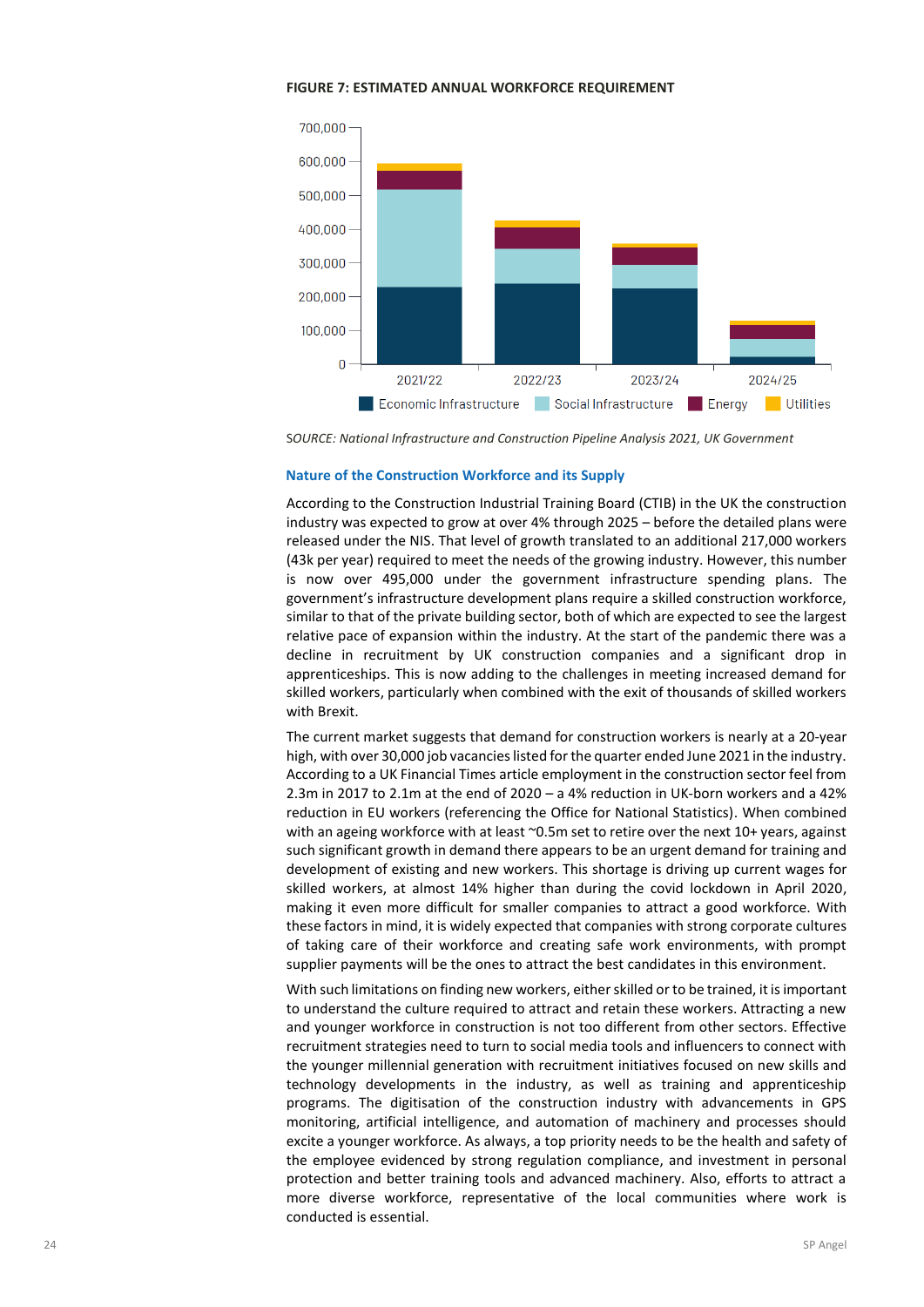Understanding that younger generations are looking for more from their job or career than money is critical in recruitment. Overall, there are many other factors that rate as highly as income including being valued by their employer, aligning day-to-day work with passions and goals, and maintaining work-life balance are just a few. As such, gaining interest from these generations needs to include the development of a strong company culture focused on the wellbeing and safety of its employees and workforce, that supports innovation and learning.

## **COMPETITORS**

The construction services market within the infrastructure sector is quite fragmented with a large proportion of small, privately owned enterprises. As a result, there is limited direct comparable information available. We have provided a description of some of the competitors which Hercules may compete with on project tender processes.

**VGC Group Ltd**: Based in Middlesex, England, VGC Group provides labour supply and civil works project delivery and management to clients operating in the rail, highway, airport, and nuclear sectors. A 50-year-old company providing workers of all trades and skills as well as the delivery of civil engineering sub-contract projects in partnership with leading UK contractors, and has created a mechanical, electrical, and plumbing engineering division earlier this year. The VGC Academy allows employees to tailor their career development plans with the opportunity to participate in the 'Core,' 'Intermediate' and 'Management & Leadership' courses provided online.

**The Danny Sullivan Group Ltd**: Based in London, UK, The Danny Sullivan Group has been supplying labour to infrastructure construction projects across the UK since 1986. The family run business has grown to over 1800 employees deployed in projects across utilities, tunnelling, rail, nuclear, aviation and highways sectors. Employees benefit from an in-house training academy supported by apprenticeships, traineeships, and a range of courses to focus on career development.

**Fortel Services Ltd**: With offices in Motherwell, West Midlands, Kent and Somerset, Fortel Services supplies agency labour to the UK construction industry for construction and key infrastructure projects – quoted as being the largest supplier of agency labour to the UK construction industry. Two other divisions at the Company include Nexus which offers facilities management solutions (business relocation, environmental hygiene, and security services), and SkyBlue providing expertise to fulfil senior management roles on national and international projects. Notably, turnovers reached over £100m in 2020. Fortel has also invested in an employee and payroll management technology to assist with worker management on projects.

**Reliable Contractors Ltd**: With offices in London and Kent, Reliable Contractors (RC) provides contingency labour to tier one contractors on major infrastructure projects. RC is a family run business, in operation for over 40 years in highways, tunnelling, civils, airports, nuclear and railway sectors.

**McGinley:** Provides workers and permanent employees to the infrastructure sector of the construction industry. McGinley supplies all levels of labour including trade and professionals with the requisite technical qualifications.

With respect to the SE Services Division with a fleet of suction excavators there are some competitors in the market which are private, including: Pier UK Ltd., Suction Excavation UK Ltd, Conroy Group, J.A. Rattigan & Son, Force One Ltd, and Vac UK Ltd, to name a few. Notably Pier UK claims to have the largest fleet of excavators in the UK, though the actual number is not disclosed. The sector appears to be very fragmented, but services are in high demand. One of the key competitive factors supporting Hercules' SE Services business is that it is not the only business line for the Company and the SE Services are leveraged by other divisions in the Company – there is cross-selling to clients from the Labour Supply and Civil Works Divisions, providing additional growth opportunities.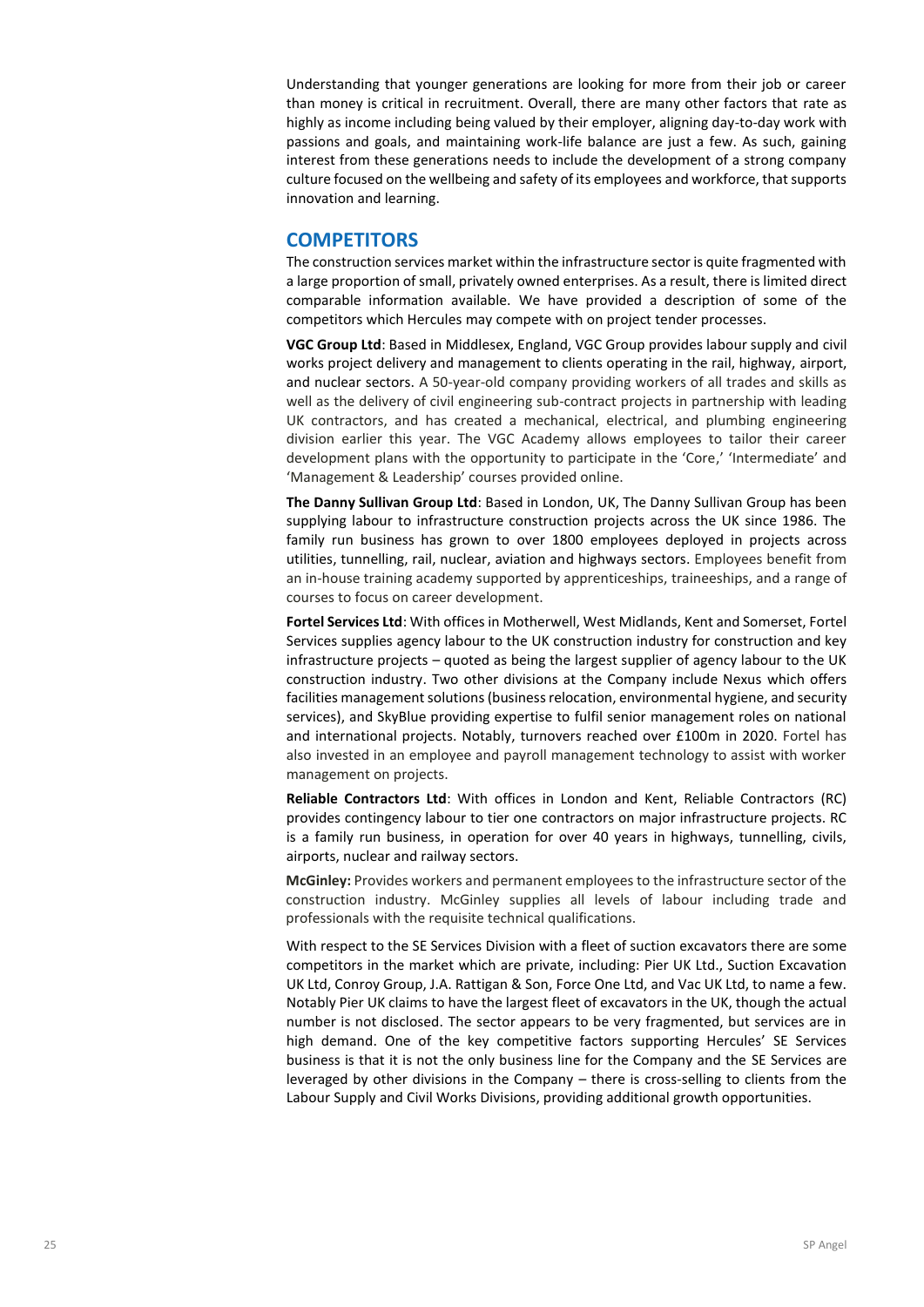# **RISKS**

#### **Global Market Environment**

- **COVID-19 and other global events (Brexit)**  increased shortage of workers against increased investment in infrastructure development to stimulate the economy is exacerbating labour shortages and increasing labour rates
- **EXECTE:** Supply chain extended delivery timelines are causing project delays and scarcity of products, increasing project budgets
- **Political** the continued impact of labour supply shortages because of Brexit, regulatory costs of long-term capital; continued government support and funding contributions for major infrastructure projects
- **Market and trading risks & FX rates –** government stimulus plans change significantly with shocks to the market as they are constantly balancing the optimised use of limited resources

#### **Company Specific**

- **Physical risks to employees** the nature of construction projects exposes employees and the workforce to physical risks even with strict policies and procedures in place
- **Loss of key employees** in a tight labour market this could have significant ramifications in a small and growing company
- **Ability to attract new employees and regenerate the workforce –** the market for good, skilled workers is competitive and initiatives to increase the size of the labour supply in the construction industry is critical for future growth
- **Financial** potential for bad debt; cash flow management and FX
- **Legal and regulatory** newly listed company with little AIM experience though this is mitigated through the Board of Directors, certain members of which have extensive experience operating public companies
- **EXECOMMOLOGY & Data Integrity** cyber-attacks to the Company and to operations
- **Customer concentration** top 10 customers make up >70% of revenue
- **Counterparty/credit risk** timing differences between payment of labour wages and collection from clients/customers
- **Liquidity risk** this relates to the number of shares in issue which are expected to be ~30% of shares outstanding for the Company

# **SWOT ANALYSIS**

**Strengths**:

- Strong and experienced management team focused on delivering growth and improved operating performance, while providing in-depth corporate governance and management oversight.
- **EXT** Strong and durable operating platform with increasing diversity in revenue sources to drive organic growth.
- Actively adopting technological advancements to create operating efficiencies and drive growth.
- **EXECT** Strong culture focused on high quality standards, employee welfare, and collaborative working relationships with customers.
- **E** Hercules has established core relationships with large industry partners with strong brand reputations.

#### **Weaknesses**:

- **■** High customer concentration.
- **E** Dependence on Labour Supply Division as a primary driver of revenue in a typically cyclical market.
- **EXED** Hercules is still a relatively small company but is transitioning through a stage of very high growth.

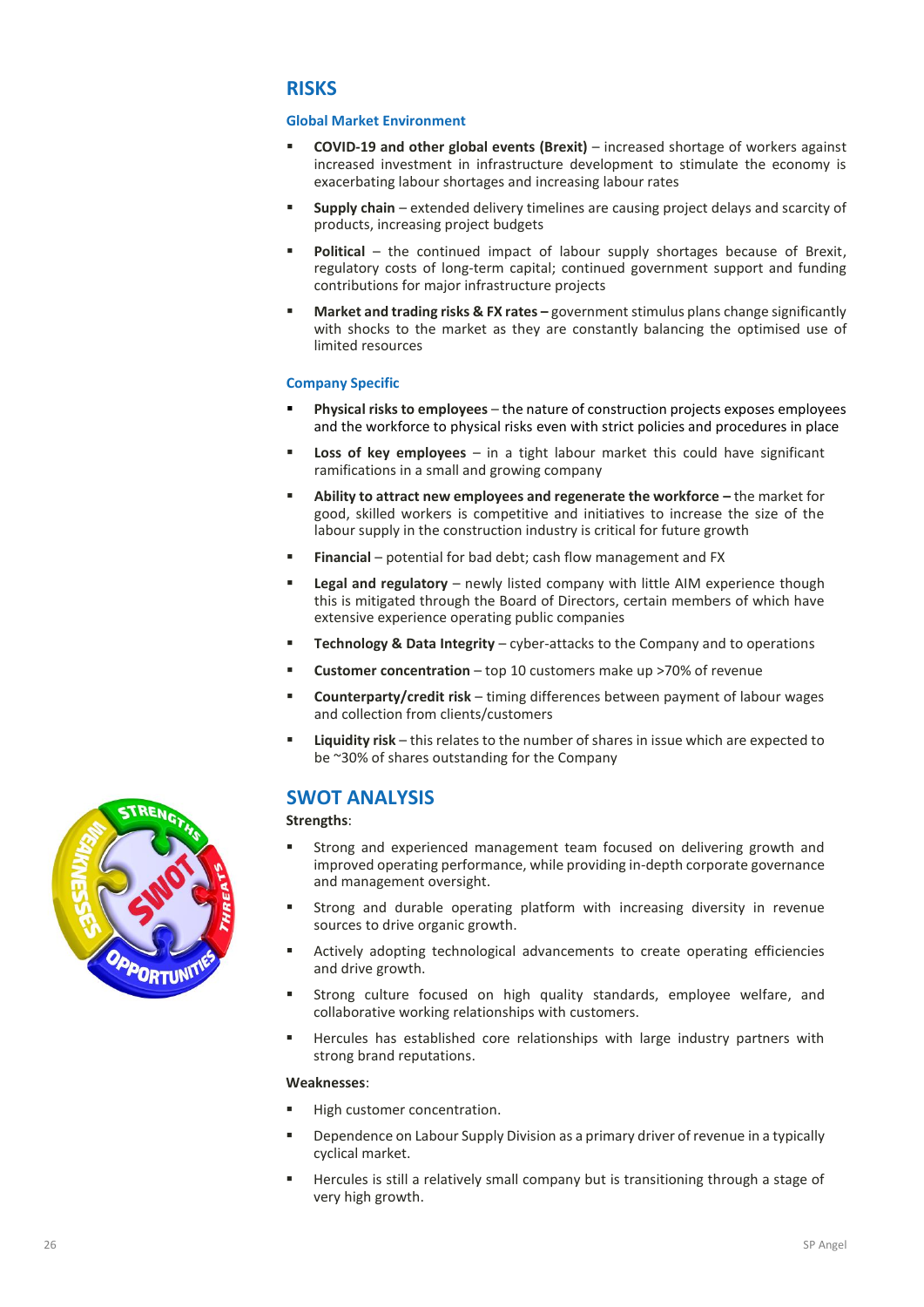There are significant pressures to improve the environmental and social impacts of the infrastructure construction industry; we believe Hercules is a leader in the sector driving awareness of all facets of CSR and ESG, and in supporting the communities in which they work.

#### **Opportunities**:

- Barriers to entry are high requiring a strong and trusted brand reputation, supported by extensive experience and expertise in management and partners.
- Industry is in a cyclical upturn with strong economic investment to drive growth.
- The newer and more technologically based services platforms permit companies to be more cost effective in a highly competitive industry.
- Customers are looking for ways to improve services to their employees to meet regulatory requirements for project development. Hercules is expanding its service offering with innovative ideas to adapt to changes and new opportunities in the market.
- The industry is highly fragmented with the potential for consolidation to acquire employees, key projects, or to efficiently expand services.

#### **Threats**:

- There is an increasing shortage of skilled labour following the covid pandemic and Brexit when industry investment is increasing significantly.
- **•** The tender process for projects is highly competitive and companies must be innovative in their approach to bidding and maintain strong working relationships with their potential customers, increasing their ability to support them across a number of service offerings.

# **ESG EFFORTS**

ESG - Environmental, Social, and Corporate Governance - refers to three core nonfinancial factors used to measure the sustainability and societal impact of an investment in a company. It is often used by companies to understand the impacts and manage the risks that its operations have on customers, investors, employees, and other stakeholders.

**Environment**: How a company's operations impact the environment directly and across its supply chains. Overall, Hercules has established a set of policies and internal procedures and standards with the environmental impact of its operations and activities in mind, and continuously seeks new ways to make improvements.

The construction industry has a history of negative environmental impacts, though this is changing in the UK. The UK has set a target of becoming a net zero carbon region by 2050 which is supported by a comprehensive infrastructure strategy to achieve this goal across the country. Many of the regulations surrounding projects in development include strict protocols for waste and carbon emissions reduction, as well as the adoption of ecologically responsible business practices in project development. Hercules abides by its Environmental Policy Statement (EPS) that has been developed internally which includes:

- At a minimum, complying with environmental regulations.
- Training all employees in their responsibilities for environmental impacts and policy management.
- **•** Providing the necessary resource, equipment, information, and training to fulfil the requirements of maintaining an environmental policy.
- Optimising energy use and reducing the use of raw materials through re-cycling and re-use; minimising energy usage, waste and controlling pollutant emissions.
- **■** Monitoring opportunities for improvement via the Carbon Management Committee and the Senior Leadership Team.

Embedded in the EPS, is the Carbon Management Strategy focused on reducing the Company's overall carbon footprint which includes adopting new and efficient processes, using technology to facilitate efficiencies, investing in next generation vehicles and battery powered tools, and recycling wherever possible among other things.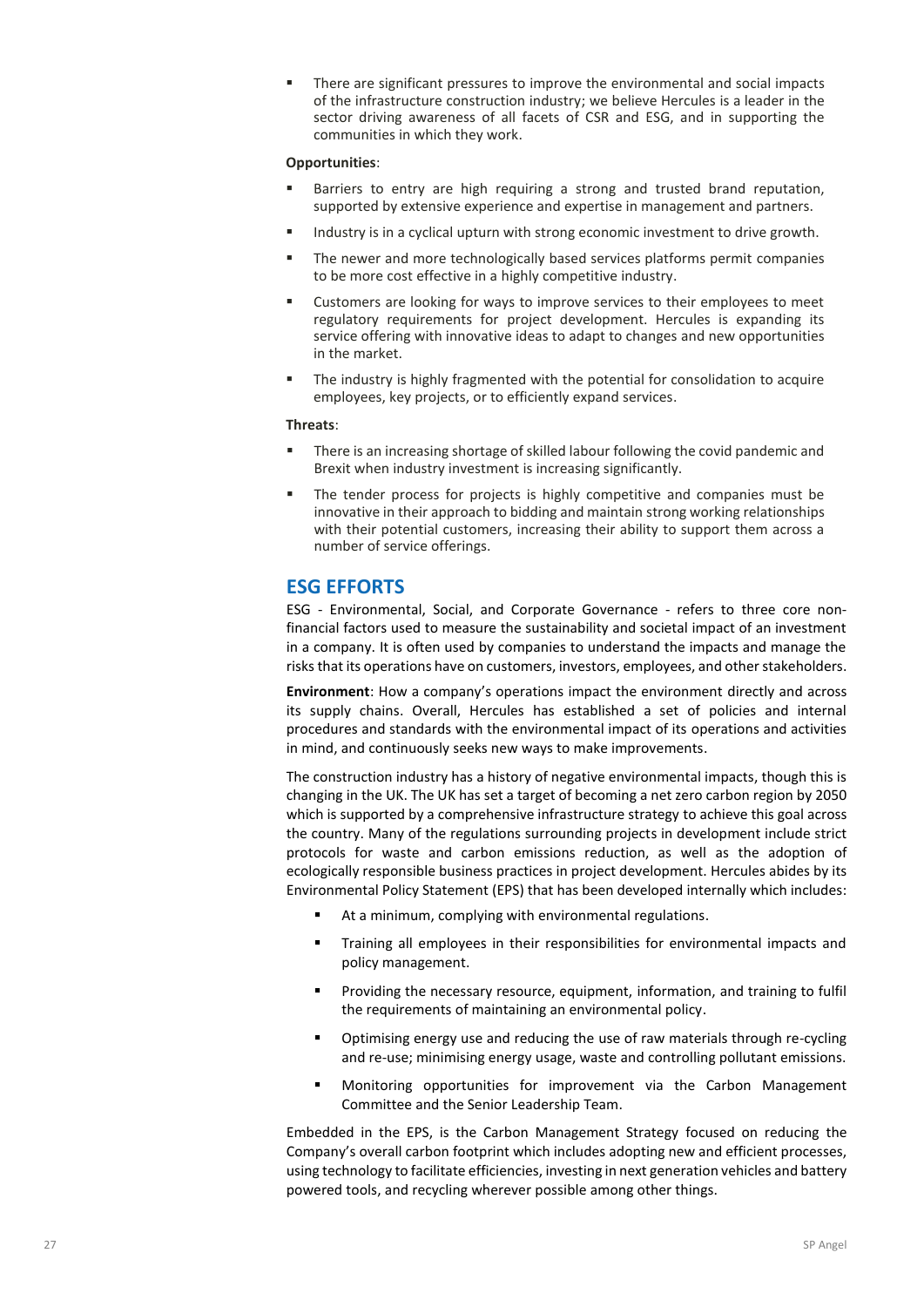**Social:** Consideration for a company's impact on the community (diversity, human rights, welfare) and how it manages relationships with its workforce. Hercules employees are high on the priority list for management which is evident in the overall culture established at the Company. The Hercules workforce has a voice within the Company and is protected by a number of established policies and frameworks.

- **Social Value Policy**: The Company is openly committed to developing a strong culture, maximising the social value of the organisation in the marketplace, and in the way all employees work. Employees are highly valued and their opinion matters. The Company is committed to providing opportunities to the local communities where projects are completed and to other disadvantaged groups such as former military and ex-offenders. Employees are supported in their own goals through career training and apprenticeships. Local businesses become part of the supply chain where possible and fair payment processes are standard practice. This also ensures a diverse workforce, selected, and compensated for its experience, talents, and overall performance on the job.
- **Quality Policy**: Hercules has established this policy committing to achieving high standards across all of its operations. In particular, the Company intends to be in compliance with all regulatory requirements as they relate to Health, Safety, Environmental and Ethical matters. This Policy has been enacted at all levels of the organisation where the objectives are monitored and assessed for continuous improvement.
- Labour Standards: Hercules seeks to treat all employees, contractors and third parties with whom the Company interacts with fairness, respect, and inclusions. Employees and contractors are recruited, trained, and remunerated based on their skills and their work performance. This policy is regularly monitored and reviewed for areas of improvement. This ethos is expected from all individuals representing and working for Hercules.
- **Worker and workplace safety**: This is a key priority for Hercules evidenced by the core safety training programs for employees, strict adherence to safety standards and procedures, and its commitment to find innovative ways to solve complex problems on projects (e.g., development of the piling technique).
- **Mental Health & Wellbeing Policy**: The health and safety of all employees is a priority for the Company. Hercules seeks to increase awareness of and make resources available to all who need them, as well as to promote high standards for workplace safety and worker wellbeing.

**Corporate Governance:** The internal systems of practices, controls and procedures adopted by a company in order to govern itself and make effective decisions to meet the needs of external stakeholders. The new Board of Directors at Hercules is in its early days of functioning as a team, but early signs indicate that it is well diversified and independent to provide the necessary oversight to help drive success of the Company.

- **Board Composition** The Board includes the CEO, CFO, a Non-Executive Chairman, two independent Non-Executive Directors and an additional Non-Executive Director. Each contributes expertise across a range of skills including operations, technology, M&A, management oversight, regulatory affairs, finance, and accounting and AIM market experience, as well as specific infrastructure and construction industry experience. The Company has established audit, remuneration and nominations committees, each with oversight provided by independent directors. The Board appears to be quite diverse in its experience, and composition, though there could be consideration for gender diversity in the future, particularly given that is one of the goals within the construction sector.
- **Board Independence** The Board includes two independent directors with solid AIM and industry experience; while the Chairman could also be considered independent, he is partially incentivised with an options package (we believe this aligns him with the best interest of shareholders) and so is deemed not independent.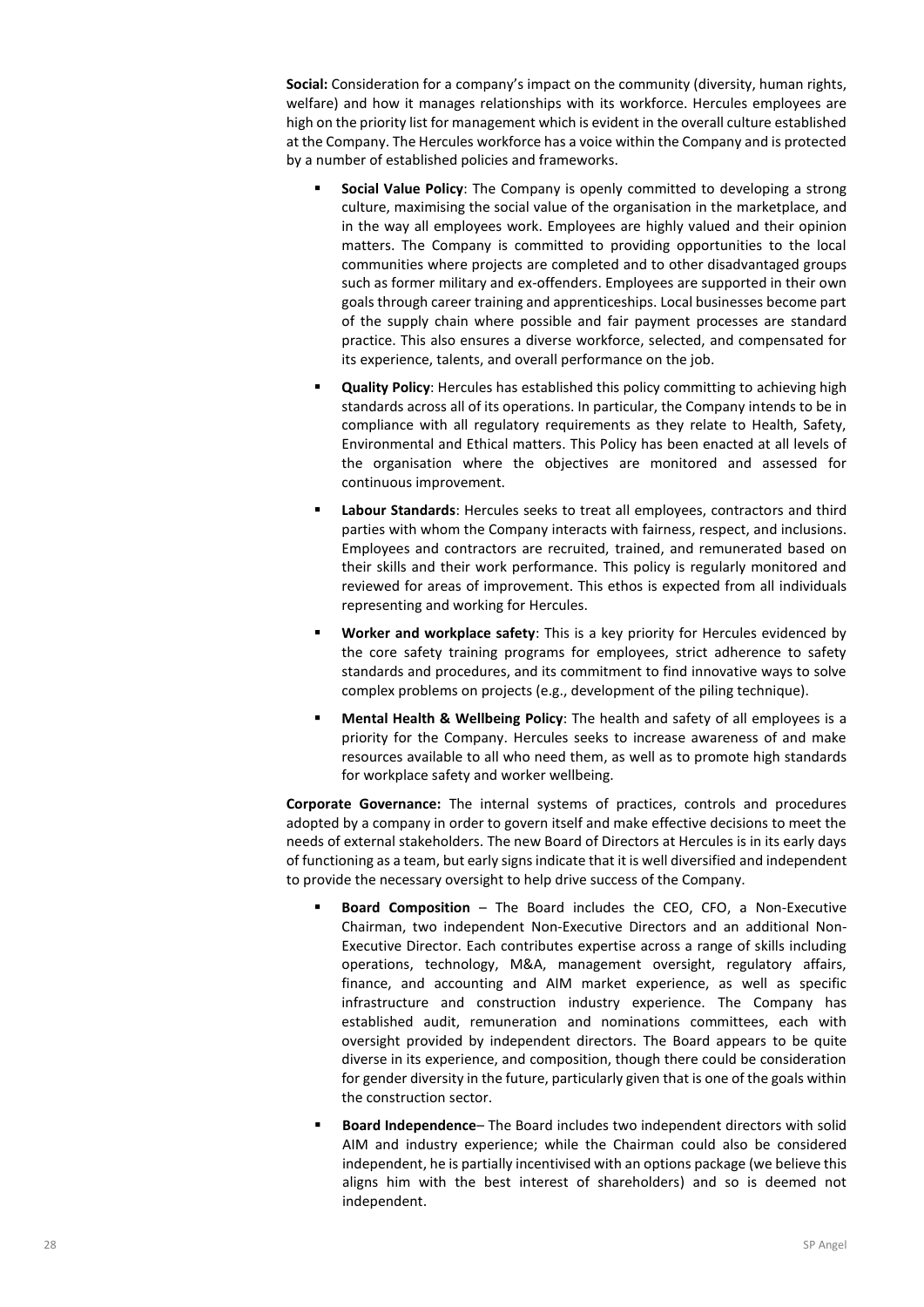# **MANAGEMENT AND BOARD**

#### **Brusk Korkmaz, Founder & CEO**

Brusk Korkmaz has worked in the construction industry for 20 years. Prior to founding Hercules in 2008, he held positions with MJ Gleeson, Black and Veatch and Hochtief UK, gaining experience across a range of civil engineering projects and labour supply for various sectors, including highways, rail, water industry and utilities. He is a member of the Institute of Civil Engineers and holds a BEng Honours Degree from University College London.

#### **Paul Wheatcroft, CFO**

Paul Wheatcroft has spent 25 years as a Finance Director working in a number of industry sectors including construction, building materials, energy, and wholesale, manufacturing. He joined Hercules in February 2020 bringing significant business experience in M&A, raising finance and financial management. Previously, Paul was Finance Director in three subsidiaries of Hanson PLC over 13 years, and Group Finance Director of Ecotricity Group, a green energy company for 8 years, responsible in all these roles for financial, legal, HR and IT. Paul is a Fellow of the Chartered Institute of Management Accountants.

#### **Andreas Gottfried, Operations Director (Management, Non-Board)**

Andreas Gottfried has held business development and sales director roles for the past 20 years. Andreas joined Hercules and the construction industry in October 2019, having previously worked in the technology sector, focusing on digital transformation and process improvement. Since joining Hercules, Andreas has helped the Company to secure a number of new major clients and projects, as well as helped to set up the Suction Excavator Services division.

#### **Henry John Pitman, Non-Executive Chairman**

Henry Pitman has 30 years' experience of building businesses in the UK and Africa. Previously, he was founder and CEO at Tribal Group plc and a Non-Executive Director at Grainger plc. Mr. Pitman took Tribal Group plc from a start-up to an operating entity with £200m of revenue and 2,000 staff and completed over 40 acquisitions.

#### **Ahmet Iplikci, Non-Executive Director**

A strategic board member at Banco Finantia and a partner at Noctua Partners Europe Limited. He also sits on the advisory boards of British Chamber of Commerce in Turkey, Fuel Ventures, an early-stage VC in the UK, and Privcorp Private Equity that invests in Emerging and Frontier markets.

#### **Richard Anthony Kilner, Independent Non-Executive Director**

A chartered civil engineer and member of the Institution of Civil Engineers with B.Sc. degree in civil engineering, Richard has held a number of senior positions in construction and private equity and has experience of property development, BPO and healthcare. He was a partner at 3i Group plc where he was involved in significant investments in Asia, the USA and Europe.

#### **Robin Stevens, Independent Non-Executive Director**

A chartered accountant and a former corporate finance partner and Head of Capital Markets of Crowe UK LLP, Robin has held senior corporate finance and audit partner positions with Mazars LLP and MRI Moores Rowland LLP. He has an extensive career in corporate finance and specialises in working with growth companies, and currently holds the position of Non-Executive Chairman of AIM-listed Vector Capital plc.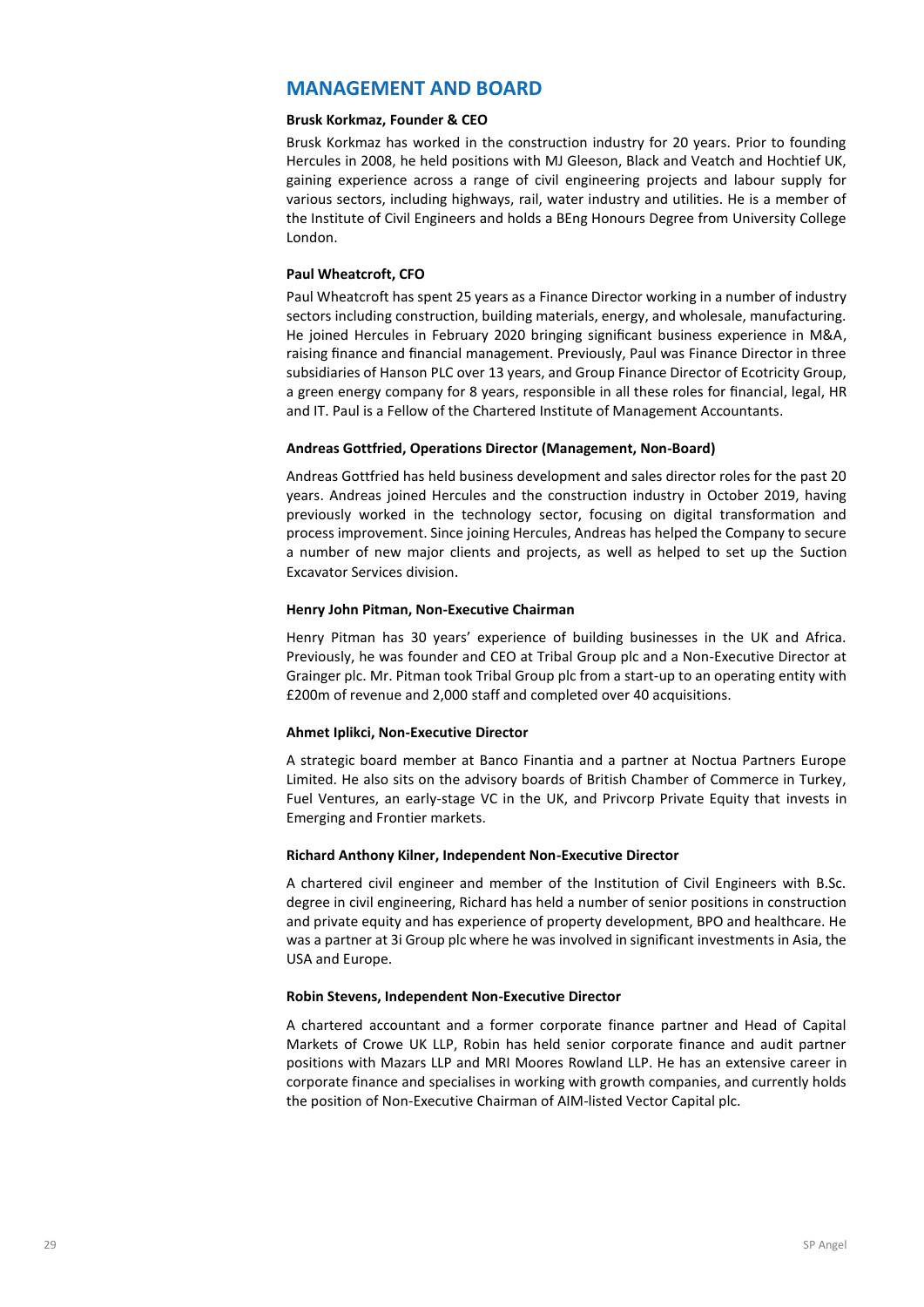# **FINANCIAL STATEMENTS**

| YE Sept 30 ('000s)                                                                   | 2018               | 2019               | 2020               | 2021               | 2022E          | 2023E          | 2024E               | 2025E                |
|--------------------------------------------------------------------------------------|--------------------|--------------------|--------------------|--------------------|----------------|----------------|---------------------|----------------------|
| Revenue                                                                              | 19,870.0           | 30,699.7           | 22,951             | 32,754             | 45,175         | 62,264         | 67,784              | 70,106               |
|                                                                                      |                    | 54.5%              | $-25.2%$           | 42.7%              | 37.9%          | 37.8%          | 8.9%                | 3.4%                 |
| Cost of sales                                                                        | (16, 653.0)        | (26, 136.6)        | (18, 647.9)        | (26,067.0)         | (35, 795.2)    | (49,090.7)     | (53, 479.3)         | (55, 418.5)          |
| <b>Gross profit</b>                                                                  | 3,217.0            | 4,563.2            | 4,302.9            | 6,687              | 9,380          | 13,173         | 14,305              | 14,688               |
| margin $(\%)$                                                                        | 16.2%              | 14.9%              | 18.7%              | 20.4%              | 20.8%          | 21.2%          | 21.1%               | 21.0%                |
| Other operating income                                                               | 1.0                | 33.7               | 395.5              | 217.2              | 74.0           | 74.0           | 74.0                | 74.0                 |
| Overheads                                                                            | (2,211.1)          | (3, 158.0)         | (3,701.7)          | (6, 118.6)         | (7, 226.3)     | (8, 227.2)     | (8,869.3)           | (8,912.9)            |
| Depreciation - owned assets                                                          | 137.4              | 124.3              | 120.5              | 126.3              | 657.4          | 800.9          | 828.9               | 851.9                |
| Depreciation - right to use assets                                                   | 123.9              | 170.1              | 261.3              | 598.6              | 456.6          | 456.6          | 456.6               | 456.6                |
| Loss/(profit) on disposal of FA                                                      | (13.8)             | 28.5               | (25.6)             | 11.3               | 0.0            |                |                     |                      |
| Gain/(loss) on revaluation                                                           | 9.6                | (54.8)             | 0.0                | 0.0                |                |                |                     |                      |
| R&D costs                                                                            | 0.0                | 0.0                | 54.6               | 17.5               | 0.0            |                |                     |                      |
| One-time costs                                                                       | 0.0                | 0.0                | 0.0                | (898.0)            | (905.0)        |                |                     |                      |
| <b>Profit/Loss from operations</b>                                                   | 1,006.8            | 1,438.8            | 996.7              | 786.1              | 208.5          | 3,762.6        | 4,224.0             | 4,540.2              |
| <b>EBITDA</b>                                                                        | 1,268.1            | 1,733.3            | 1,352.9            | 2,420.2            | 2,227.5        | 5,020.1        | 5,509.4             | 5,848.7              |
| y/y growth                                                                           |                    | 36.7%              | $-21.9%$           | 78.9%              | -8.0%          | 125.4%         | 9.7%                | 6.2%                 |
| Fair value (losses)/gains                                                            | (9.6)              | 54.8               | 79.3               | (38.1)             | (1.5)          | 0.0            | 0.0                 | 0.0                  |
| Finance income                                                                       | 1.8                | 2.0                | 15.3               | 0.0                | 0.0            | 0.0            | 0.0                 | 0.0                  |
| <b>Finance costs</b>                                                                 | (30.5)             | (29.3)             | (80.8)             | (232.5)            | (450.3)        | (679.5)        | (716.5)             | (633.8)              |
| Profit before tax expense                                                            | 968.7              | 1,466.4            | 1,010.4            | 515.5              | (243.2)        | 3,083.1        | 3,507.5             | 3,906.4              |
|                                                                                      |                    |                    |                    |                    |                |                |                     |                      |
| Tax on profit<br>Net profit for the year                                             | (181.6)<br>787.1   | 388.9<br>1,855.3   | 198.2<br>1,208.7   | (571.7)<br>(56.2)  | 0.0<br>(243.2) | 0.0<br>3,083.1 | (571.3)<br>2,936.1  | (1,303.7)<br>2,602.7 |
|                                                                                      |                    |                    |                    |                    |                |                |                     |                      |
| Total comprehensive income                                                           | 787.1              | 1,855.3            | 1,208.7            | (56.2)             | (243.2)        | 3,083.1        | 2,936.1             | 2,602.7              |
| Shares in issue                                                                      | 2                  | $\overline{2}$     | $\overline{2}$     | 21                 | 58,650         | 58,650         | 58,650              | 58,650               |
| EPS - basic                                                                          | 393.5              | 927.7              | 604.3              | (2.66)             | (0.0)          | 0.053          | 0.050               | 0.044                |
|                                                                                      |                    |                    |                    |                    |                |                |                     |                      |
| <b>YE Sept 30 ('000s)</b>                                                            | 2018               | 2019               | 2020               | 2021               | 2022E          | 2023E          | 2024E               | 2025E                |
|                                                                                      |                    |                    |                    |                    |                |                |                     |                      |
| <b>Non-current assets</b>                                                            |                    |                    |                    |                    |                |                |                     |                      |
| Property, plant and equipment                                                        | 2,373.9            | 2,529.9            | 6,613.7            | 9,236.2            | 14,262.3       | 13,229.8       | 12,169.3            | 11,085.9             |
|                                                                                      |                    |                    |                    |                    |                |                |                     |                      |
| <b>Current assets</b>                                                                |                    |                    |                    |                    |                |                |                     |                      |
| Inventories                                                                          |                    |                    | 5.6                | 2.0                | 2.0            | 2.0            | 2.0                 | 2.0                  |
| Trade and other receivables                                                          | 5,194.2            | 7,285.0            | 8,604.6            | 8,292.2            | 12,179.0       | 13,252.0       | 13,267.4            | 13,482.8             |
| Current tax receivable                                                               | 0.0                | 426.9              | 54.2               | 82.9               | 0.0            | 0.0            | 0.0                 | 0.0                  |
| <b>Financial assets</b>                                                              | 175.4              | 230.2              | 309.6              | 271.5              | 270.0          | 270.0          | 270.0               | 270.0                |
| Deferred tax assets                                                                  |                    |                    | 124.1              | 0.0                | 0.0            | 0.0            | 0.0                 | 0.0                  |
| Cash and cash equivalents                                                            | 1,037.3            | 979.4              | 2,015.6            | 1,465.3            | 2,975.1        | 4,692.1        | 7,239.3             | 10,058.5             |
| <b>Total current assets</b>                                                          | 6,407.0            | 8,921.5            | 11,113.6           | 10,113.8           | 15,426.1       | 18,216.1       | 20,778.6            | 23,813.2             |
|                                                                                      |                    |                    |                    |                    |                |                |                     |                      |
| <b>TOTAL ASSETS</b>                                                                  | 8,780.9            | 11,451.4           | 17,727.4           | 19,350.1           | 29.688.4       | 31,445.9       | 32,947.9            | 34,899.1             |
|                                                                                      |                    |                    |                    |                    |                |                |                     |                      |
| <b>Equity and liabilities</b><br>Equity attributable to equity holders of the parent |                    |                    |                    |                    |                |                |                     |                      |
|                                                                                      |                    | 0.0                |                    | 50.0               | 4,050.0        | 4,050.0        | 4,050.0             | 4,050.0              |
| Share capital                                                                        | 0.0                |                    | 0.0                |                    |                |                |                     |                      |
| Retained earnings                                                                    | 3,711.4<br>3,711.4 | 5,566.7<br>5,566.7 | 6,787.3<br>6.787.3 | 3,387.0<br>3,437.0 | 2,863.7        | 5,666.9        | 8,323.0<br>12,373.0 | 10,645.7<br>14,695.7 |
| <b>Total equity</b>                                                                  |                    |                    |                    |                    | 6,913.7        | 9,716.9        |                     |                      |
| <b>Non-current liabilities</b>                                                       |                    |                    |                    |                    |                |                |                     |                      |
| Deferred tax liabilities                                                             | 88.8               | 163.7              | 0.0                | 447.6              | 447.6          | 447.6          | 447.6               | 447.6                |
| Lease liabilities                                                                    | 1,259.9            | 1,373.2            | 5,106.4            | 6,718.5            |                | 2,988.3        | 2,838.9             | 2,696.9              |
|                                                                                      |                    |                    |                    |                    | 3,145.5        |                |                     |                      |
| Total non-current liabilities                                                        | 1,348.7            | 1,536.9            | 5,106.4            | 7,166.0            | 3,593.1        | 3,435.9        | 3,286.4             | 3,144.5              |
| <b>Current liabilities</b>                                                           |                    |                    |                    |                    |                |                |                     |                      |
| Trade and other payables                                                             | 3,443.3            | 4,031.6            | 4,753.3            | 4,520.5            | 3,577.0        | 2,483.5        | 2,890.5             | 3,214.2              |
| Current tax payable                                                                  | 112.4              | 0.0                | 0.0                | 0.0                | 0.0            | 0.0            | 0.0                 | 0.0                  |
| Provisions                                                                           | 58.6               | 83.8               | 143.3              | 259.5              | 60.0           | 0.0            | 0.0                 | 0.0                  |
| Loans and borrowings                                                                 | 0.0                | 60.0               | 344.6              | 3,139.5            | 14,480.3       | 14,770.6       | 13,415.5            | 12,948.8             |
| Lease liabilities                                                                    | 106.5              | 172.3              | 592.4              | 827.5              | 1,064.1        | 1,039.0        | 982.4               | 895.9                |
| <b>Total current liabilities</b>                                                     | 3,720.8            | 4,347.7            | 5,833.6            | 8,747.1            | 19,181.5       | 18,293.1       | 17,288.5            | 17,058.9             |
| <b>TOTAL LIABILITIES</b>                                                             | 5,069.5            | 5,884.6            | 10,940.0           | 15,913.1           | 22,774.6       | 21,729.0       | 20,574.9            | 20,203.4             |
|                                                                                      |                    |                    |                    |                    |                |                |                     |                      |
| <b>TOTAL EQUITY AND LIABILITIES</b>                                                  | 8,780.9            | 11,451.4           | 17,727.4           | 19,350.1           | 29,688.4       | 31,445.9       | 32,947.9            | 34,899.1             |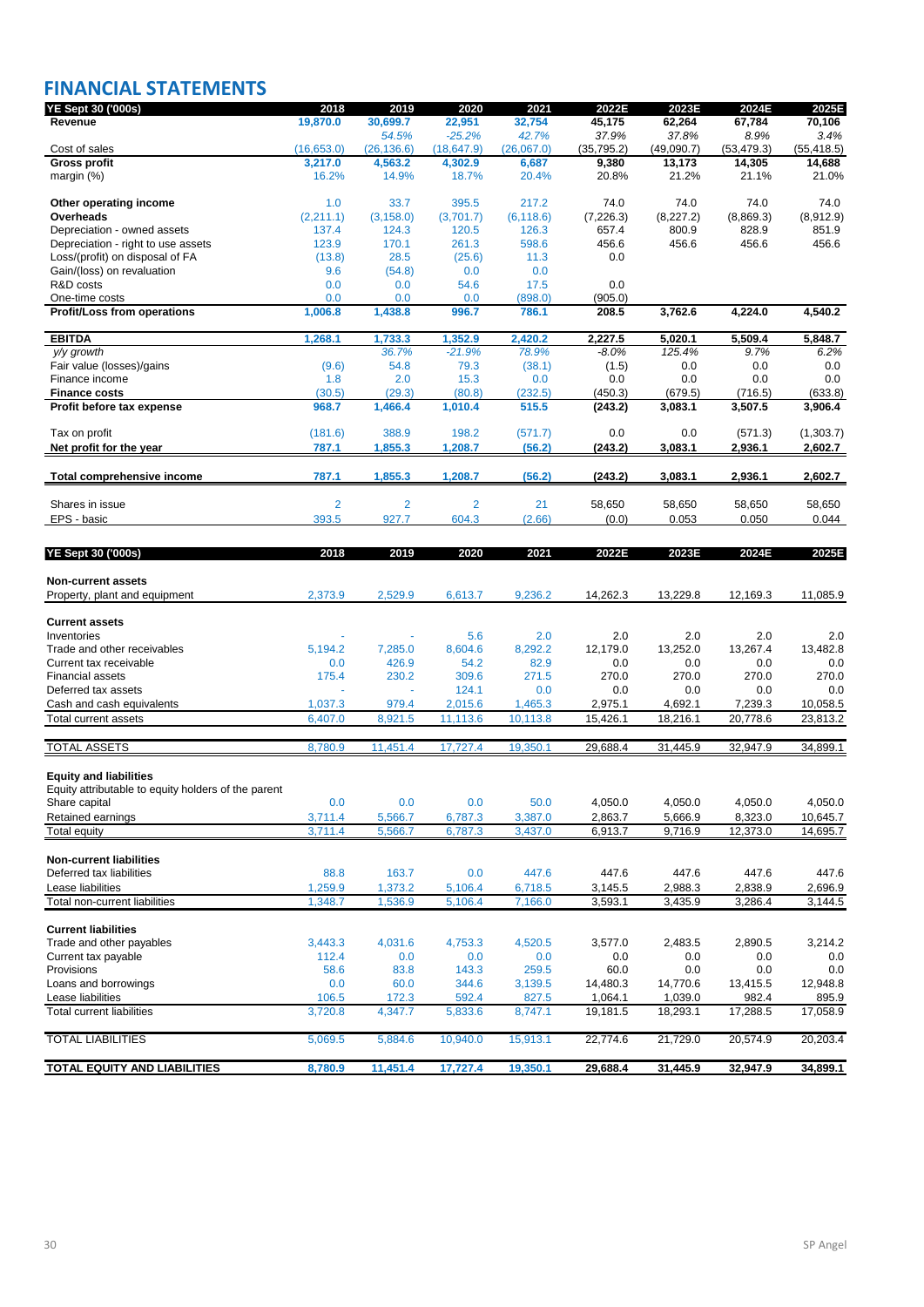| <b>Cash Flow</b>                                    | 2018    | 2019      | 2020       | 2021       | 2022E       | 2023E       | 2024E       | 2025E      |
|-----------------------------------------------------|---------|-----------|------------|------------|-------------|-------------|-------------|------------|
| Cash flows from operating activities:               |         |           |            |            |             |             |             |            |
| Profit after taxation                               | 787.1   | 1,855.326 | 1,208.7    | (56.2)     | (243.2)     | 3,083.1     | 2,936.1     | 2,602.7    |
| Cash generated from operations                      | 939.8   | 766.1     | 2,934.8    | (1, 572.5) | (3,532.8)   | 2,828.7     | 5,876.1     | 5,931.9    |
| Net cash from investing activities                  | (246.2) | (155.8)   | (192.0)    | (338.1)    | (6,314.5)   | (260.0)     | (200.0)     | (200.0)    |
| Net cash from financing activities                  | (466.3) | (488.2)   | (2, 222.4) | 1,389.0    | 11,274.3    | (851.6)     | (2,557.6)   | (1,608.9)  |
| Net incr/ (decr) in cash and equivalents            | (84.3)  | (57.9)    | 1,036.2    | (550.3)    | 1,509.8     | 1,717.0     | 2,547.1     | 2,819.2    |
| Cash and cash equivalents at start of year          | 1,121.6 | 1.037.3   | 979.4      | 2,015.5    | 1,465.3     | 2,975.1     | 4,692.1     | 7,239.3    |
| Cash and cash equivalents at end of year            | 1,037.3 | 979.4     | 2,015.5    | 1,465.3    | 2,975.1     | 4,692.1     | 7,239.3     | 10,058.5   |
| Cash and cash equivalents at end of year comprises: |         |           |            |            |             |             |             |            |
| Cash at bank and in hand                            | 1.037.3 | 979.4     | 2.015.6    | 1,465.3    | 2,975.1     | 4,692.1     | 7.239.3     | 10,058.5   |
| <b>Borrowings</b>                                   | 0.0     | 0.0       | (344.6)    | (3, 139.5) | (14,480.3)  | (14, 770.6) | (13, 415.5) | (12,948.8) |
| Lease liabilities                                   |         |           | (5,698.8)  | (7,546.0)  | (4,209.7)   | (4,027.3)   | (3,821.3)   | (3,592.8)  |
| Net debt                                            | 1.037.3 | 979.4     | (4,027.9)  | (9,220.2)  | (15, 714.9) | (14, 105.7) | (9,997.5)   | (6, 483.2) |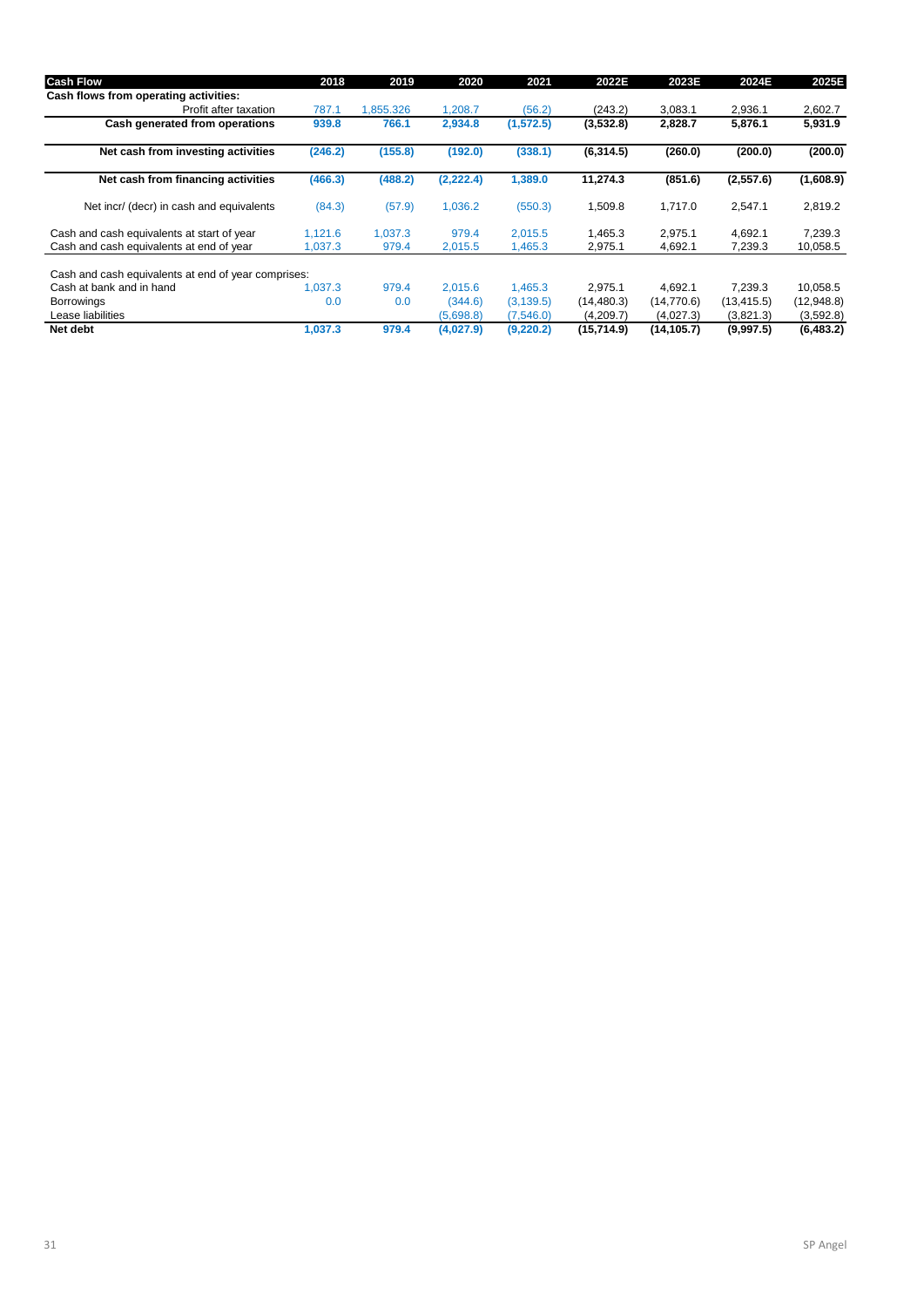### **SOURCES**

<https://www.vinci.com/vinci.nsf/en/press-releases/pages/20200415-0806.htm>

<https://www.balfourbeattycareers.com/bbvhs2/>

https://www.competefor.com/business/viewOpportunityDetailsSupplier.html?id=52811705

[https://www.globenewswire.com/news-release/2020/04/15/2016151/0/en/Balfour-Beatty-VINCI](https://www.globenewswire.com/news-release/2020/04/15/2016151/0/en/Balfour-Beatty-VINCI-joint-venture-is-awarded-the-contract-for-HS2-s-main-civil-engineering-works-packages-lots-N1-and-N2-in-the-United-Kingdom.html)[joint-venture-is-awarded-the-contract-for-HS2-s-main-civil-engineering-works-packages-lots-N1](https://www.globenewswire.com/news-release/2020/04/15/2016151/0/en/Balfour-Beatty-VINCI-joint-venture-is-awarded-the-contract-for-HS2-s-main-civil-engineering-works-packages-lots-N1-and-N2-in-the-United-Kingdom.html) [and-N2-in-the-United-Kingdom.html](https://www.globenewswire.com/news-release/2020/04/15/2016151/0/en/Balfour-Beatty-VINCI-joint-venture-is-awarded-the-contract-for-HS2-s-main-civil-engineering-works-packages-lots-N1-and-N2-in-the-United-Kingdom.html)

[https://balfourbeattyvinci.co.uk/staying-on-track-using-the-rail-industrys-funding](https://balfourbeattyvinci.co.uk/staying-on-track-using-the-rail-industrys-funding-model-to-drive-skills-and-technology-2/)[model-to-drive-skills-and-technology-2/](https://balfourbeattyvinci.co.uk/staying-on-track-using-the-rail-industrys-funding-model-to-drive-skills-and-technology-2/)

[https://assets.hs2.org.uk/wp-content/uploads/2018/03/23150335/HS2\\_Supplier-](https://assets.hs2.org.uk/wp-content/uploads/2018/03/23150335/HS2_Supplier-Guide_update-231120-hi.pdf)[Guide\\_update-231120-hi.pdf](https://assets.hs2.org.uk/wp-content/uploads/2018/03/23150335/HS2_Supplier-Guide_update-231120-hi.pdf)

[https://www.constructionenquirer.com/2021/05/25/hs2-pioneers-concrete-piling-vacuum](https://www.constructionenquirer.com/2021/05/25/hs2-pioneers-concrete-piling-vacuum-technique/)[technique/](https://www.constructionenquirer.com/2021/05/25/hs2-pioneers-concrete-piling-vacuum-technique/)

<https://www.businessleader.co.uk/hs2-project-set-to-create-more-than-22000-jobs/>

<https://www.statista.com/topics/3797/construction-industry-in-the-uk/>

<https://evolution5.co.uk/top-10-construction-contractors-uk/>

<https://www.constructionenquirer.com/2019/12/16/hochtief-uk-losses-deepen-to-over-21m/>

[https://assets.publishing.service.gov.uk/government/uploads/system/uploads/attachment\\_data/f](https://assets.publishing.service.gov.uk/government/uploads/system/uploads/attachment_data/file/938049/NIS_final_web_single_page.pdf) [ile/938049/NIS\\_final\\_web\\_single\\_page.pdf](https://assets.publishing.service.gov.uk/government/uploads/system/uploads/attachment_data/file/938049/NIS_final_web_single_page.pdf)

[https://www.pinsentmasons.com/out-law/news/uk-publishes-long-awaited-national](https://www.pinsentmasons.com/out-law/news/uk-publishes-long-awaited-national-infrastructure-strategy)[infrastructure-strategy](https://www.pinsentmasons.com/out-law/news/uk-publishes-long-awaited-national-infrastructure-strategy)

[https://realassets.ipe.com/news/uk-budget-government-to-invest-640bn-in-infrastructure-and-](https://realassets.ipe.com/news/uk-budget-government-to-invest-640bn-in-infrastructure-and-12bn-in-housing/10044240.article)[12bn-in-housing/10044240.article](https://realassets.ipe.com/news/uk-budget-government-to-invest-640bn-in-infrastructure-and-12bn-in-housing/10044240.article)

[https://www.gov.uk/government/publications/spending-review-2020-documents/spending](https://www.gov.uk/government/publications/spending-review-2020-documents/spending-review-2020)[review-2020](https://www.gov.uk/government/publications/spending-review-2020-documents/spending-review-2020)

[https://www.gov.uk/government/publications/spending-review-2020-documents/spending](https://www.gov.uk/government/publications/spending-review-2020-documents/spending-review-2020)[review-2020](https://www.gov.uk/government/publications/spending-review-2020-documents/spending-review-2020)

<https://www.gov.uk/government/publications/the-construction-playbook>

[https://www.gov.uk/government/publications/national-infrastructure-and-construction](https://www.gov.uk/government/publications/national-infrastructure-and-construction-procurement-pipeline-202021)[procurement-pipeline-202021](https://www.gov.uk/government/publications/national-infrastructure-and-construction-procurement-pipeline-202021)

[https://www.citb.co.uk/about-citb/construction-industry-research-reports/construction](https://www.citb.co.uk/about-citb/construction-industry-research-reports/construction-skills-network-csn-2021-25/)[skills-network-csn-2021-25/](https://www.citb.co.uk/about-citb/construction-industry-research-reports/construction-skills-network-csn-2021-25/)

[https://www.constructionnews.co.uk/supply-chain/demand-for-construction-workers](https://www.constructionnews.co.uk/supply-chain/demand-for-construction-workers-nears-20-year-high-16-07-2021/)[nears-20-year-high-16-07-2021/](https://www.constructionnews.co.uk/supply-chain/demand-for-construction-workers-nears-20-year-high-16-07-2021/)

<https://www.ft.com/content/6ddd9b7e-781c-477e-87b2-d4fd283362da>

[https://www.reminetwork.com/articles/attracting-new-generation-construction](https://www.reminetwork.com/articles/attracting-new-generation-construction-workers/)[workers/](https://www.reminetwork.com/articles/attracting-new-generation-construction-workers/)

[https://www.remodeling.hw.net/business/how-top-construction-companies-are](https://www.remodeling.hw.net/business/how-top-construction-companies-are-attracting-and-retaining-talent-in-the-midst-of-a-worker-shortage_o)[attracting-and-retaining-talent-in-the-midst-of-a-worker-shortage\\_o](https://www.remodeling.hw.net/business/how-top-construction-companies-are-attracting-and-retaining-talent-in-the-midst-of-a-worker-shortage_o)

<https://www.heavyequipmentrentals.com/about/news/young-people-construction>